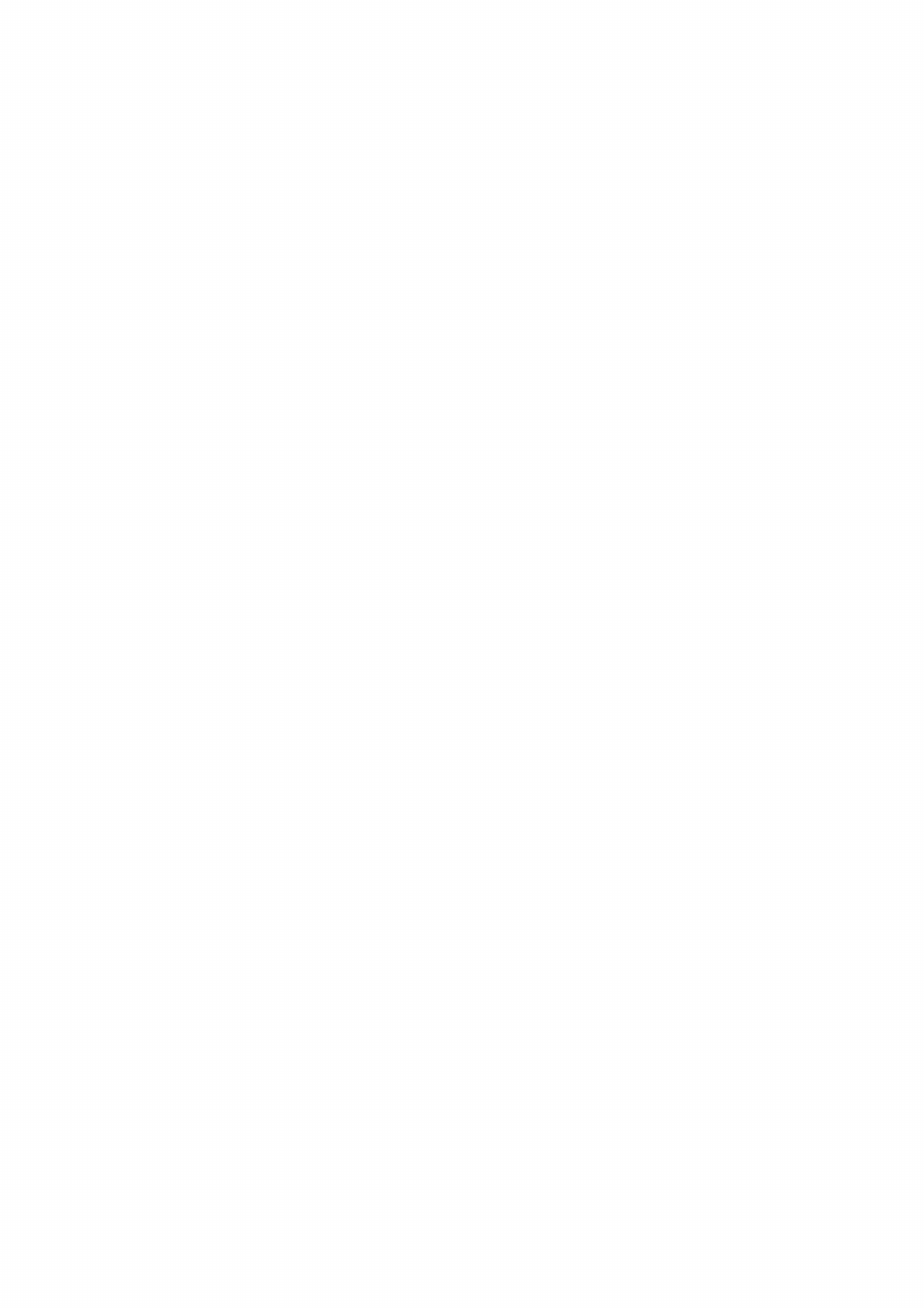

## Clean Air Act 1993

#### CHAPTER <sup>11</sup>

IA table showing the derivation of the provisions of this consolidation will be found at the end of this Act. The table has no official status.j

### ARRANGEMENT OF SECTIONS

#### PART I

#### DARK SMOKE

- Section
	- 1. Prohibition of dark smoke from chimneys.
	- 2. Prohibition of dark smoke from industrial or trade premises.<br>3. Meaning of "dark smoke".
	- Meaning of "dark smoke".

#### PART II

#### SMOKE, GRIT, DUST AND FUMES

#### Installation of furnaces

4. Requirement that new furnaces shall be so far as practicable smokeless.

#### Limits on rate of emission of grit and dust

5. Emission of grit and dust from furnaces.

#### Arrestment plant for furnaces

- 6. Arrestment plant for new non-domestic furnaces.<br>7. Exemptions from section 6.
- 7. Exemptions from section 6.<br>8. Requirement to fit arrestment
- Requirement to fit arrestment plant for burning solid fuel in other cases.
- 9. Appeal to Secretary of State against refusal of approval.

#### Measurement of grit, dust and fumes

- 10. Measurement of grit, dust and fumes by occupiers.<br>11. Measurement of grit, dust and fumes by local author-
- 11. Measurement of grit, dust and fumes by local authorities.<br>12. Information about furnaces and fuel consumed.
- Information about furnaces and fuel consumed.

#### Outdoor furnaces

13. Grit and dust from outdoor furnaces, etc.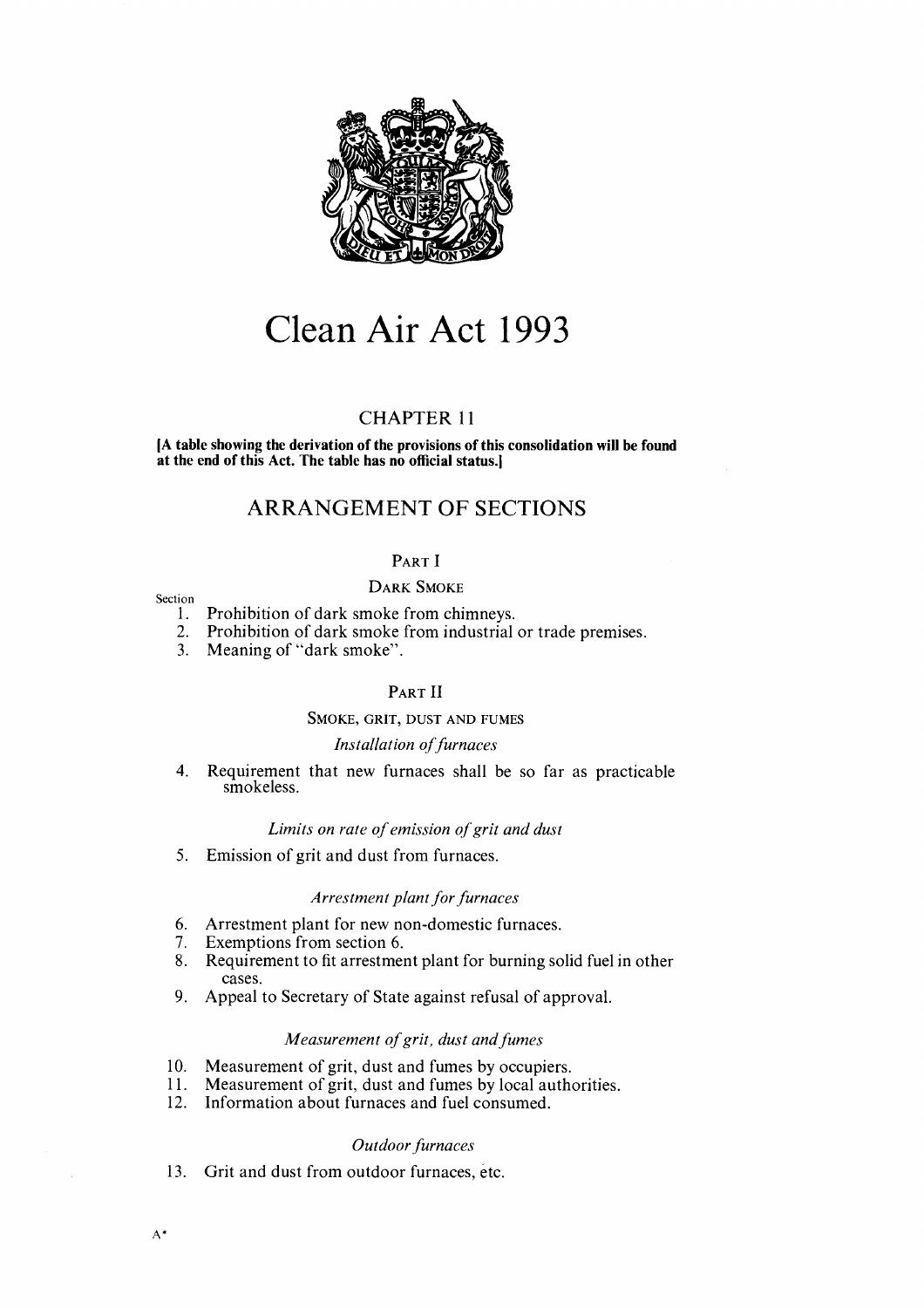#### Height of chimneys

- Section  $14$ . 14. Height of chimneys for furnaces.<br>15. Applications for approval of height
	- Applications for approval of height of chimneys of furnaces.
	- 16. Height of other chimneys.

#### Smoke nuisances in Scotland

17. Abatement of smoke nuisances in Scotland.

#### PART III

#### SMOKE CONTROL AREAS

#### Creation of smoke control areas

- 18. Declaration of smoke control area by local authority.
- 19. Power of Secretary of State to require creation of smoke control areas.

#### Prohibition on emission of smoke in smoke control area

- 20. Prohibition on emission of smoke in smoke control area.
- 21. Power by order to exempt certain fireplaces.
- 22. Exemptions relating to particular areas.

#### Dealings with unauthorised fuel

23. Acquisition and sale of unauthorised fuel in a smoke control area.

#### Adaptation of fireplaces

- 24. Power of local authority to require adaptation of fireplaces in private dwellings.
- 25. Expenditure incurred in relation to adaptations in private dwellings.
- 26. Power of local authority to make grants towards adaptations to fireplaces in churches, chapels, buildings used by charities etc.

#### Supplementary provisions

- 27. References to adaptations for avoiding contraventions of section 20.
- 28. Cases where expenditure is taken to be incurred on execution of works.
- 29. Interpretation of Part III.

#### PART IV

#### CONTROL OF CERTAIN FORMS OF AIR POLLUTION

- 30. Regulations about motor fuel.
- 31. Regulations about sulphur content of oil fuel for furnaces or engines.
- 32. Provisions supplementary to sections 30 and 31.
- 33. Cable burning.

#### PART V

#### INFORMATION ABOUT AIR POLLUTION

34. Research and publicity.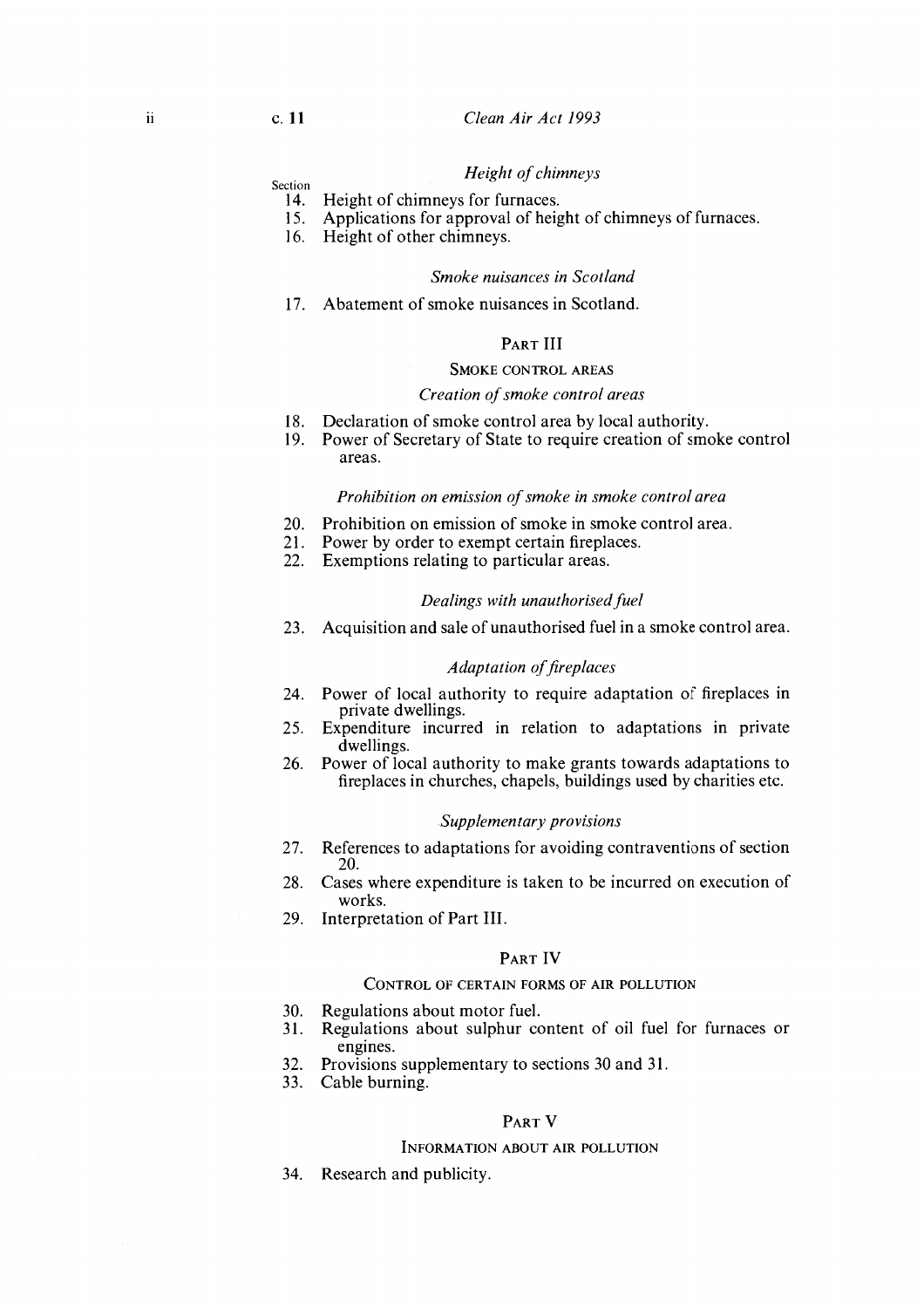Section

- 35. Obtaining information.<br>36. Notices requiring inform
- 36. Notices requiring information about air pollution.
- 37. Appeals against notices under section 36.<br>38. Regulations about local authority function
- Regulations about local authority functions under sections 34, 35 and 36.
- 39. Provision by local authorities of information for Secretary of State.
- 40. Interpretation of Part V.

#### PART VI

#### SPECIAL CASES

- 41. Relation to Environmental Protection Act 1990.<br>42. Colliery spoilbanks.
- Colliery spoilbanks.
- 43. Railway engines.
- Vessels.
- 45. Exemption for purposes of investigations and research.
- 46. Crown premises, etc.

#### PART VII

#### MISCELLANEOUS AND GENERAL

#### Power to apply certain provisions to fumes and gases

47. Application to fumes and gases of certain provisions as to grit, dust and smoke.

#### Power to give effect to international agreements

48. Power to give effect to international agreements.

#### Administration and enforcement

- 49. Unjustified disclosures of information.
- 50. Cumulative penalties on continuance of certain offences.
- 51. Duty to notify occupiers of offences.
- 52. Offences committed by bodies corporate.<br>53. Offence due to act or default of another.
- 53. Offence due to act or default of another.<br>54. Power of county court to authorise work
- 54. Power of county court to authorise works and order payments.<br>55. General provisions as to enforcement.
- 55. General provisions as to enforcement.<br>56. Rights of entry and inspection etc.
- Rights of entry and inspection etc.
- 57. Provisions supplementary to section 56.
- 58. Power of local authorities to obtain information.
- 59. Local inquiries.
- 60. Default powers.<br>61. Joint exercise of
- 61. Joint exercise of local authority functions.<br>62. Application of certain provisions of Part X
- Application of certain provisions of Part XII of Public Health Act 1936 and corresponding Scottish legislation.

#### General

- 63. Regulations and orders.
- 64. General provisions as to interpretation.<br>65. Application to Isles of Scilly
- 65. Application to Isles of Scilly.<br>66. Transitory provisions relatin
- Transitory provisions relating to Alkali, &c. Works Regulation Act 1906.
- 67. Consequential amendments, transitional provisions and repeals.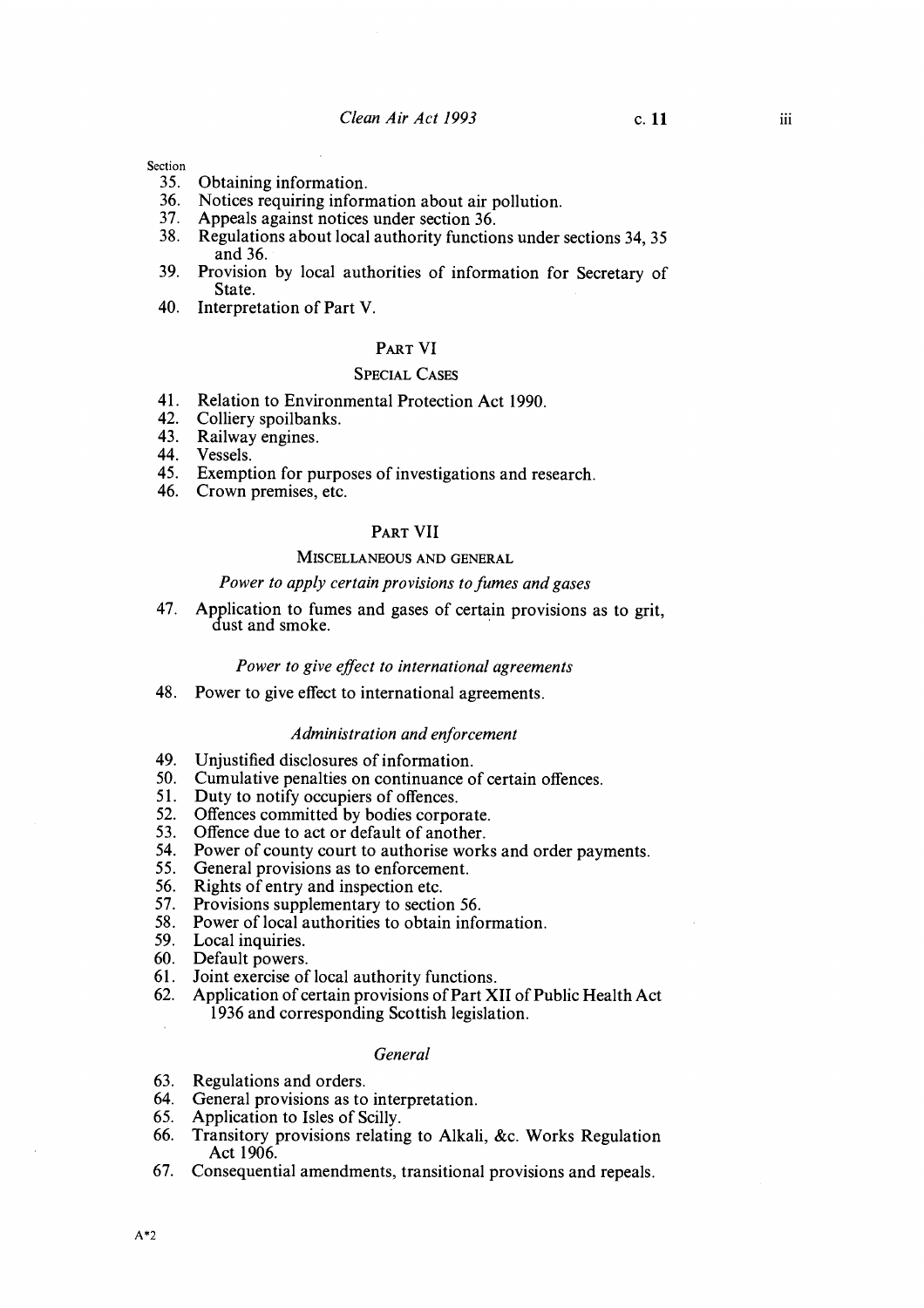Section<br>68.

Short title, commencement and extent.

#### SCHEDULES:

- Schedule 1—Coming into operation of smoke control orders.
- Schedule 2—Smoke control orders: expenditure on old private dwellings.
- Schedule 3—Provisions having effect until repeal of Alkali, &c. Works Regulation Act 1906.
	- Part I—Relation of this Act to Alkali, &c. Works Regulation Act 1906.
	- Part Il—Modifications of this Act.
- Schedule 4—Consequential amendments.
- Schedule 5—Transitional provisions.
	- Part I—General transitional provisions and savings.
	- Part Il—Exclusion and modification of certain provisions of this Act.
	- Part Ill—Confirmation and coming into operation of certain smoke control orders.
- Schedule 6—Repeals.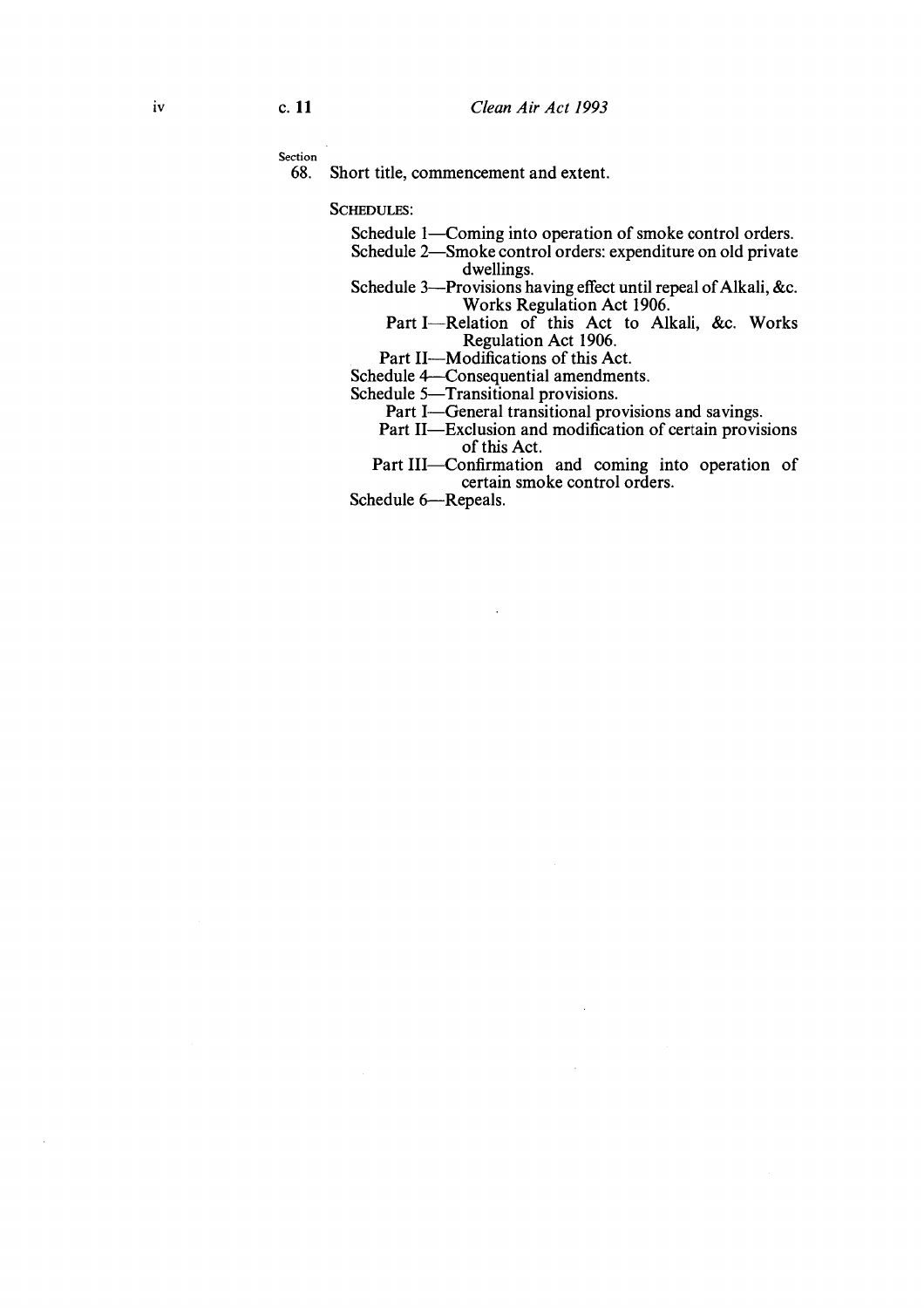

## Clean Air Act 1993

#### 1993 CHAPTER 11

An Act to consolidate the Clean Air Acts 1956 and 1968 and certain related enactments, with amendments to give effect to recommendations of the Law Commission and the Scottish Law Commission. [27th May 1993]

**B ETT ENACTED by the Queen's most Excellent Majesty, by and with the advice and consent of the Lords Spiritual and Temporal, and Commons, in this present Parliament assembled, and by the authority of the same as follows:** the advice and consent of the Lords Spiritual and Temporal, and authority of the same, as follows:—

#### PART I

#### DARK SMOKE

 $1$ —(1) Dark smoke shall not be emitted from a chimney of any Prohibition of building, and if, on any day, dark smoke is so emitted, the occupier of the dark smoke from building shall be guilty of an offence.

(2) Dark smoke shall not be emitted from a chimney (not being a chimney of a building) which serves the furnace of any fixed boiler or industrial plant, and if, on any day, dark smoke is so emitted, the person having possession of the boiler or plant shall be guilty of an offence.

(3) This section does not apply to emissions of smoke from any chimney, in such classes of case and subject to such limitations as may be prescribed in regulations made by the Secretary of State, lasting for not longer than such periods as may be so prescribed.

(4) In any proceedings for an offence under this section, it shall be a defence to prove—

- (a) that the alleged emission was solely due to the lighting up of a furnace which was cold and that all practicable steps had been taken to prevent or minimise the emission of dark smoke;
- (b) that the alleged emission was solely due to some failure of a furnace, or of apparatus used in connection with a furnace, and that—

chimneys.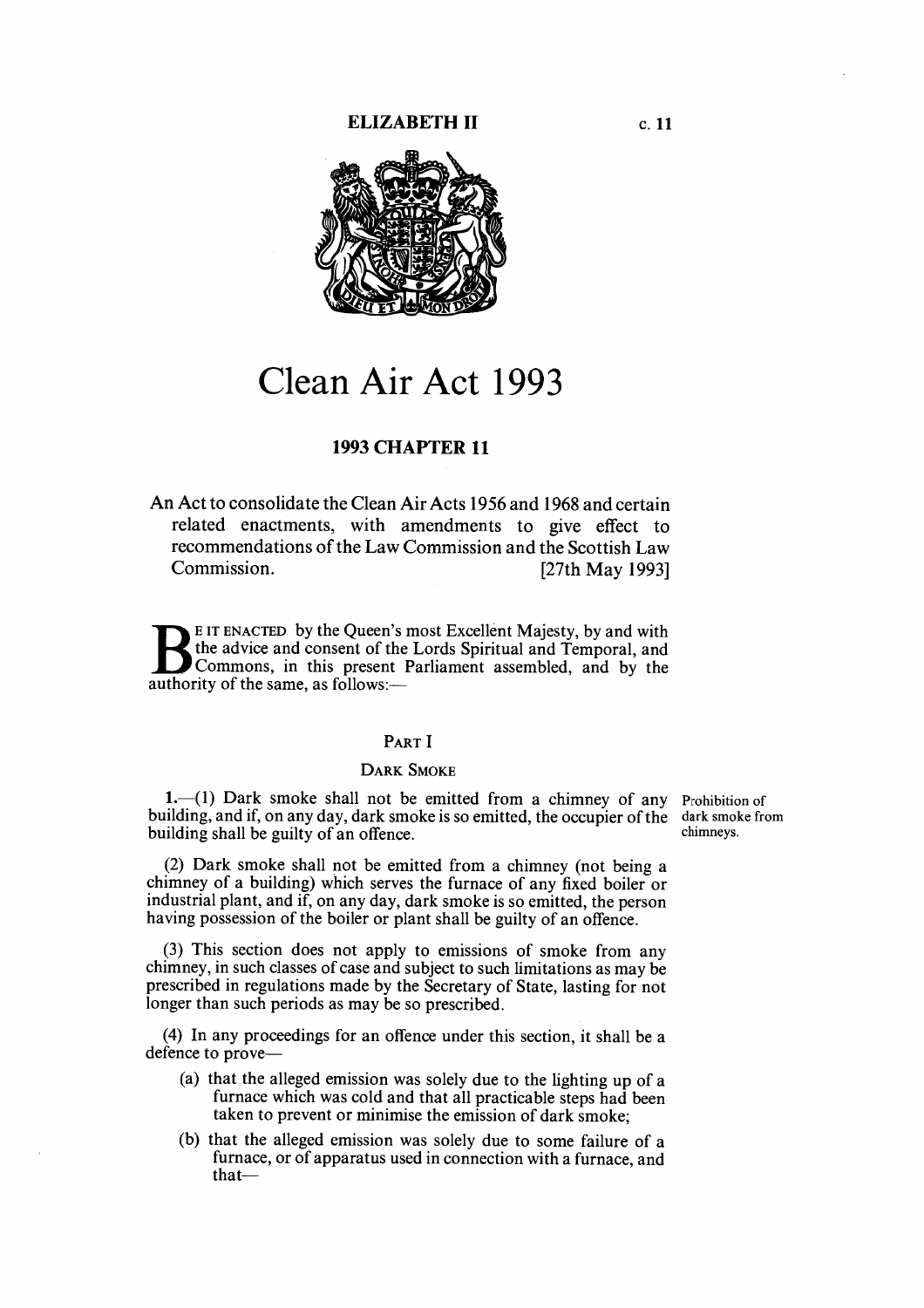PART I (i) the failure could not reasonably have been foreseen, or, if foreseen, could not reasonably have been provided against; and

> (ii) the alleged emission could not reasonably have been prevented by action taken after the failure occurred; or

(c) that the alleged emission was solely due to the use of unsuitable fuel and that—

> (i) suitable fuel was unobtainable and the least unsuitable fuel which was available was used; and

> (ii) all practicable steps had been taken to prevent or minimise the emission of dark smoke as the result of the use of that fuel;

or that the alleged emission was due to the combination of two or more of the causes specified in paragraphs (a) to (c) and that the other conditions specified in those paragraphs are satisfied in relation to those causes respectively.

(5) A person guilty of an offence under this section shall be liable on summary conviction—

- (a) in the case of a contravention of subsection (1) as respects a chimney of a private dwelling, to a fine not exceeding level 3 on the standard scale; and
- (b) in any other case, to a fine not exceeding level 5 on the standard scale.

(6) This section has effect subject to section 51 (duty to notify offences to occupier or other person liable).

Prohibition of 2.—(1) Dark smoke shall not be emitted from any industrial or trade<br>dark smoke from premises and if on any day dark smoke is so emitted the occupier of the dark smoke from premises and if, on any day, dark smoke is so emitted the occupier of the industrial or trade premises and any nerson who causes or permits the emission shall be industrial or trade premises and any person who causes or permits the emission shall be premises. guilty of an offence.

- (2) This section does not apply—
	- (a) to the emission of dark smoke from any chimney to which section 1 above applies; or
	- (b) to the emission of dark smoke caused by the burning of any matter prescribed in regulations made by the Secretary of State, subject to compliance with such conditions (if any) as may be so prescribed.

(3) In proceedings for an offence under this section, there shall be taken to have been an emission of dark smoke from industrial or trade premises in any case where—

- (a) material is burned on those premises; and
- (b) the circumstances are such that the burning would be likely to give rise to the emission of dark smoke,

unless the occupier or any person who caused or permitted the burning shows that no dark smoke was emitted.

(4) In proceedings for an offence under this section, it shall be a defence to prove—

(a) that the alleged emission was inadvertent; and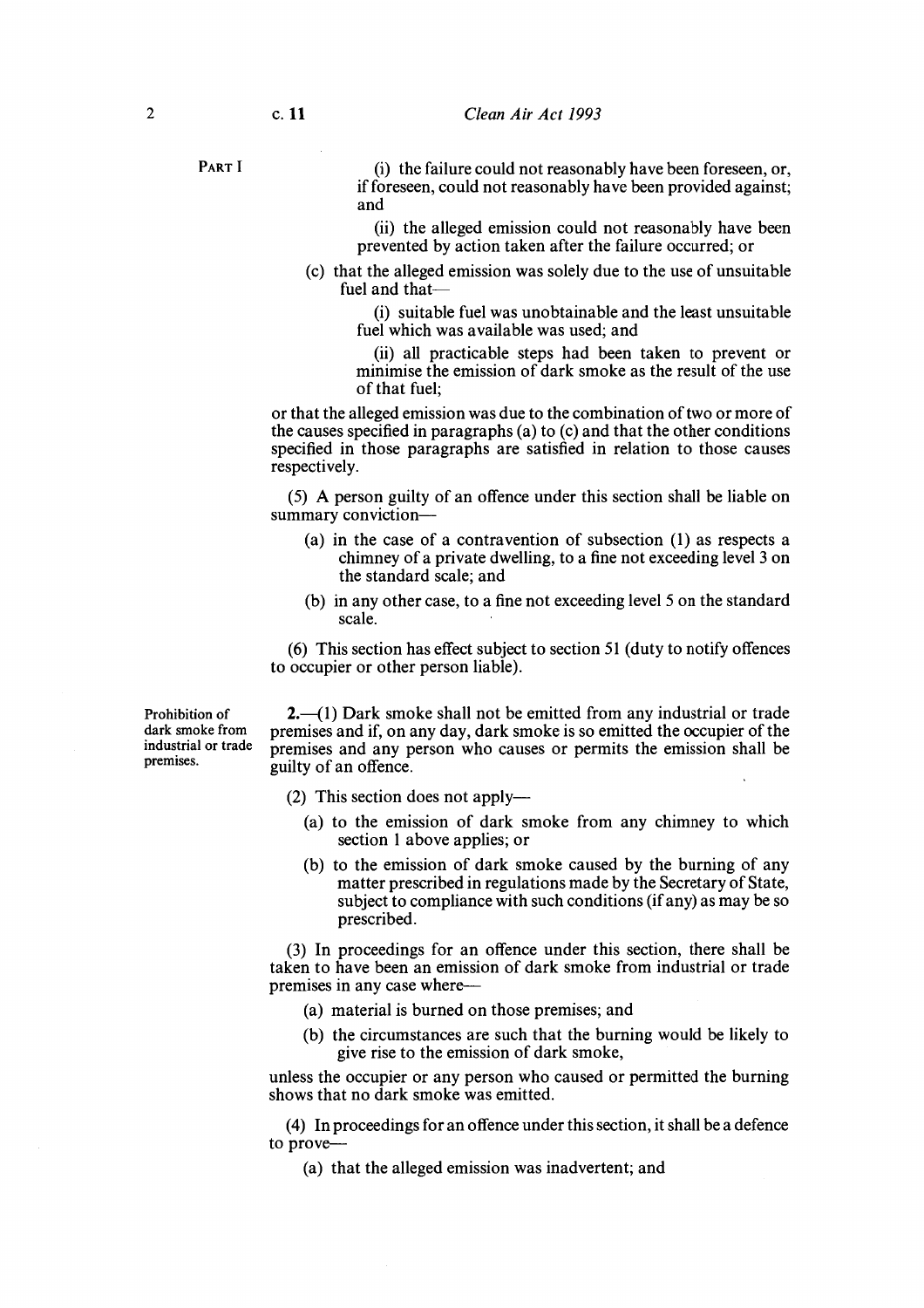(b) that all practicable steps had been taken to prevent or minimise PART <sup>I</sup> the emission of dark smoke.

(5) A person guilty of an offence under this section shall be liable on summary conviction to a fine not exceeding level 5 on the standard scale.

- (6) In this section "industrial or trade premises" means—
	- (a) premises used for any industrial or trade purposes; or
	- (b) premises not so used on which matter is burnt in connection with any industrial or trade process.

(7) This section has effect subject to section 51 (duty to notify offences to occupier or other person liable).

3.—(1) In this Act "dark smoke" means smoke which, if compared in Meaning of "dark e appropriate manner with a chart of the type known on 5th July 1956 smoke". the appropriate manner with a chart of the type known on 5th July 1956 (the date of the passing of the Clean Air Act 1956) as the Ringelmann 1956 c. 52. Chart, would appear to be as dark as or darker than shade 2 on the chart.

(2) For the avoidance of doubt it is hereby declared that in proceedings—

- (a) for an offence under section 1 or 2 (prohibition of emissions of dark smoke); or
- (b) brought by virtue of section 17 (smoke nuisances in Scotland),

the court may be satisfied that smoke is or is not dark smoke as defined in subsection (1) notwithstanding that there has been no actual comparison of the smoke with a chart of the type mentioned in that subsection.

(3) Without prejudice to the generality of subsections (1) and (2), if the Secretary of State by regulations prescribes any method of ascertaining whether smoke is dark smoke as defined in subsection (1), proof in any such proceedings as are mentioned in subsection (2)—

- (a) that that method was properly applied, and
- (b) that the smoke was thereby ascertained to be or not to be dark smoke as so defined,

shall be accepted as sufficient.

#### PART II

#### SMOKE, GRIT, DUST AND FUMES

#### Installation of furnaces

4.—( $1$ ) No furnace shall be installed in a building or in any fixed boiler Requirement that industrial plant unless notice of the proposal to install it has been given new furnaces shall or industrial plant unless notice of the proposal to install it has been given new furnace<br>to the local authority to the local authority.

(2) No furnace shall be installed in a building or in any fixed boiler or industrial plant unless the furnace is so far as practicable capable of being operated continuously without emitting smoke when burning fuel of a type for which the furnace was designed.

(3) Any furnace installed in accordance with plans and specifications submitted to, and approved for the purposes of this section by, the local authority shall be treated as complying with the provisions of subsection (2).

practicable<br>smokeless.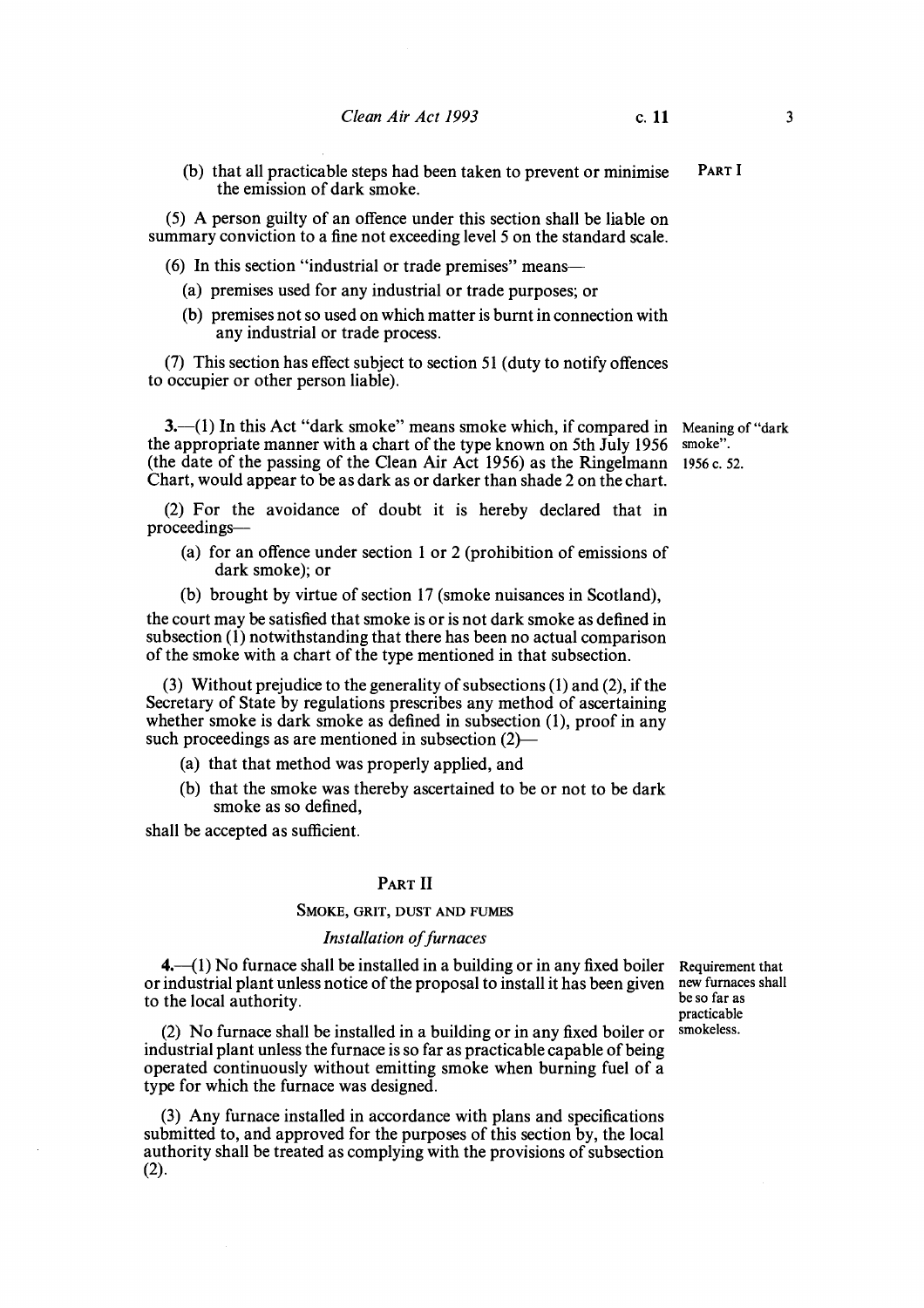PART II (4) Any person who installs a furnace in contravention of subsection (1) or (2) or on whose instructions a furnace is so installed shall be guilty of an offence and liable on summary conviction—

- (a) in the case of a contravention of subsection (1), to a fine not exceeding level 3 on the standard scale; and
- (b) in the case of a contravention of subsection (2), to a fine not exceeding level 5 on that scale.
- (5) This section does not apply to the installation of domestic furnaces.
- (6) This section applies in relation to—
	- (a) the attachment to a building of a boiler or industrial plant which already contains a furnace; or
	- (b) the fixing to or installation on any land of any such boiler or plant,

as it applies in relation to the installation of a furnace in any fixed boiler or industrial plant.

#### Limits on rate of emission of grit and dust

and dust from furnace. furnaces.

Emission of grit  $5-(1)$  This section applies to any furnace other than a domestic

(2) The Secretary of State may by regulations prescribe limits on the rates of emission of grit and dust from the chimneys of furnaces to which this section applies.

(3) If on any day grit or dust is emitted from a chimney serving a furnace to which this section applies at a rate exceeding the relevant limit prescribed under subsection (2), the occupier of any building in which the furnace is situated shall be guilty of an offence.

(4) In proceedings for an offence under subsection (3) it shall be a defence to prove that the best practicable means had been used for minimising the alleged emission.

(5) If, in the case of a building containing a furnace to which this section applies and which is served by a chimney to which there is no limit applicable under subsection (2), the occupier fails to use any practicable means there may be for minimising the emission of grit or dust from the chimney, he shall be guilty of an offence.

(6) A person guilty of an offence under this section shall be liable on summary conviction to a fine not exceeding level 5 on the standard scale.

#### Arrestment plant for furnaces

Arrestment plant  $\begin{array}{c} 6. - (1)$  A furnace other than a domestic furnace shall not be used in a for new non-<br>for new nonbuilding—

- (a) to burn pulverised fuel; or
- (b) to burn, at a rate of 45.4 kilograms or more an hour, any other solid matter; or

domestic furnaces.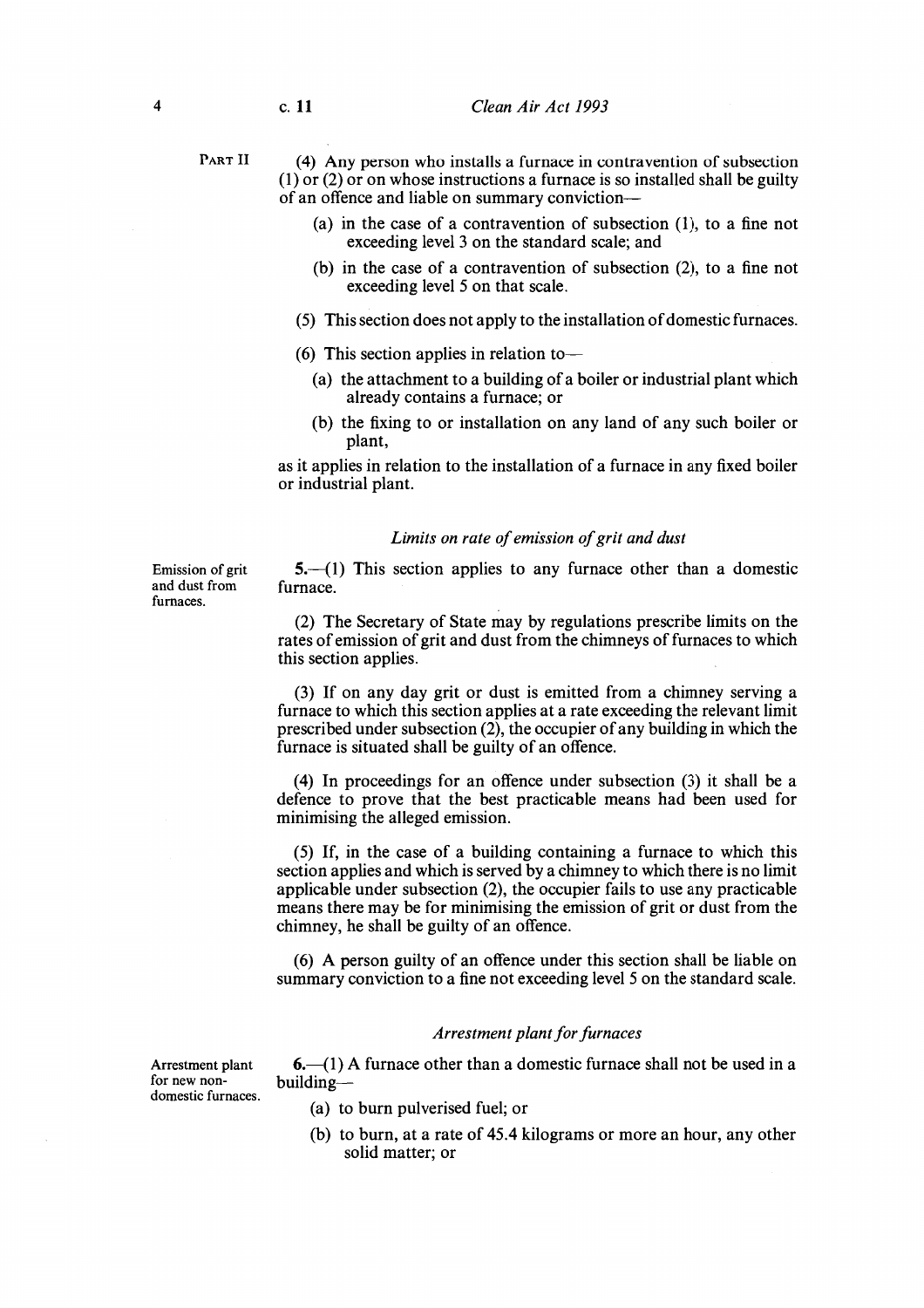(c) to burn, at a rate equivalent to 366.4 kilowatts or more, any PART II liquid or gaseous matter,

unless the furnace is provided with plant for arresting grit and dust which has been approved by the local authority or which has been installed in accordance with plans and specifications submitted to and approved by the local authority, and that plant is properly maintained and used.

(2) Subsection (1) has effect subject to any exemptions prescribed or granted under section 7.

(3) The Secretary of State may by regulations substitute for any rate mentioned in subsection  $(1)(b)$  or  $(c)$  such other rate as he thinks fit: but no regulations shall be made so as to reduce any rate unless a draft of the regulations has been laid before and approved by each House of Parliament.

(4) Regulations under subsection (3) reducing any rate shall not apply to a furnace which has been installed, the installation of which has been begun, or an agreement for the purchase or installation of which has been entered into, before the date on which the regulations come into force.

(5) If on any day a furnace is used in contravention of subsection (1), the occupier of the building shall be guilty of an offence and liable on summary conviction to a fine not exceeding level 5 on the standard scale.

7.—(1) The Secretary of State may by regulations provide that furnaces Exemptions from of any class prescribed in the regulations shall, while used for a purpose section 6. so prescribed, be exempted from the operation of section 6(1).

(2) If on the application of the occupier of a building a local authority are satisfied that the emission of grit and dust from any chimney serving a furnace in the building will not be prejudicial to health or a nuisance if the furnace is used for a particular purpose without compliance with section 6(1), they may exempt the furnace from the operation of that subsection while used for that purpose.

(3) If a local authority to whom an application is duly made for an exemption under subsection (2) fail to determine the application and to give a written notice of their decision to the applicant within—

- (a) eight weeks of receiving the application; or
- (b) such longer period as may be agreed in writing between the applicant and the authority,

the furnace shall be treated as having been granted an exemption from the operation of section 6(1) while used for the purpose specified in the application.

(4) If a local authority decide not to grant an exemption under subsection (2), they shall give the applicant a written notification of their decision stating their reasons, and the applicant may within twenty-eight days of receiving the notification appeal against the decision to the Secretary of State.

(5) On an appeal under this section the Secretary of State—

(a) may confirm the decision appealed against; or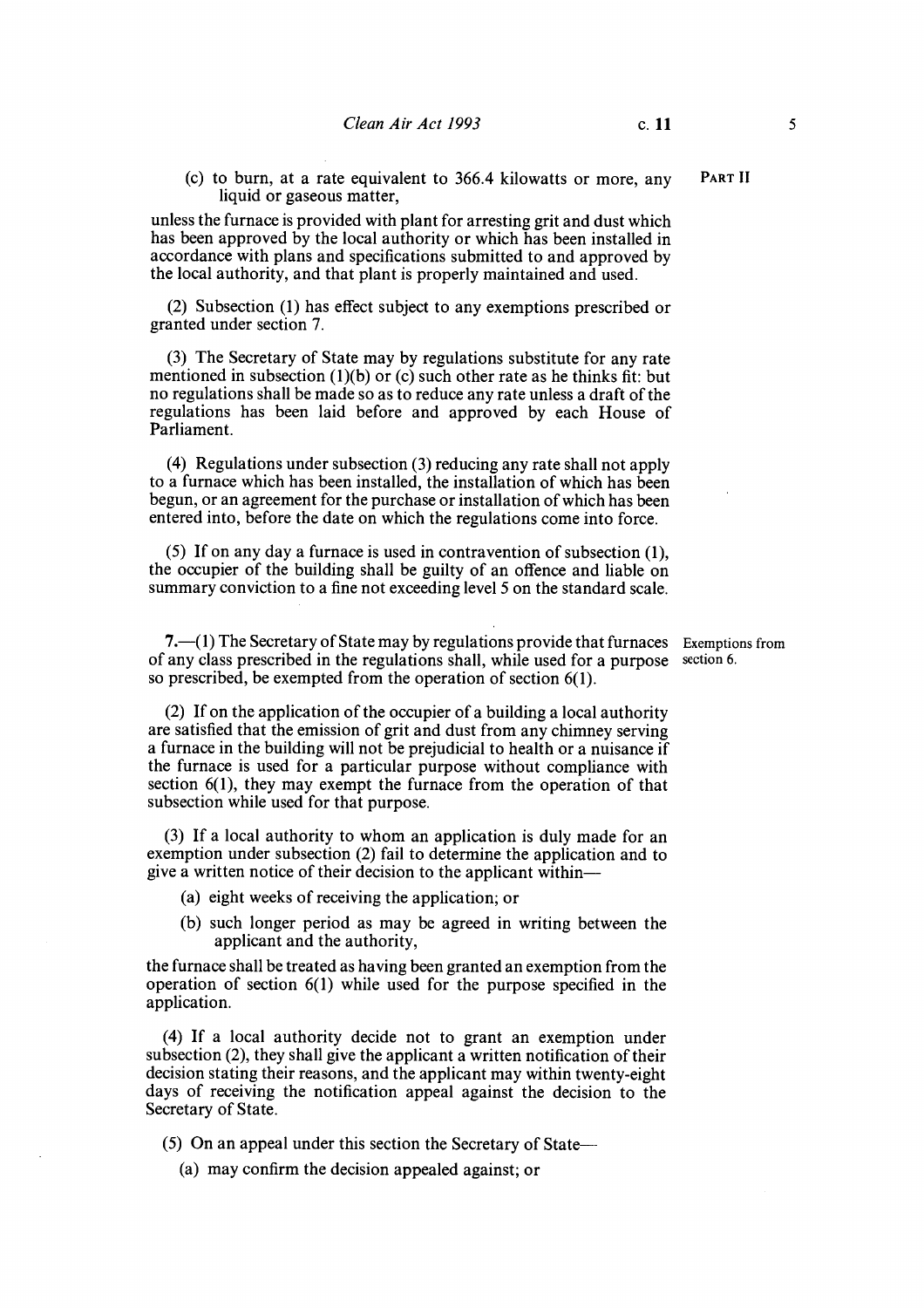PART II (b) may grant the exemption applied for or vary the purpose for which the furnace to which the application relates may be used without compliance with section 6(1);

> and shall give the appellant a written notification of his decision, stating his reasons for it.

> (6) If on any day a furnace which is exempt from the operation of section 6(1) is used for a purpose other than a prescribed purpose or, as the case may be, a purpose for which the furnace may be used by virtue of subsection  $(2)$ ,  $(3)$  or  $(5)$ , the occupier of the building shall be guilty of an offence and liable on summary conviction to a fine not exceeding level <sup>5</sup> on the standard scale.

Requirement to fit  $8.-(1)$  A domestic furnace shall not be used in a building—arrestment plant

- (a) to burn pulverised fuel; or
- fuel in other cases. (b) to burn, at a rate of 1.02 tonnes an hour or more, solid fuel in any other form or solid waste,

unless the furnace is provided with plant for arresting grit and dust which has been approved by the local authority or which has been installed in accordance with plans and specifications submitted to and approved by the local authority, and that plant is properly maintained and used.

(2) If a furnace is used in a building in contravention of subsection (1), the occupier of the building shall be guilty of an offence and liable on summary conviction to a fine not exceeding level 5 on the standard scale.

Appeal to  $9$ —(1) Where a local authority determine an application for approval<br>Secretary of State under section 6 or 8 they shall give the applicant a written notification of Secretary of State under section 6 or 8, they shall give the applicant a written notification of against refusal of their decision and in the case of a decision not to grant approval shall against refusal of their decision and, in the case of a decision not to grant approval, shall<br>approval. state their reasons for not doing so.

(2) A person who—

- (a) has made such an application to a local authority; or
- (b) is interested in a building with respect to which such an application has been made,

may, if he is dissatisfied with the decision of the authority on the application, appeal within twenty-eight days after he is notified of the decision to the Secretary of State; and the Secretary of State may give any approval which the local authority might have given.

(3) An approval given by the Secretary of State under this section shall have the like effect as an approval of the local authority.

#### Measurement of grit, dust and fumes

Measurement of  $10,-(1)$  If a furnace in a building is used—

- (a) to burn pulverised fuel;
- occupiers. (b) to burn, at a rate of 45.4 kilograms or more an hour, any other solid matter; or
	- (c) to burn, at a rate equivalent to 366.4 kilowatts or more, any liquid or gaseous matter,

the local authority may, by notice in writing served on the occupier of the building, direct that the provisions of subsection (2) below shall apply to the furnace, and those provisions shall apply accordingly.

grit, dust and<br>fumes by

for burning solid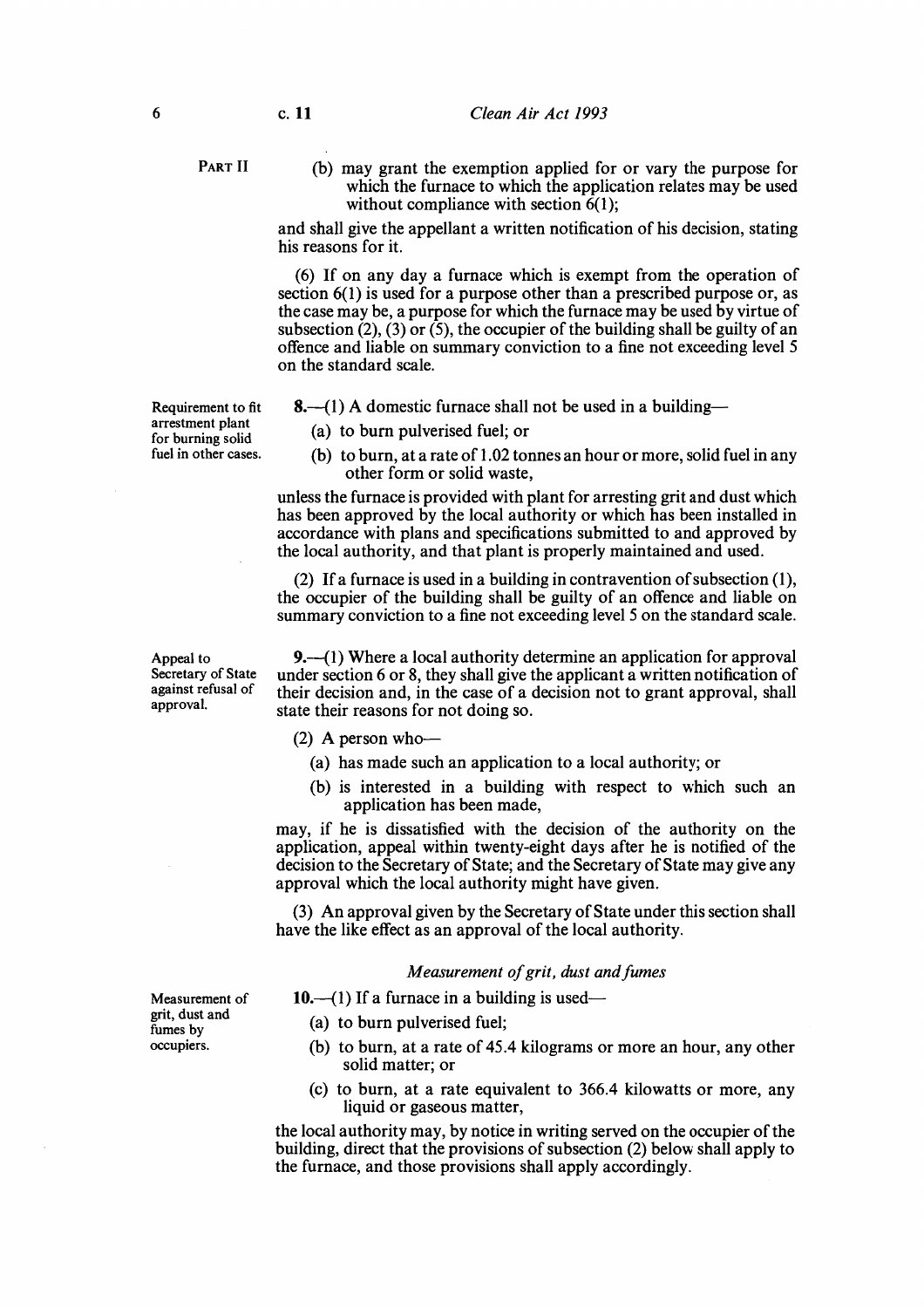(2) In the case of a furnace to which this subsection for the time being PART II applies, the occupier of the building shall comply with such requirements as may be prescribed as to—

- (a) making and recording measurements from time to time of the grit, dust and fumes emitted from the furnace;
- (b) making adaptations for that purpose to the chimney serving the furnace;
- (c) providing and maintaining apparatus for making and recording the measurements; and
- (d) informing the local authority of the results obtained from the measurements or otherwise making those results available to them;

and in this subsection "prescribed" means prescribed (whether generally or for any class of furnace) by regulations made by the Secretary of State.

(3) If the occupier of the building fails to comply with those requirements, he shall be guilty of an offence and liable on summary conviction—

- (a) to a fine not exceeding level 5 on the standard scale; or
- (b) to cumulative penalties on continuance in accordance with section 50.

(4) The occupier of a building who by virtue of subsection (2) is under a duty to make and record measurements of grit, dust and fumes emitted from a furnace in the building shall permit the local authority to be represented during the making and recording of those measurements.

(5) The Secretary of State may by regulations substitute for any rate mentioned in subsection  $(1)(b)$  or  $(c)$  such other rate as he thinks fit; but regulations shall not be made under this subsection so as to reduce any rate unless a draft of the regulations has been laid before and approved by each House of Parliament.

(6) Any direction given by a local authority under subsection (1) with respect to a furnace in a building may be revoked by the local authority by a subsequent notice in writing served on the occupier of the building, without prejudice, however, to their power to give another direction under that subsection.

11.—(1) This section applies to any furnace to which section  $10(2)$  (duty Measurement of comply with prescribed requirements) for the time being applies and grit, dust and to comply with prescribed requirements) for the time being applies and grit, dust and which is used which is used— $f$ 

authorities.

- (a) to burn, at a rate less than 1.02 tonnes an hour, solid matter other than pulverised fuel; or
- (b) to burn, at a rate of less than 8.21 Megawatts, any liquid or gaseous matter.

(2) The occupier of the building in which the furnace is situated may, by notice in writing given to the local authority, request that authority to make and record measurements of the grit, dust and fumes emitted from the furnace.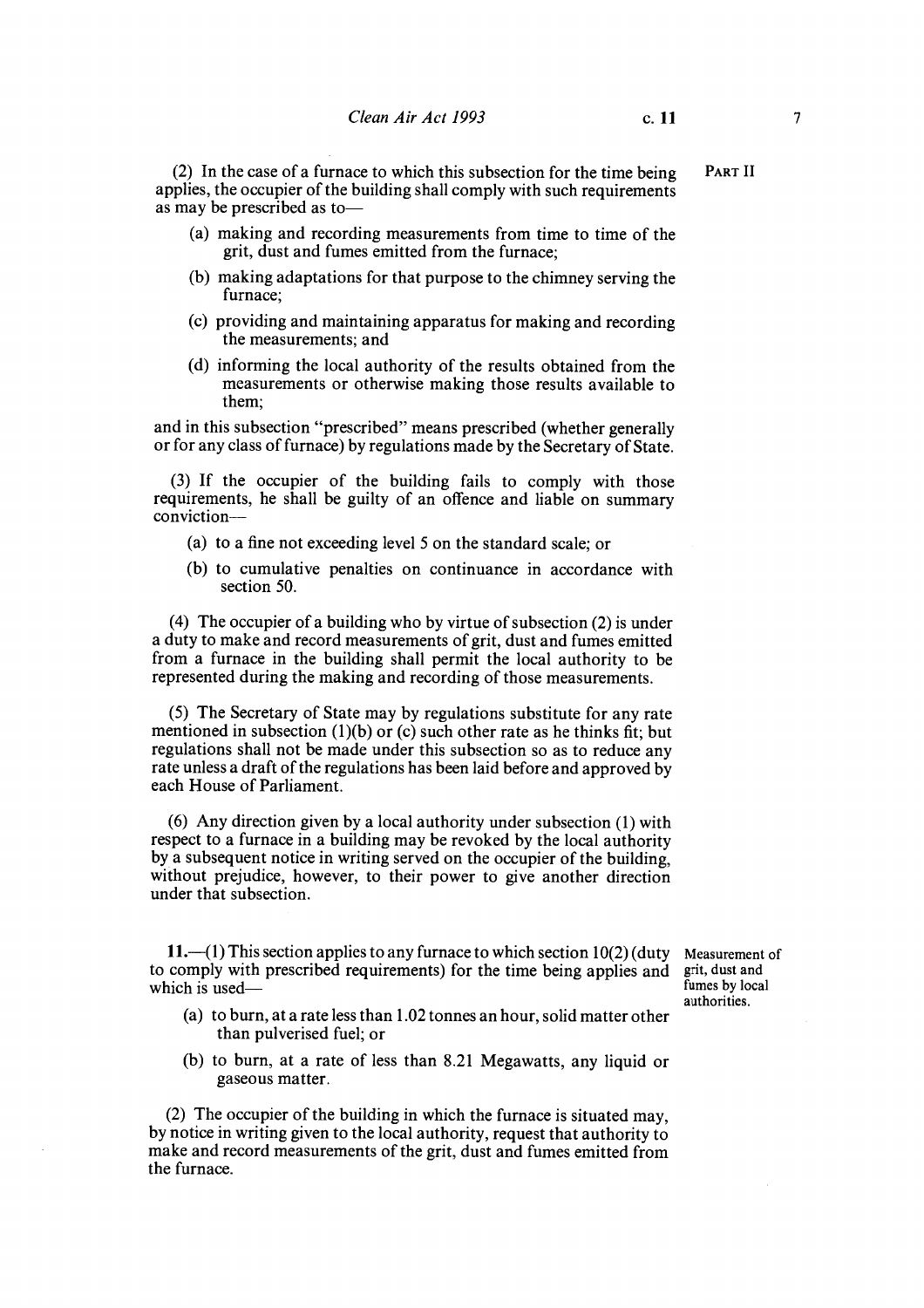- PART II (3) While a notice is in force under subsection  $(2)$ 
	- (a) the local authority shall from time to time make and record measurements of the grit, dust and fumes emitted from the furnace; and
	- (b) the occupier shall not be under a duty to comply with any requirements of regulations under subsection (2) of section 10 in relation to the furnace, except those imposed by virtue of paragraph (b) of that subsection;

and any such notice given by the occupier of a building may be withdrawn by a subsequent notice in writing given to the local authority by him or any subsequent occupier of that building.

(4) A direction under section 10(1) applying section 10(2) to a furnace which is used as mentioned in subsection  $(1)(a)$  or (b) of this section shall contain a statement of the effect of subsections (1) to (3) of this section.

Information about  $12$ —(1) For the purpose of enabling the local authority properly to furnaces and fuel perform their functions under and in connection with sections 5 to 11, the furnaces and fuel perform their functions under and in connection with sections 5 to 11, the consumed local authority may, by notice in writing served on the occupier of any building, require the occupier to furnish to them, within fourteen days or such longer time as may be limited by the notice, such information as to the furnaces in the building and the fuel or waste burned in those furnaces as they may reasonably require for that purpose.

> (2) Any person who, having been duly served with a notice under subsection  $(1)$ -

- (a) fails to comply with the requirements of the notice within the time limited; or
- (b) furnishes any information in reply to the notice which he knows to be false in a material particular,

shall be guilty of an offence and liable on summary conviction to a fine not exceeding level 5 on the standard scale.

#### Outdoor furnaces

Grit and dust  $13.$ —(1) Sections 5 to 12 shall apply in relation to the furnace of any from outdoor fixed boiler or industrial plant as they apply in relation to a furnace in a fixed boiler or industrial plant as they apply in relation to a furnace in a

> (2) References in those sections to the occupier of the building shall, in relation to a furnace falling within subsection (1), be read as references to the person having possession of the boiler or plant.

> (3) The reference in section 6(4) (and the reference in paragraph 6(1) and (3) of Schedule 5) to the installation and to the purchase of a furnace shall, in relation to a furnace which is already contained in any fixed boiler or industrial plant, be read as a reference to attaching the boiler or plant to the building or fixing it to or installing it on any land and to purchasing it respectively.

#### Height of chimneys

Height of  $14$ ,—(1) This section applies to any furnace served by a chimney.

furnaces, etc. building.

chimneys for furnaces.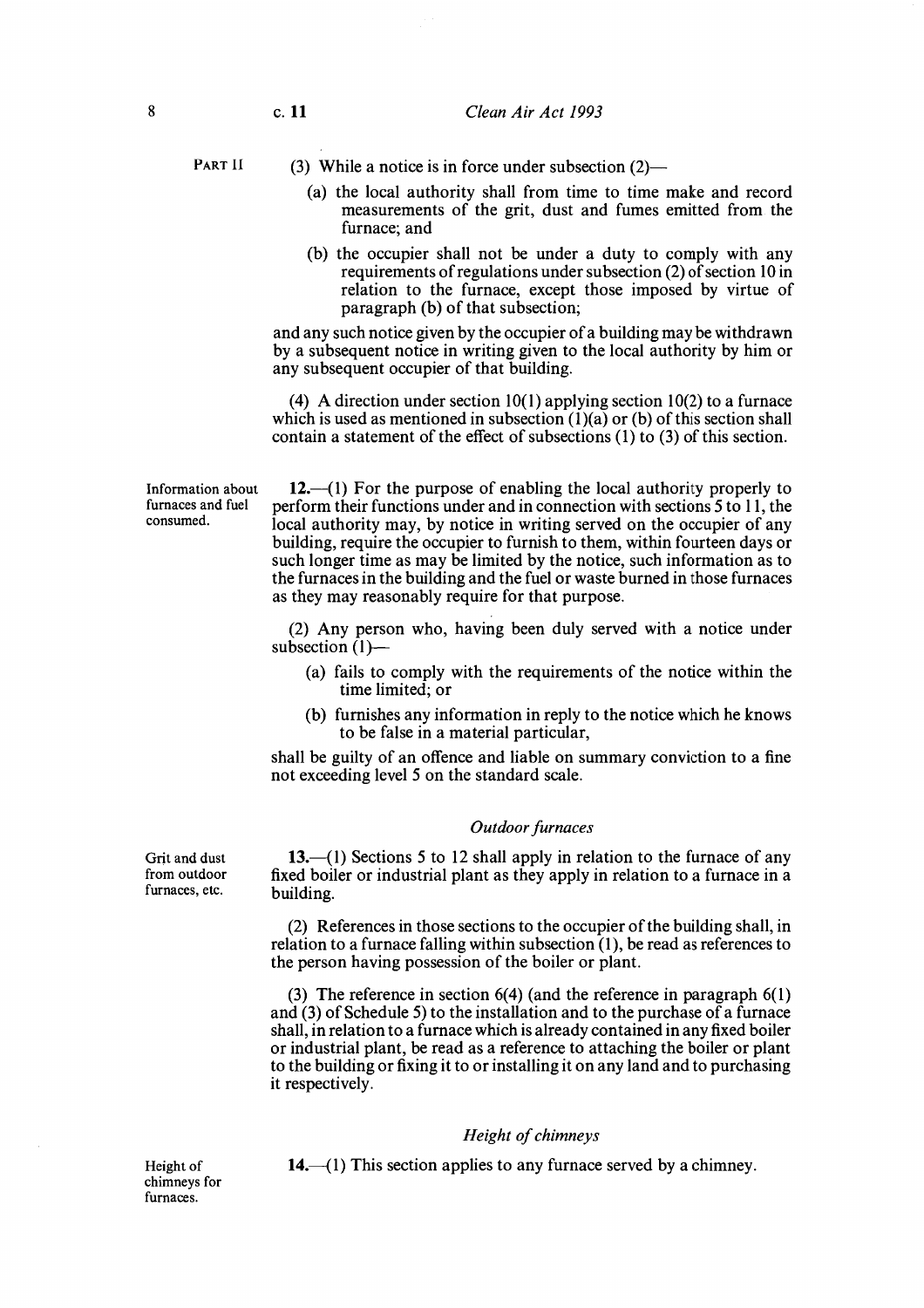(2) An occupier of a building shall not knowingly cause or permit a PART II furnace to be used in the building—

- (a) to burn pulverised fuel;
- (b) to burn, at a rate of 45.4 kilograms or more an hour, any other solid matter; or
- (c) to burn, at a rate equivalent to 366.4 kilowatts or more, any liquid or gaseous matter,

unless the height of the chimney serving the furnace has been approved for the purposes of this section and any conditions subject to which the approval was granted are complied with.

(3) If on any day the occupier of a building contravenes subsection (2), he shall be guilty of an offence.

(4) A person having possession of any fixed boiler or industrial plant, other than an exempted boiler or plant, shall not knowingly cause or permit a furnace of that boiler or plant to be used as mentioned in subsection (2), unless the height of the chimney serving the furnace has been approved for the purposes of this section and any conditions subject to which the approval was granted are complied with.

(5) If on any day a person having possession of any boiler or plant contravenes subsection (3), he shall be guilty of an offence.

(6) A person guilty of an offence under this section shall be liable on summary conviction to a fine not exceeding level 5 on the standard scale.

(7) In this section "exempted boiler or plant" means a boiler or plant which is used or to be used wholly for any purpose prescribed in regulations made by the Secretary of State; and the height of a chimney is approved for the purposes of this section if approval is granted by the local authority or the Secretary of State under section 15.

15.—(1) This section applies to the granting of approval of the height Applications for a chimney for the purposes of section 14. of a chimney for the purposes of section 14.

(2) Approval shall not be granted by a local authority unless they are furnaces. satisfied that the height of the chimney will be sufficient to prevent, so far as practicable, the smoke, grit, dust, gases or fumes emitted from the chimney from becoming prejudicial to health or a nuisance having regard  $t$ <sup> $\sim$ </sup>

- (a) the purpose of the chimney;
- (b) the position and descriptions of buildings near it;
- (c) the levels of the neighbouring ground; and
- (d) any other matters requiring consideration in the circumstances.

(3) Approval may be granted without qualification or subject to conditions as to the rate or quality, or the rate and quality, of emissions from the chimney.

(4) If a local authority to whom an application is duly made for approval fail to determine the application and to give a written notification of their decision to the applicant within four weeks of receiving the application or such longer period as may be agreed in writing between the applicant and the authority, the approval applied for shall be treated as having been granted without qualification.

of chimneys of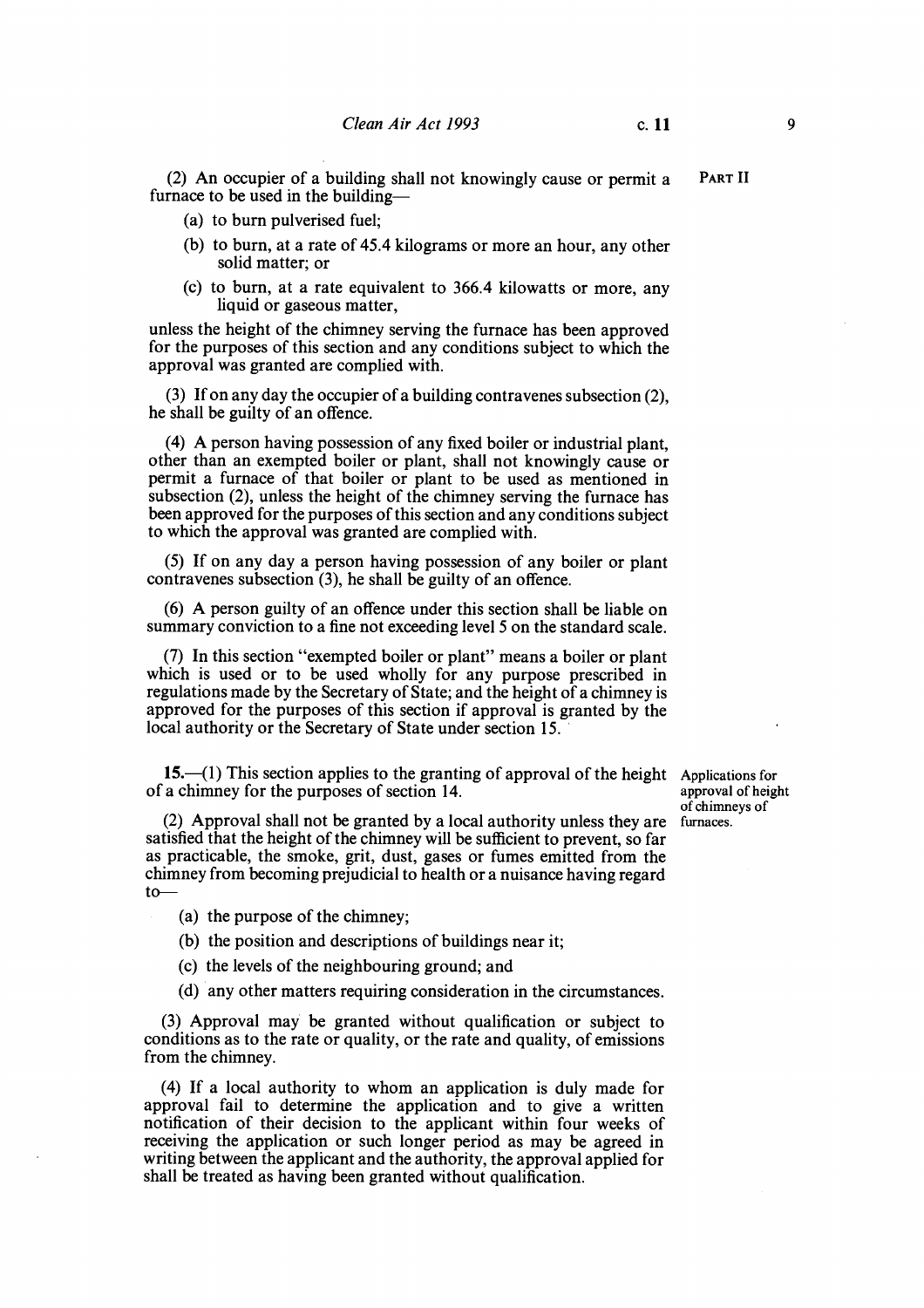- PART II (5) If a local authority decide not to approve the height of a chimney, or to attach conditions to their approval, they shall give the applicant a written notification of their decision which-
	- (a) states their reasons for that decision; and
	- (b) in the case of a decision not to approve the height of the chimney, specifies—

(i) the lowest height (if any) which they are prepared to approve without qualification; or

(ii) the lowest height which they are prepared to approve if approval is granted subject to any specified conditions,

or (if they think fit) both.

(6) The applicant may within twenty-eight days of receiving a notification under subsection (5) appeal against the local authority's decision to the Secretary of State.

(7) On an appeal under this section the Secretary of State may confirm the decision appealed against or he may—

- (a) approve the height of the chimney without qualification or subject to conditions as to the rate or quality, or the rate and quality, of emissions from the chimney; or
- (b) cancel any conditions imposed by the local authority or substitute for any conditions so imposed any other conditions which the authority had power to impose.

(8) The Secretary of State shall give the appellant a written notification of his decision on an appeal under this section which—

- (a) states his reasons for the decision; and
- (b) in the case of a decision not to approve the height of the chimney, specifies—

(i) the lowest height (if any) which he is prepared to approve without qualification; or

(ii) the lowest height which he is prepared to approve if approval is granted subject to any specified conditions,

or (if he thinks fit) both.

(9) References in this section to "the applicant" shall, in a case where the original applicant notifies the local authority that his interest in the application has been transferred to another person, be read as references to that other person.

Height of other  $16.$ —(1) This section applies where plans for the erection or extension chimneys.  $\overline{a}$  building outside Greater London or in an outer London borough of a building outside Greater London or in an outer London borough, other than a building used or to be used wholly for one or more of the following purposes, that is to say—

- (a) as a residence or residences;
- (b) as a shop or shops; or
- (c) as an office or offices,

are in accordance with building regulations deposited with the local authority and the plans show that it is proposed to construct a chimney, other than one serving a furnace, for carrying smoke, grit, dust or gases from the building.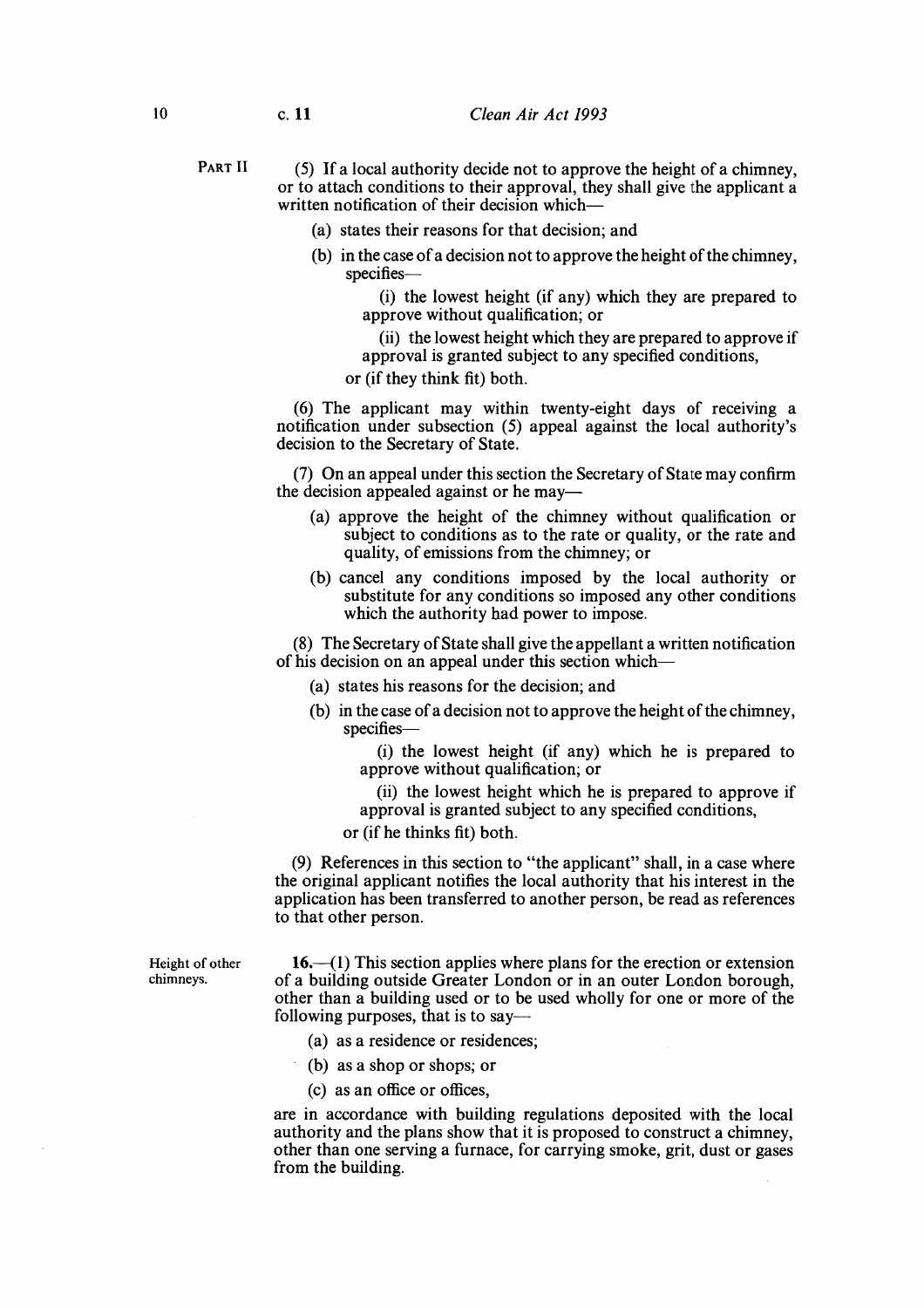(2) The local authority shall reject the plans unless they are satisfied PART II that the height of the chimney as shown on the plans will be sufficient to prevent, so far as practicable, the smoke, grit, dust or gases from becoming prejudicial to health or a nuisance having regard to—

(a) the purpose of the chimney;

(b) the position and descriptions of buildings near it;

(c) the levels of the neighbouring ground; and

(d) any other matters requiring consideration in the circumstances.

(3) If a local authority reject plans under the authority of this section—

- (a) the notice given under section  $16(6)$  of the Building Act 1984 1984 c. 55. shall specify that the plans have been so rejected; and
- (b) any person interested in the building may appeal to the Secretary of State.

(4) On an appeal under subsection (3) the Secretary of State may confirm or cancel the rejection and, where he cancels the rejection, may, if he thinks it necessary, direct that the time for rejecting the plans otherwise than under the authority of this section shall be extended so as to run from the date on which his decision is notified to the local authority.

(5) In the application of this section to Scotland—

- (a) any reference to plans deposited in accordance with building regulations shall be read as a reference to the plans, specifications and other information submitted with an application for a warrant under section 6 of the Building 1959 c. 24. (Scotland) Act 1959;
- (b) any reference to a local authority shall be read as a reference to a local authority within the meaning of that Act;
- (c) any reference to the rejection of plans shall be read as a reference to the refusal of a warrant under section 6 of that Act;

and subsections (3) and (4) shall be omitted.

#### Smoke nuisances in Scotland

17.—(1) Smoke other than— Abatement of

- (a) smoke emitted from a chimney of a private dwelling in a smoke  $\frac{3 \text{ mV}}{\text{in Scotland}}$ . control area;
- (b) dark smoke emitted from a chimney of a building or from a chimney serving the furnace of any fixed boiler or industrial plant; or
- (c) dark smoke emitted otherwise than as mentioned in paragraph (b) from industrial or trade premises within the meaning of section 2,

shall, if it is a nuisance to the inhabitants of the neighbourhood, be deemed for the purposes of the Public Health (Scotland) Act 1897 to be 1897 c. 38. a nuisance liable to be dealt with summarily in manner provided by that Act.

smoke nuisances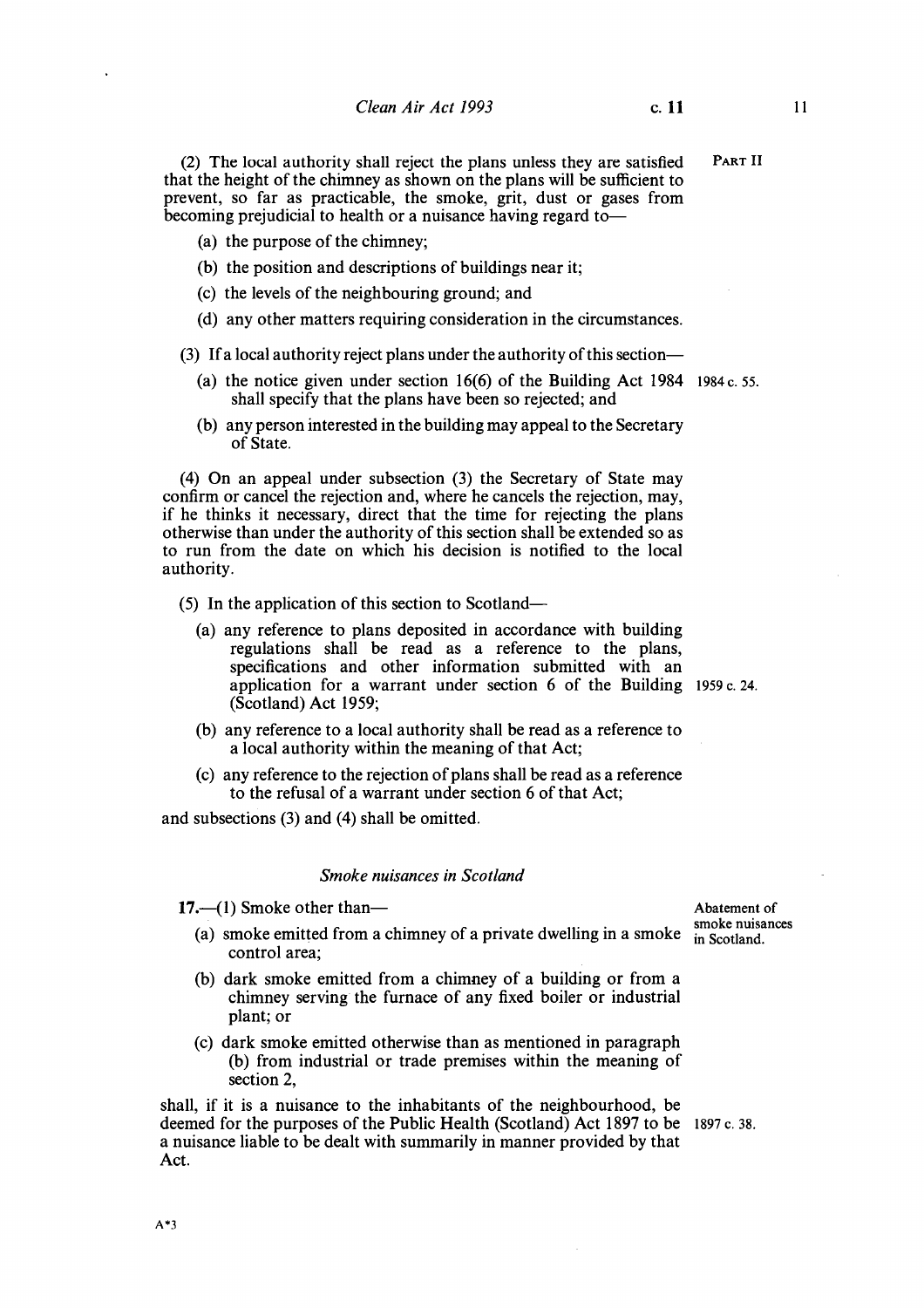PART II (2) In any proceedings brought by virtue of this section in the case of smoke emitted from a chimney, it shall be a defence for the person against whom proceedings are taken for contravention of any interdict or decree <sup>1897</sup>c. 38. granted under section 22 or 23 of the Public Health (Scotland) Act 1897 for the prevention, removal, remedy or discontinuance of a nuisance to prove that the best practicable means are being or have been employed to prevent the nuisance.

(3) This section extends to Scotland only.

#### PART III

#### SMoKE CONTROL AREAS

#### Creation of smoke control areas

Declaration of 18.—(1) A local authority may by order declare the whole or any part smoke control  $\alpha$  of the district of the authority to be a smoke control area; and any order smoke control of the district of the authority to be a smoke control area; and any order<br>area by local made under this section is referred to in this Act as a "smoke control area by local made under this section is referred to in this Act as a "smoke control authority. order".

(2) A smoke control order—

- (a) may make different provision for different parts of the smoke control area;
- (b) may limit the operation of section 20 (prohibition of emissions of smoke) to specified classes of building in the area; and
- (c) may exempt specified buildings or classes of building or specified fireplaces or classes of fireplace in the area from the operation of that section, upon such conditions as may be specified in the order;

and the reference in paragraph (c) to specified buildings or classes of building include a reference to any specified, or to any specified classes of, fixed boiler or industrial plant.

(3) A smoke control order may be revoked or varied by a subsequent order.

(4) The provisions of Schedule 1 apply to the coming into operation of smoke control orders.

to require creation<br>of smoke control

Power of 19.—(1) If, after consultation with a local authority, the Secretary of Secretary of Secretary of Secretary of Secretary of Secretary of Secretary of Secretary of Secretary of Secretary of Secretary of Secretary State is satisfied—

- of smoke control (a) that it is expedient to abate the pollution of the air by smoke in areas. the district or part of the district of the authority; and
	- (b) that the authority have not exercised, or have not sufficiently exercised, their powers under section 18 (power to declare smoke control area) to abate the pollution,

he may direct the authority to prepare and submit to him for his approval, within such period not being less than six months from the direction as may be specified in the direction, proposals for making and bringing into operation one or more smoke control orders within such period or periods as the authority think fit.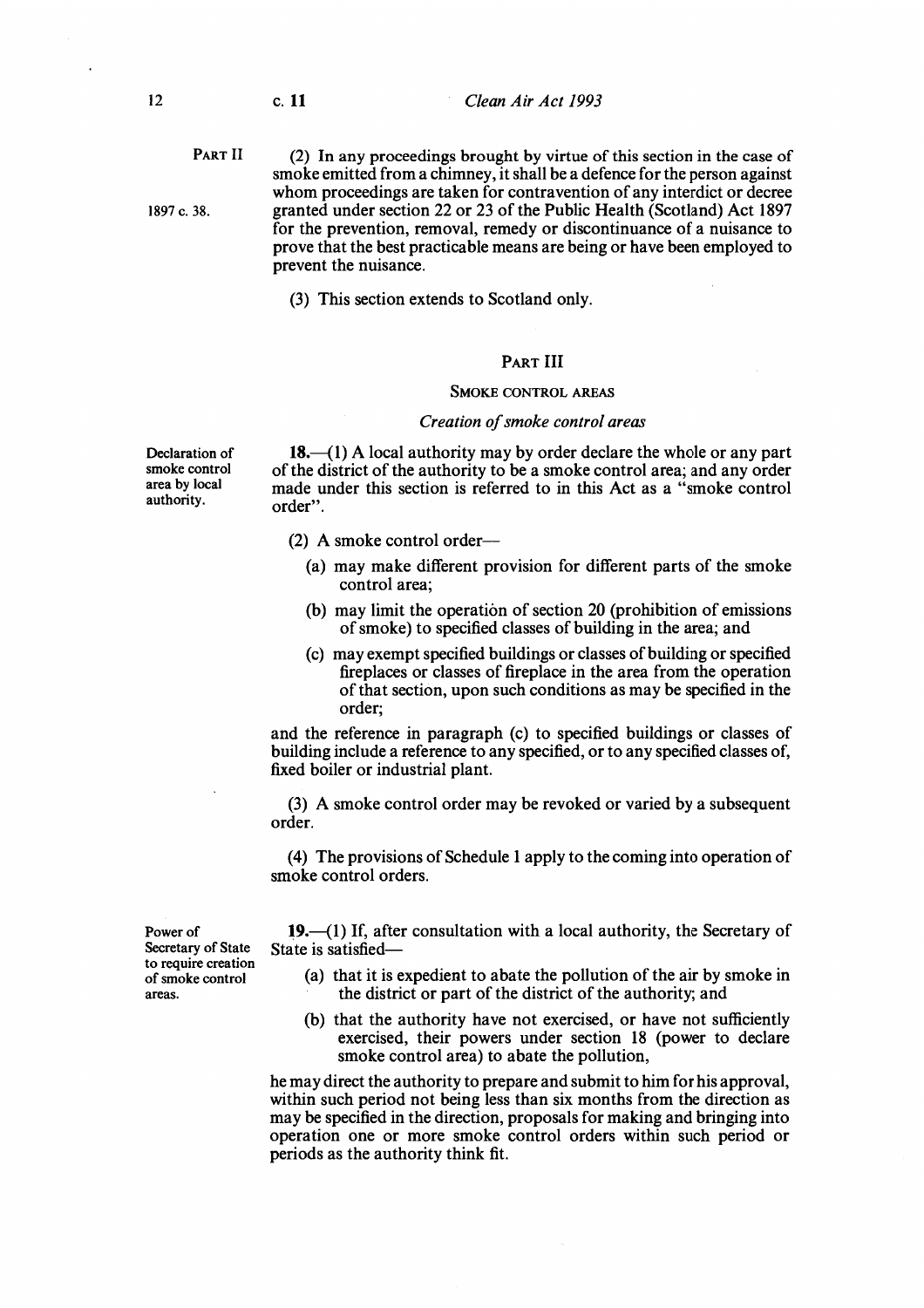(2) Any proposals submitted by a local authority in pursuance of a PART III direction under subsection (1) may be varied by further proposals submitted by the authority within the period specified for the making of the original proposals or such longer period as the Secretary of State may allow.

(3) The Secretary of State may reject any proposals submitted to him under this section or may approve them in whole or in part, with or without modifications.

(4) Where a local authority to whom a direction under subsection (1) has been given—

- (a) fail to submit proposals to the Secretary of State within the period specified in the direction; or
- (b) submit proposals which are rejected in whole or in part,

the Secretary of State may make an order declaring them to be in default and directing them for the purposes of removing the default to exercise their powers under section 18 in such manner and within such period as may be specified in the order.

(5) An order made under subsection (4) may be varied or revoked by a subsequent order so made.

(6) While proposals submitted by a local authority and approved by the Secretary of State under this section are in force, it shall be the duty of the authority to make such order or orders under section 18 as are necessary to carry out the proposals.

#### Prohibition on emission of smoke in smoke control area

**20.**—(1) If, on any day, smoke is emitted from a chimney of any Prohibition on idding within a smoke control area, the occupier of the building shall be emission of smoke building within a smoke control area, the occupier of the building shall be emission of smoke<br>guilty of an offence guilty of an offence.

(2) If, on any day, smoke is emitted from a chimney (not being a chimney of a building) which serves the furnace of any fixed boiler or industrial plant within a smoke control area, the person having possession of the boiler or plant shall be guilty of an offence.

- (3) Subsections (1) and (2) have effect—
	- (a) subject to any exemptions for the time being in force under section 18, 21 or 22;
	- (b) subject to section 51 (duty to notify offences to occupier or other person liable).

(4) In proceedings for an offence under this section it shall be a defence to prove that the alleged emission was not caused by the use of any fuel other than an authorised fuel.

(5) A person guilty of an offence under this section shall be liable on summary conviction to a fine not exceeding level 3 on the standard scale.

(6) In this Part "authorised fuel" means a fuel declared by regulations of the Secretary of State to be an authorised fuel for the purposes of this Part.

area.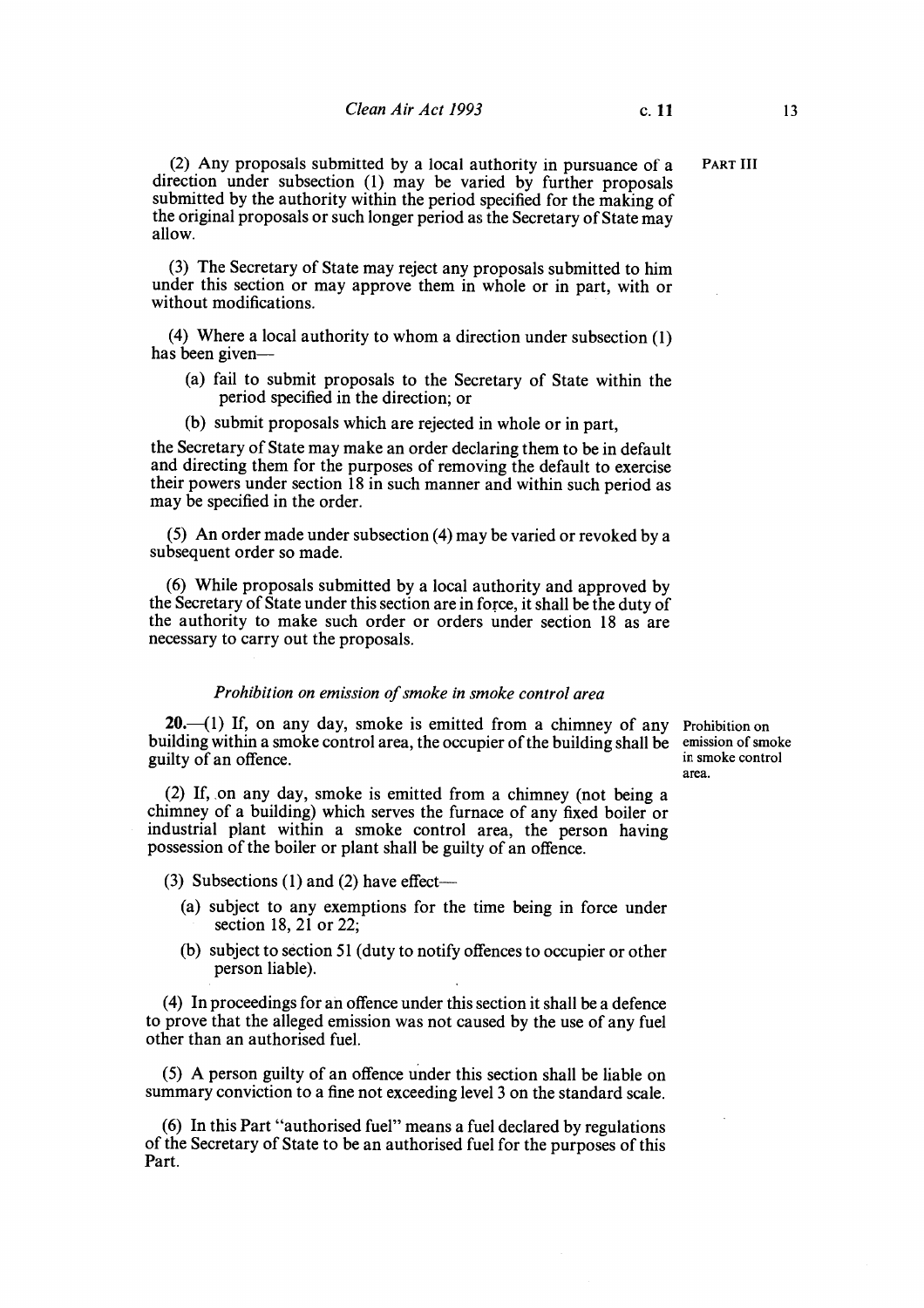PART III 21. The Secretary of State may by order exempt any class of fireplace,<br>Power by order to upon such conditions as may be specified in the order, from the provisions Power by order to upon such conditions as may be specified in the order, from the provisions exempt certain of section 20 (prohibition of smoke emissions in smoke control area) if exempt certain of section 20 (prohibition of smoke emissions in smoke control area), if<br>fireplaces. he is satisfied that such fireplaces can be used for burning fuel other than authorised fuels without producing any smoke or a substantial quantity of smoke.

Exemptions 22.—(1) The Secretary of State may, if it appears to him to be necessary relating to or expedient so to do, by order suspend or relax the operation of section relating to or expedient so to do, by order suspend or relax the operation of section particular areas. 20 (probibition of smoke emissions in smoke control area) in relation to 20 (prohibition of smoke emissions in smoke control area) in relation to the whole or any part of a smoke control area.

> (2) Before making an order under subsection (1) the Secretary of State shall consult with the local authority unless he is satisfied that, on account of urgency, such consultation is impracticable.

> (3) As soon as practicable after the making of such an order the local authority shall take such steps as appear to them suitable for bringing the effect of the order to the notice of persons affected.

#### Dealings with unauthorised fuel

Acquisition and  $23$ . (1) Any person who—sale of

- sale of unauthorised fuel (a) acquires any solid fuel for use in a building in a smoke control in a smoke control area otherwise than in a building or fireplace exempted from the in a smoke control area otherwise than in a building or fireplace exempted from the in a smoke control operation of section 20 (prohibition of smoke emissions in operation of section 20 (prohibition of smoke emissions in smoke control area);
	- (b) acquires any solid fuel for use in any fixed boiler or industrial plant in a smoke control area, not being a boiler or plant so exempted; or
	- (c) sells by retail any solid fuel for delivery by him or on his behalf to—

(i) a building in a smoke control area; or

(ii) premises in such an area in which there is any fixed boiler or industrial plant,

shall be guilty of an offence and liable on summary conviction to a fine not exceeding level 3 on the standard scale.

(2) In subsection (1), "solid fuel" means any solid fuel other than an authorised fuel.

(3) Subsection (1) shall, in its application to a smoke control area in which the operation of section 20 is limited by a smoke control order to specified classes of buildings, boilers or plant, have effect as if references to a building, boiler or plant were references to a building, boiler or plant of a class specified in the order.

(4) The power of the Secretary of State under section 22 (exemptions relating to particular areas) to suspend or relax the operation of section 20 in relation to the whole or any part of a smoke control area includes power to suspend or relax the operation of subsection (1) in relation to the whole or any part of such an area.

(5) In proceedings for an offence under this section consisting of the sale of fuel for delivery to a building or premises, it shall be a defence for the person accused to prove that he believed and had reasonable grounds for believing—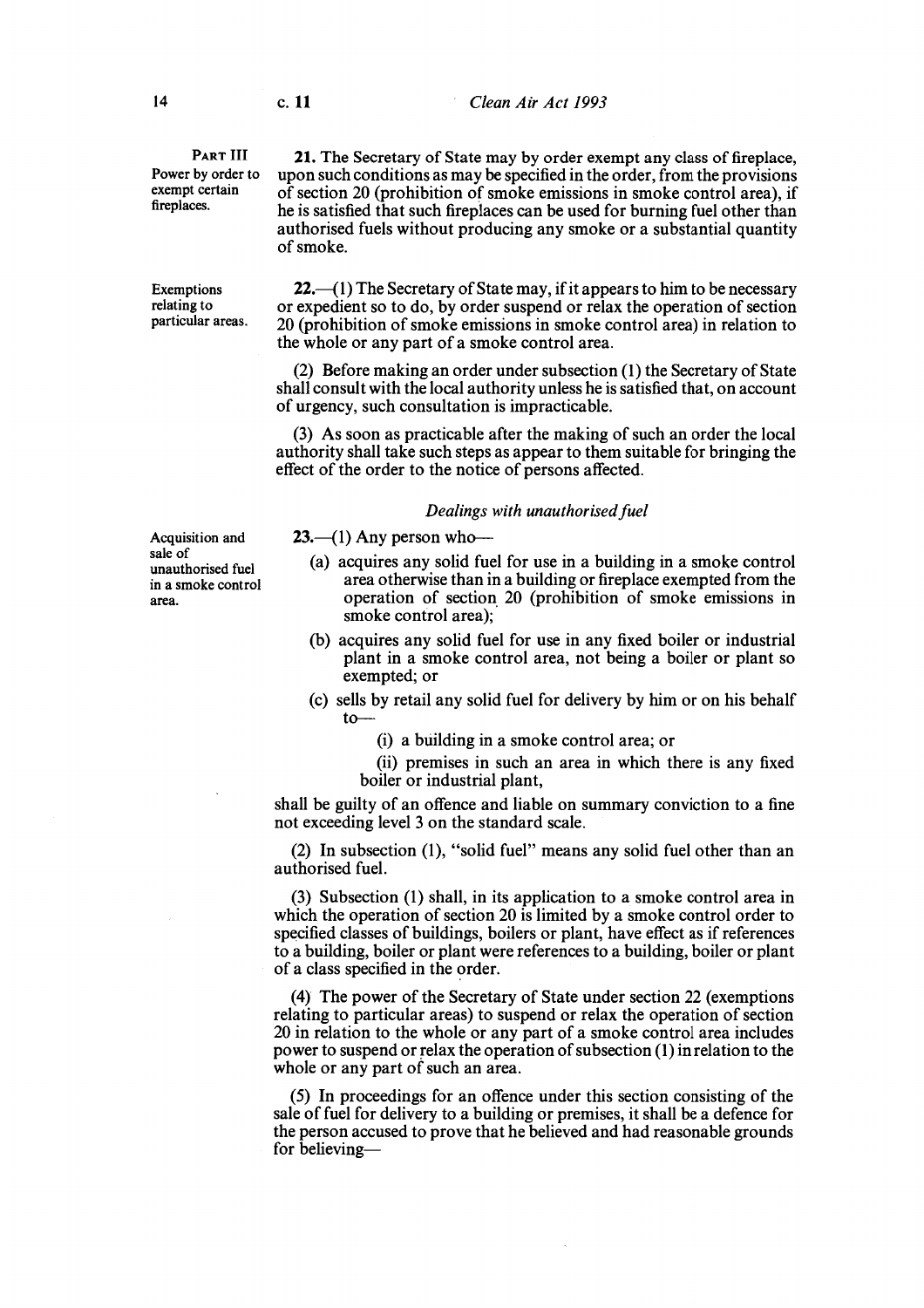- (a) that the building was exempted from the operation of section 20 PART III or, in a case where the operation of that section is limited to specified classes of building, was not of a specified class; or
- (b) that the fuel was acquired for use in a fireplace, boiler or plant so exempted or, in a case where the operation of that section is limited to specified classes of boilers or plant, in a boiler or plant not of a specified class.

#### Adaptation of fireplaces

**24.—(1)** The local authority may, by notice in writing served on the Power of local cupier or owner of a private dwelling which is, or when a smoke control authority to occupier or owner of a private dwelling which is, or when a smoke control authority order comes into operation will be within a smoke control area, require require order comes into operation will be, within a smoke control area, require require<br>the carrying out of adaptations in or in connection with the dwelling to adaptation of the carrying out of adaptations in or in connection with the dwelling to adaptation of fireplaces in avoid contraventions of section 20 (prohibition of smoke emissions in smoke control area).

(2) The provisions of Part XII of the Public Health Act 1936 with 1936 c. 49. respect to appeals against, and the enforcement of, notices requiring the execution of works shall apply in relation to any notice under subsection (1).

(3) Any reference in those provisions to the expenses reasonably incurred in executing the works shall, in relation to a notice under subsection (1), be read as a reference to three-tenths of those expenses or such smaller fraction of those expenses as the local authority may in any particular case determine.

- (4) In the application of this section to Scotland—
	- (a) subsections (2) and (3) shall be omitted;
	- (b) section 111 of the Housing (Scotland) Act 1987 (which provides 1987 c. 26. for an appeal to the sheriff against certain notices, demands and orders under that Act) shall apply in relation to a notice under subsection (1) of this section as it applies in relation to a repair notice under that Act; and
	- (c) subject to any such right of appeal as is mentioned in paragraph (b), if any person on whom a notice under subsection (1) is served fails to execute the works required by the notice within the time limited by the notice, the local authority may themselves execute the works and may recover from that person three-tenths, or such smaller fraction as the local authority may in any particular case determine, of the expenses reasonably incurred by them in so doing.

 $25$ —(1) Schedule 2 to this Act shall have effect with respect to certain Expenditure incurred in adapting old private dwellings in smoke control incurred in expenditure incurred in adapting old private dwellings in smoke control incurred in areas. The contract of the contract of the contract of the contract of the contract of the contract of the contract of the contract of the contract of the contract of the contract of the contract of the contract of the con

(2) In this Part "old private dwelling" means any private dwelling other than one which either—

(a) was erected after 15th August 1964 (which was the date immediately preceding the time when the enactment replaced by this subsection came into force), or

private dwellings.

adaptations in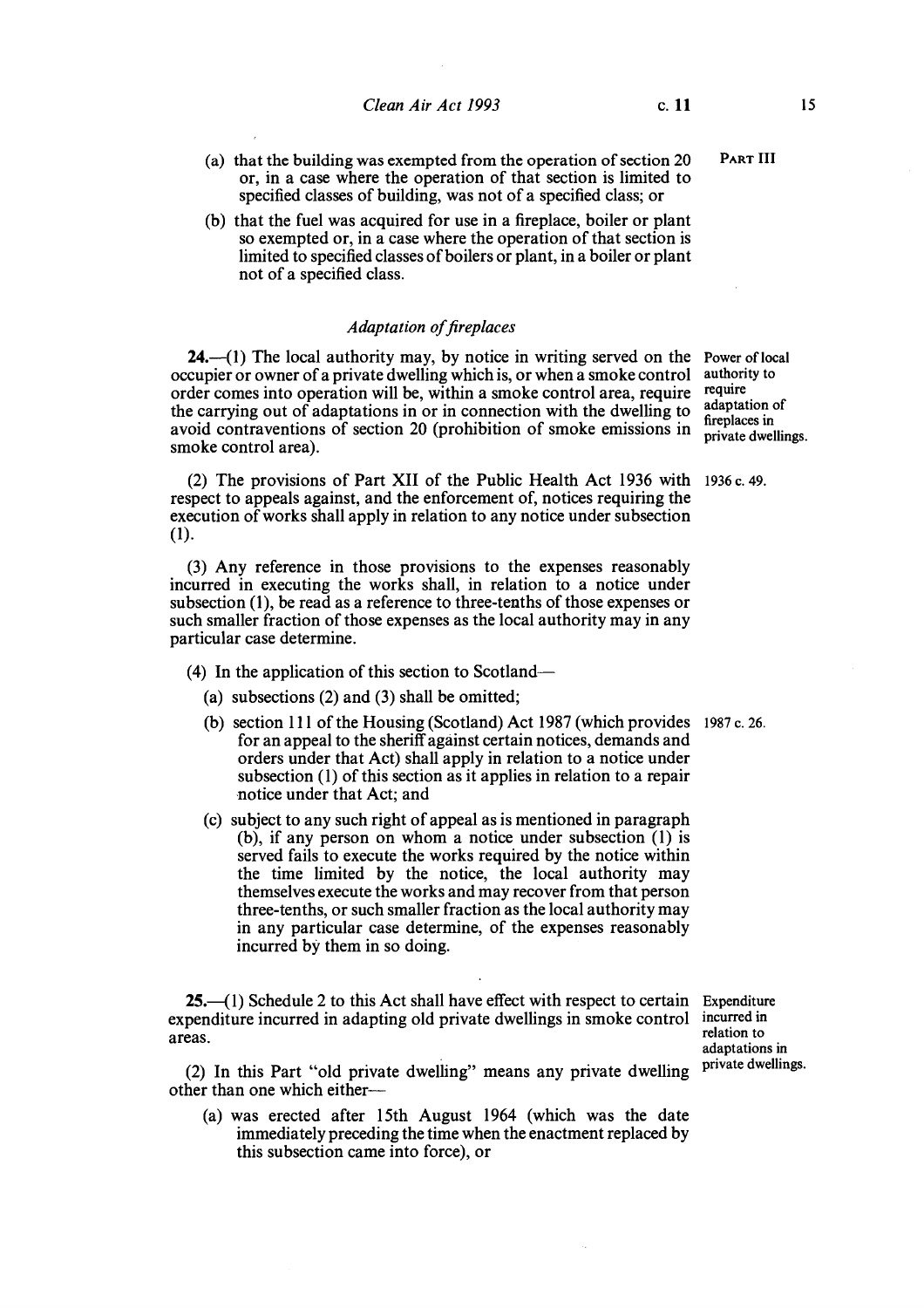PART III (b) was produced by the conversion, after that date, of other premises, with or without the addition of premises erected after that date;

> and for the purposes of this subsection a dwelling or premises shall not be treated as erected or converted after that date unless the erection or conversion was begun after it.

fireplaces in

Power of local 26.—(1) If, after the making of a smoke control order, the owner or authority to make occupier of any premises or part of any premises to which this section authority to make occupier of any premises or part of any premises to which this section grants towards applies and which will be within a smoke control area as the result of the adaptations to and a smooth in any application of the state of the state of the state of the state of the state of the state of the order incurs expenditure on adaptations in or in connection with the premises or part to avoid contraventions of section 20 (prohibition of churches, chapels, premises or part to avoid contraventions or section 20 (promotion or buildings used by smoke emissions in smoke control area), the local authority may, if they charities etc. think fit, repay to him the whole or any part of that expenditure.

> (2) This section applies to any premises or part of any premises which fall within one or more of the following paragraphs, that is to say—

- (a) any place of public religious worship, being, in the case of a place in England or Wales, a place which belongs to the Church of England or to the Church in Wales (within the meaning of the <sup>1914</sup>c. 41. Welsh Church Act 1914) or which is for the time being certified as required by law as a place of religious worship;
	- (b) any church hall, chapel hall or similar premises used in connection with any such place of public religious worship, and so used for the purposes of the organisation responsible for the conduct of public religious worship in that place;
	- (c) any premises or part of any premises occupied for the purposes of an organisation (whether corporate or unincorporated) which is not established or conducted for profit and whose main objects are charitable or are otherwise concerned with the advancement of religion, education or social welfare.

#### Supplementary provisions

References to 27.—(1) References in this Part to adaptations in or in connection with adaptations for a dwelling to avoid contraventions of section 20 (prohibition of smoke adaptations for a dwelling to avoid contraventions of section 20 (prohibition of smoke<br>avoiding emissions from smoke control area) shall be read as references to the avoiding emissions from smoke control area) shall be read as references to the execution of any of the following works (whether in or outside the section 20. dwelling), that is to say—

- (a) adapting or converting any fireplace;
- (b) replacing any fireplace by another fireplace or by some other means of heating or cooking;
- (c) altering any chimney which serves any fireplace;
- (d) providing gas ignition, electric ignition or any other special means of ignition; or
- (e) carrying out any operation incidental to any of the operations mentioned in paragraphs (a) to (d);

being works which are reasonably necessary in order to make what is in all the circumstances suitable provision for heating and cooking without contraventions of section 20.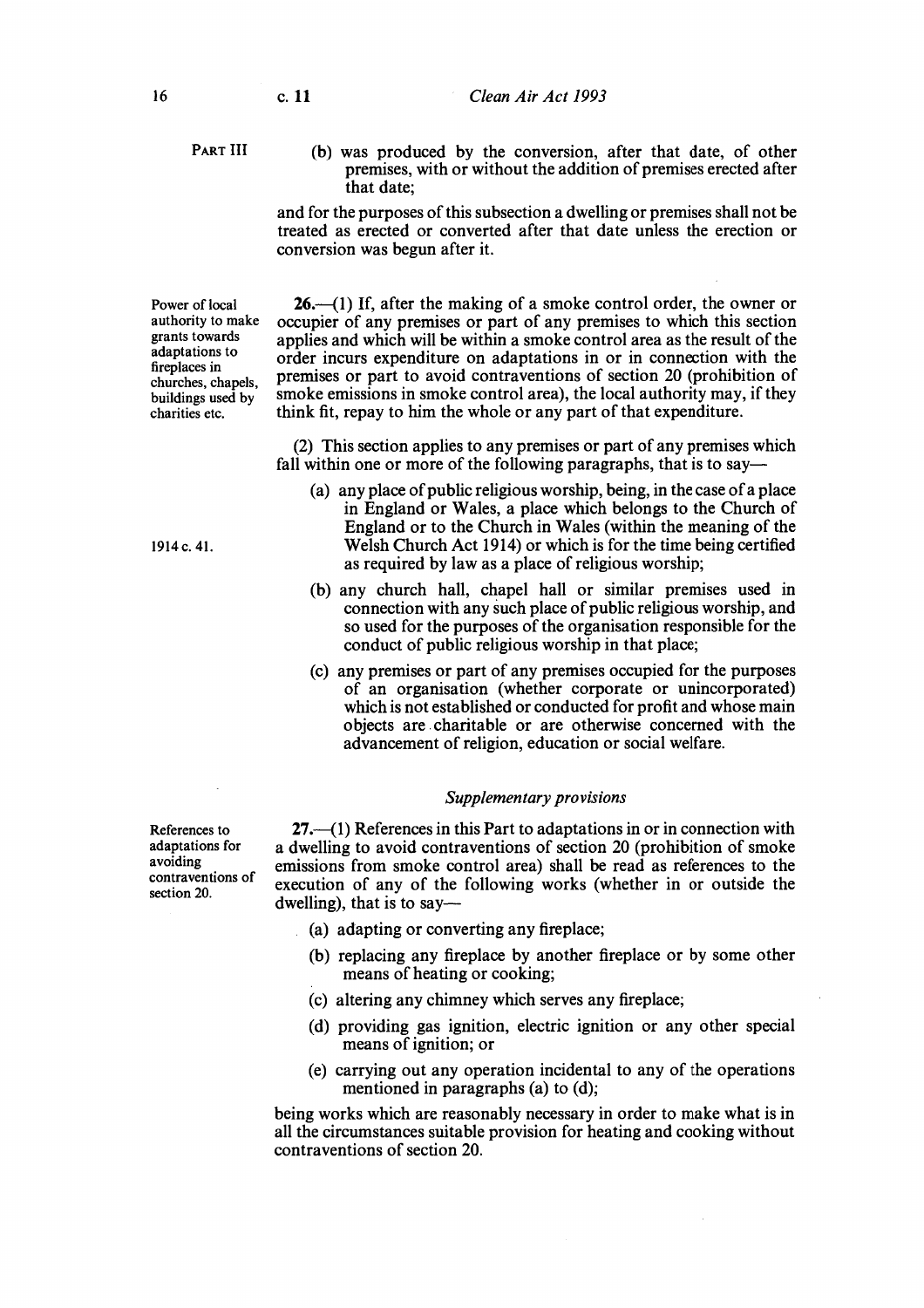(2) For the purposes of this section the provision of any igniting PART III apparatus or appliance (whether fixed or not) operating by means of gas, electricity or other special means shall be treated as the execution of works.

(3) Except for the purposes of section 24 (power of local authority to require certain adaptations), works which make such suitable provision as is mentioned in subsection (1) shall not be treated as not being adaptations to avoid contraventions of section 20 of this Act by reason that they go beyond what is reasonably necessary for that purpose, but any expenditure incurred in executing them in excess of the expenditure which would have been reasonably incurred in doing what was reasonably necessary shall be left out of account.

(4) References in this section to a dwelling include references to any premises or part of any premises to which section 26 (grants towards certain adaptations in churches and other buildings) applies.

**28.**—(1) References in this Part to expenses incurred in the execution of  $\alpha$  Cases where orks include references to the cost of any fixed cooking or heating expenditure is works include references to the cost of any fixed cooking or heating expenditure<br>appliance installed by means of the execution of the works taken to be appliance installed by means of the execution of the works, taken to be<br>notwithetending that the empliance can be readily removed from the incurred on notwithstanding that the appliance can be readily removed from the incurred on dwelling without injury to itself or the fabric of the dwelling.  $\frac{execu}{works}$ 

(2) For the purposes of this Part a person who enters into either—

- (a) a conditional sale agreement for the sale to him, or
- (b) a hire-purchase agreement for the bailment or (in Scotland) hiring to him,

of a cooking or heating appliance shall be treated as having incurred on the date of the agreement expenditure of an amount equal to the price which would have been payable for the appliance if he had purchased it for cash on that date.

(3) References in this section to a dwelling include references to any premises or part of any premises to which section 26 (grants towards certain adaptations in churches and other buildings) applies.

29. In this Part, except so far as the context otherwise requires— Interpretation of

"authorised fuel" has the meaning given in section  $20(6)$ ;

"conditional sale agreement" means an agreement for the sale of goods under which—

(a) the purchase price or part of it is payable by instalments; and

(a) the property in the goods is to remain in the seller (notwithstanding that the buyer is to be in possession of the goods) until such conditions as to the payment of instalments or otherwise as may be specified in the agreement are fulfilled;

"heating", in relation to a dwelling, includes the heating of water;

"hire-purchase agreement" means an agreement, other than a conditional sale agreement, under which-

> (a) goods are bailed or (in Scotland) hired in return for periodical payments by the person to whom they are bailed or hired; and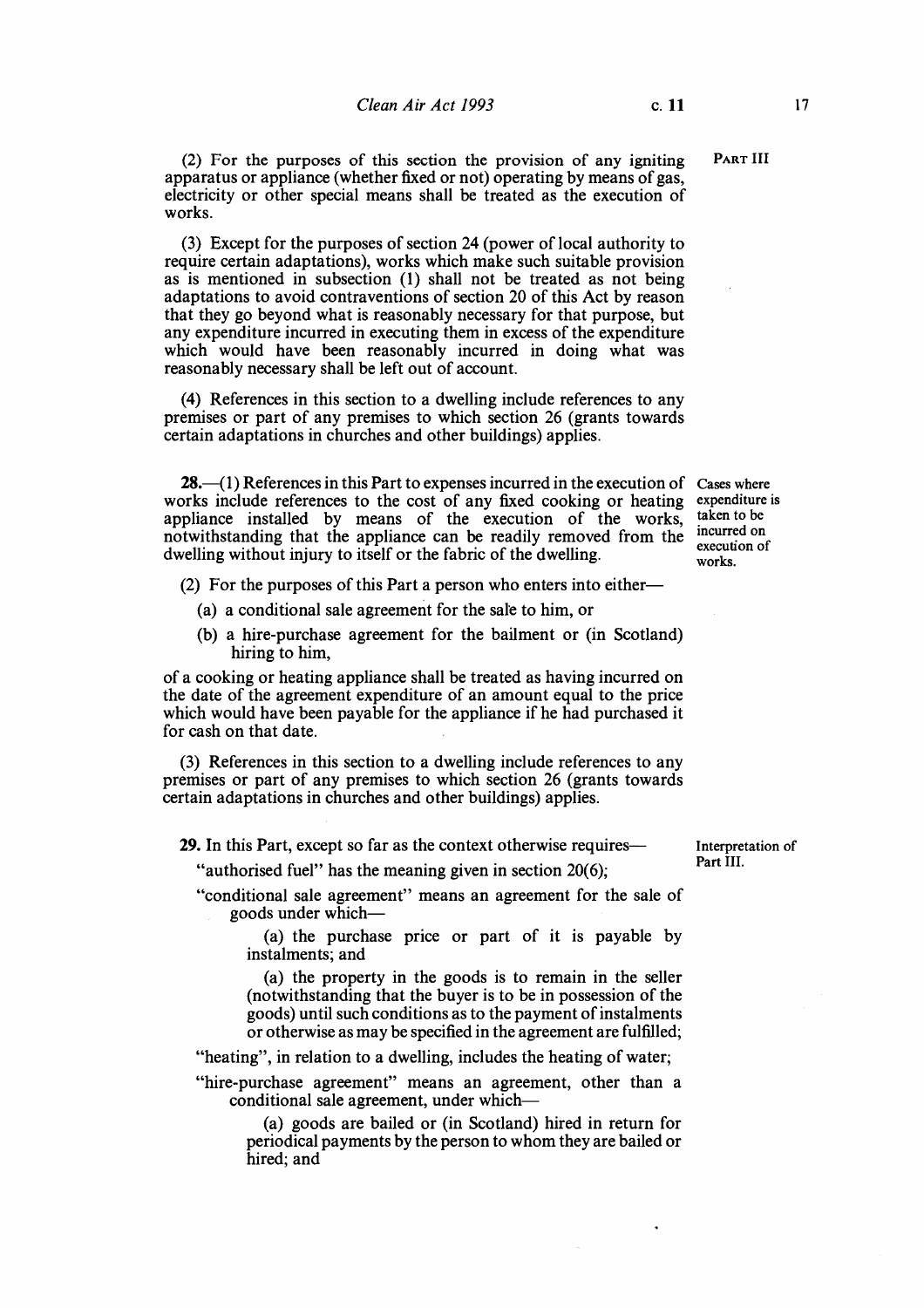PART III (b) the property in the goods will pass to that person if the terms of the agreement are complied with and one or more of the following occurs—

- (i) the exercise of an option to purchase by that person;
- (ii) the doing of any other specified act by any party to the agreement; and
- (iii) the happening of any other specified event;

"old private dwelling" has the meaning given in section 25; and

"smoke control order" means an order made by a local authority under section 18.

#### PART IV

#### CONTROL OF CERTAIN FORMS OF AIR POLLUTION

Regulations about  $30$ —(1) For the purpose of limiting or reducing air pollution, the motor fuel. Secretary of State may by regulations— Secretary of State may by regulations—

- (a) impose requirements as to the composition and contents of any fuel of a kind used in motor vehicles; and
- (b) where such requirements are in force, prevent or restrict the production, treatment, distribution, import, sale or use of any fuel which in any respect fails to comply with the requirements, and which is for use in the United Kingdom.

(2) It shall be the duty of the Secretary of State, before he makes any regulations under this section, to consult—

- (a) such persons appearing to him to represent manufacturers and users of motor vehicles;
- (b) such persons appearing to him to represent the producers and users of fuel for motor vehicles; and
- (c) such persons appearing to him to be conversant with problems of air pollution,

as he considers appropriate.

- (3) Regulations under this section—
	- (a) in imposing requirements as to the composition and contents of any fuel, may apply standards, specifications, descriptions or tests laid down in documents not forming part of the regulations; and
	- (b) where fuel is subject to such requirements, may, in order that persons to whom the fuel is supplied are afforded information as to its composition or contents, impose requirements for securing that the information is displayed at such places and in such manner as may be prescribed by the regulations.

(4) It shall be duiy of every local weights and measures authority to enforce the provisions of regulations under this section within its area; <sup>1968</sup>c. 29. and subsections (2) and (3) of section 26 of the Trade Descriptions Act 1968 (reports and inquiries) shall apply as respects those authorities' functions under this subsection as they apply to their functions under that Act.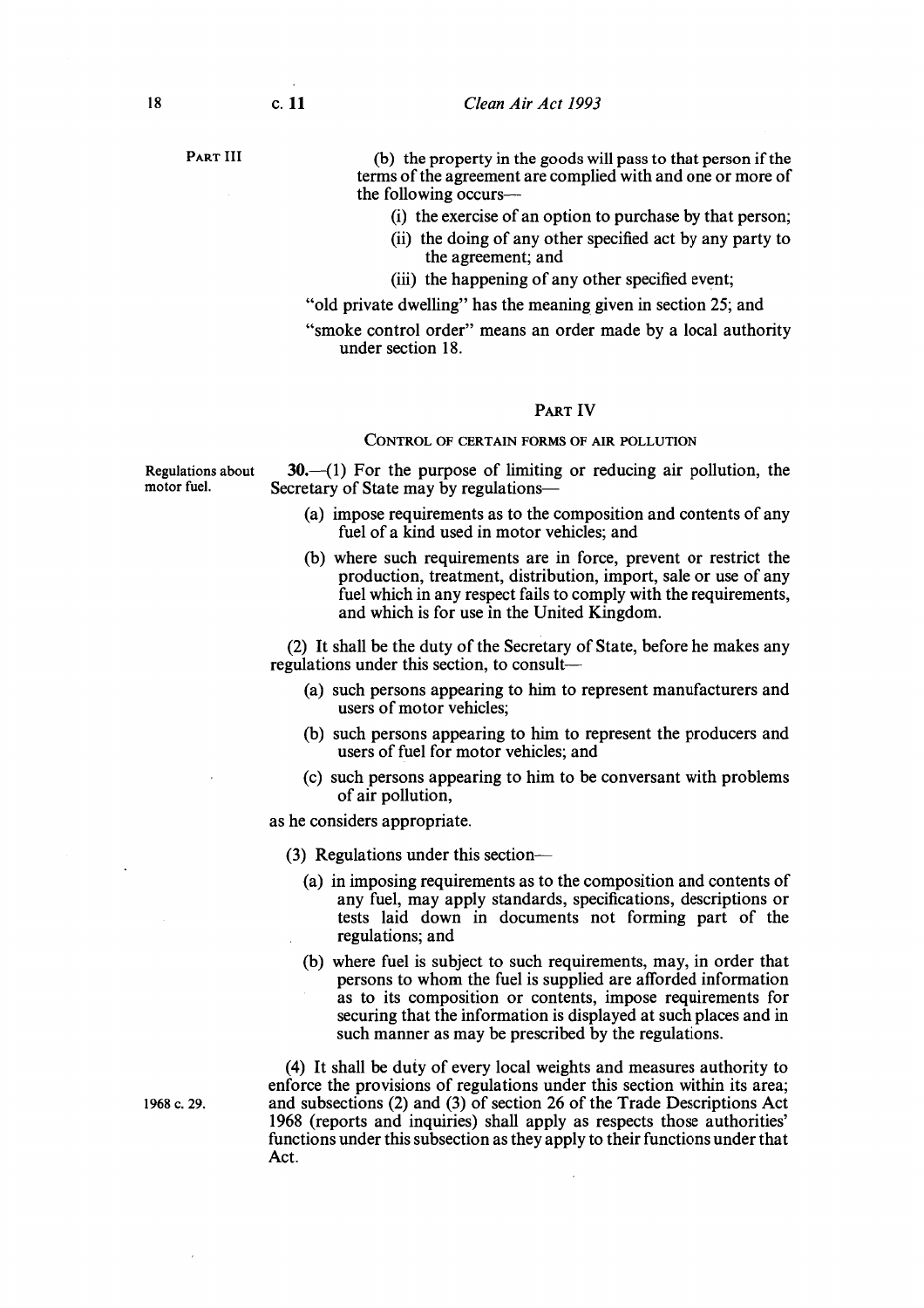(5) The following provisions of the Trade Descriptions Act 1968 shall PART IV poly in relation to the enforcement of regulations under this section as 1968 c. 29. apply in relation to the enforcement of regulations under this section as they apply to the enforcement of that Act, that is to say—

section 27 (power to make test purchases);

- section 28 (power to enter premises and inspect and seize goods and documents);
- section 29 (obstruction of authorised officers);

section 30 (notice of test);

and section 33 of that Act shall apply to the exercise of powers under section 28 as applied by this subsection.

References to an offence under that Act in those provisions as applied by this subsection, except the reference in section 30(2) to an offence under section 28(5) or 29 of that Act, shall be construed as references to an offence under section 32 of this Act (provisions supplementary to this section) relating to regulations under this section.

(6) In relation to Scotland—

- (a) nothing in subsection (4) authorises a local weights and measures authority to institute proceedings for an offence; and
- (b) regulations under this section may provide that certificates issued by such persons as may be specified by the regulations in relation to such matters as may be so specified shall, subject to the provisions of the regulations, be received in evidence, and be sufficient evidence, of those matters in any proceedings for an offence under regulations made under this section;

and such regulations may apply any of the provisions of subsections (2) to (4) of section 31 of the Trade Descriptions Act 1968 (evidence by 1968 c. 29. certificate).

(7) In Northern Ireland it shall be the duty of the Department of Economic Development to enforce the provisions of regulations under this section; and accordingly this section shall have effect in relation to Northern Ireland with the omission of subsection (4).

(8) It is hereby declared that in relation to Northern Ireland the references in subsection (5) to provisions of the Trade Descriptions Act 1968 c. 29. 1968 are references to those provisions as modified by section  $40(1)(b)$ and (c) of that Act.

(9) The Secretary of State shall for each financial year pay into the Consolidated Fund of Northern Ireland such sum as the Secretary of State and the Department of Economic Development for Northern Ireland may agree to be appropriate as representing the expenses incurred by that Department in enforcing the provisions of any regulations made under this section.

31.—(1) For the purpose of limiting or reducing air pollution, the Regulations about corretary of State may by regulations impose limits on the sulphur sulphur content of Secretary of State may by regulations impose limits on the sulphur sulphur content of oil fuel which is used in furnaces or engines content of oil fuel which is used in furnaces or engines.

(2) It shall be the duty of the Secretary of State, before he makes any engines. regulations in pursuance of this section, to consult—

(a) such persons appearing to him to represent producers and users of oil fuel;

furnaces or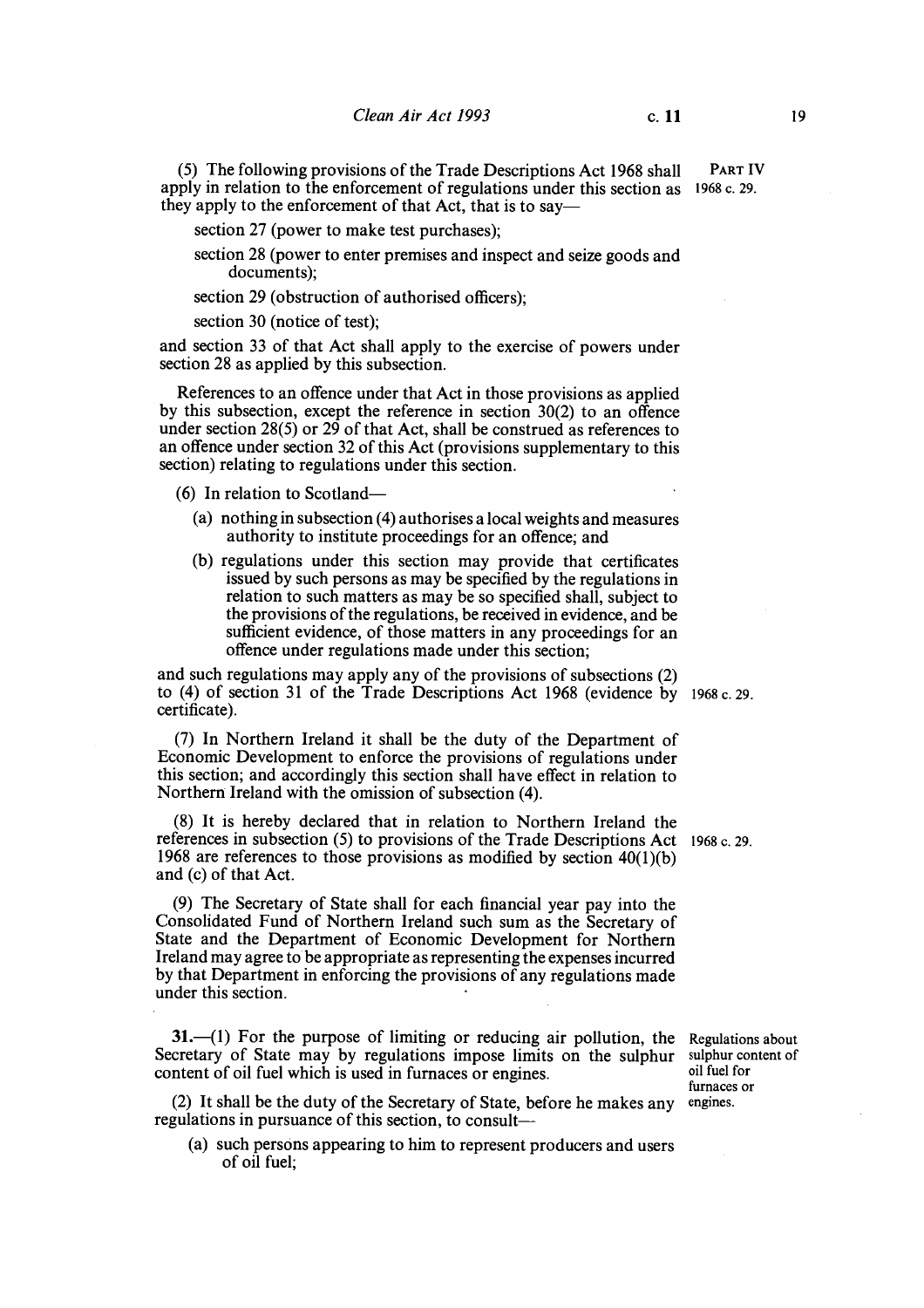- PART IV (b) such persons appearing to him to represent manufacturers and users of plant and equipment for which oil fuel is used; and
	- (c) such persons appearing to him to be conversant with problems of air pollution,

as he considers appropriate.

(3) Regulations under this section may—

- (a) prescribe the kinds of oil fuel, and the kinds of furnaces and engines, to which the regulations are to apply;
- (b) apply standards, specifications, descriptions or tests laid down in documents not forming part of the regulations; and
- (c) without prejudice to the generality of section  $63(1)(a)$ , make different provision for different areas.

(4) It shall be the duty—

- (a) of every local authority to enforce the provisions of regulations under this section within its area, except in relation to a furnace <sup>1990</sup>c. 43. which is part of a process subject to Part I of the Environmental Protection Act 1990; and
	- (b) of the inspectors appointed under that Part to enforce those provisions in relation to such furnaces;

but nothing in this section shall be taken to authorise a local authority in Scotland to institute proceedings for any offence.

(5) In this section "oil fuel" means any liquid petroleum product produced in a refinery.

Provisions 32.—(1) Regulations under section 30 or 31 (regulation of content of supplementary to motor fuel and fuel oil) may authorise the Secretary of State to confer supplementary to motor fuel and fuel oil) may authorise the Secretary of State to confer sections 30 and exemptions from any provision of the regulations sections  $30$  and exemptions from any provision of the regulations.

> (2) A person who contravenes or fails to comply with any provision of regulations under section 30 or 31 shall be guilty of an offence and liable—

- (a) on conviction on indictment, to a fine; and
- (b) on summary conviction, to a fine not exceeding the statutory maximum;

but the regulations may in any case exclude liability to conviction on indictment or reduce the maximum fine on summary conviction.

(3) Regulations under section 30 or 31 shall, subject to any provision to the contrary in the regulations, apply to fuel used for, and to persons in, the public service of the Crown as they apply to fuel used for other purposes and to other persons.

(4) A local authority shall not be entitled by virtue of subsection (3) to exercise, in relation to fuel used for and persons in that service, any power conferred on the authority by virtue of sections 56 to 58 (rights of entry and inspection and other local authority powers).

Cable burning.  $33-1$ ) A person who burns insulation from a cable with a view to recovering metal from the cable shall be guilty of an offence unless the burning is part of a process subject to Part I of the Environmental Protection Act 1990.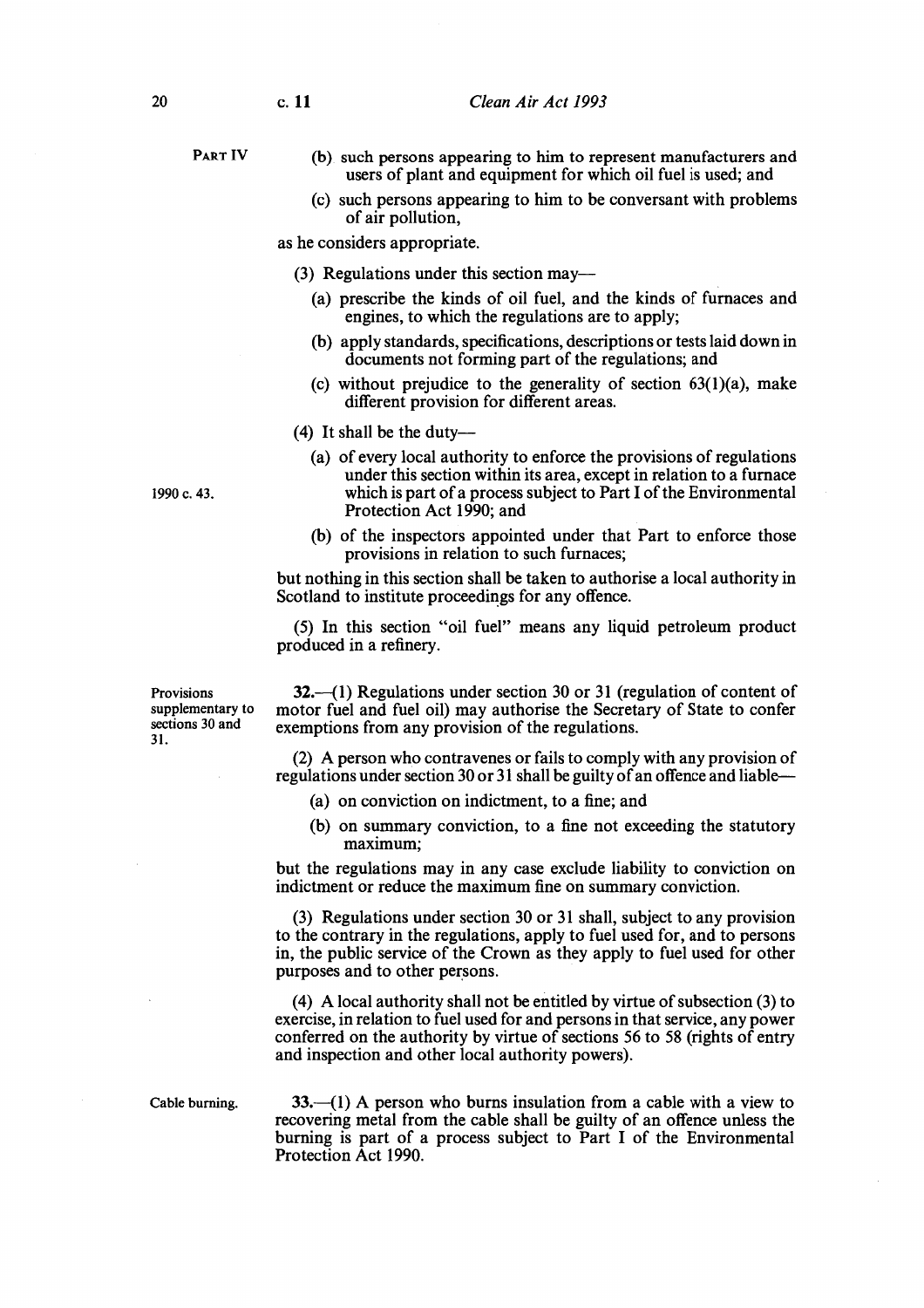(2) A person guilty of an offence under this section shall be liable on PART IV summary conviction to a fine not exceeding level 5 on the standard scale.

#### **PART V**

#### INFORMATION ABOUT AIR POLLUTION

34.—(1) A local authority may—<br>(a)  $\alpha$  details are noted at the detail of the second control of the second control of the second control of the second control of the second control of the second control of the second con

- (a) undertake, or contribute towards the cost of, investigation and research relevant to the problem of air pollution;
- (b) arrange for the publication of information on that problem;
- (c) arrange for the delivery of lectures and addresses, and the holding of discussions, on that problem;
- (d) arrange for the display of pictures, cinematograph films or models, or the holding of exhibitions, relating to that problem; and
- (e) prepare, or join in or contribute to the cost of the preparation of, pictures, films, models or exhibitions to be displayed or held as mentioned in paragraph (d).

(2) In acting under subsection  $(1)(b)$ , a local authority shall ensure that the material published is presented in such a way that no information relating to a trade secret is disclosed, except with the consent in writing of a person authorised to disclose it.

(3) Breach of a duty imposed by subsection (2) shall be actionable.

(4) In any civil or criminal proceedings (whether or not arising under this Act) brought against a local authority, or any member or officer of a local authority, on the grounds that any information has been published, it shall be a defence to show that it was published in compliance with subsections (1) and (2).

35.—(1) Without prejudice to the generality of section 34 (research, etc. Obtaining  $\nu$  local authorities). local authorities may obtain information about the information. by local authorities), local authorities may obtain information about the emission of pollutants and other substances into the air—

- (a) by issuing notices under section 36 (information about emissions from premises);
- (b) by measuring and recording the emissions, and for that purpose entering on any premises, whether by agreement or in exercise of the power conferred by section 56 (rights of entry and inspection); and
- (c) by entering into arrangements with occupiers of premises under which they measure and record emissions on behalf of the local authority;

but references to premises in paragraphs (b) and (c) do not include private dwellings or caravans.

(2) A local authority shall not be entitled to exercise the power of entry mentioned in subsection  $(l)(b)$  for the purpose of measuring and recording such emissions on any premises unless—

(a) the authority has given to the occupier of the premises a notice in writing—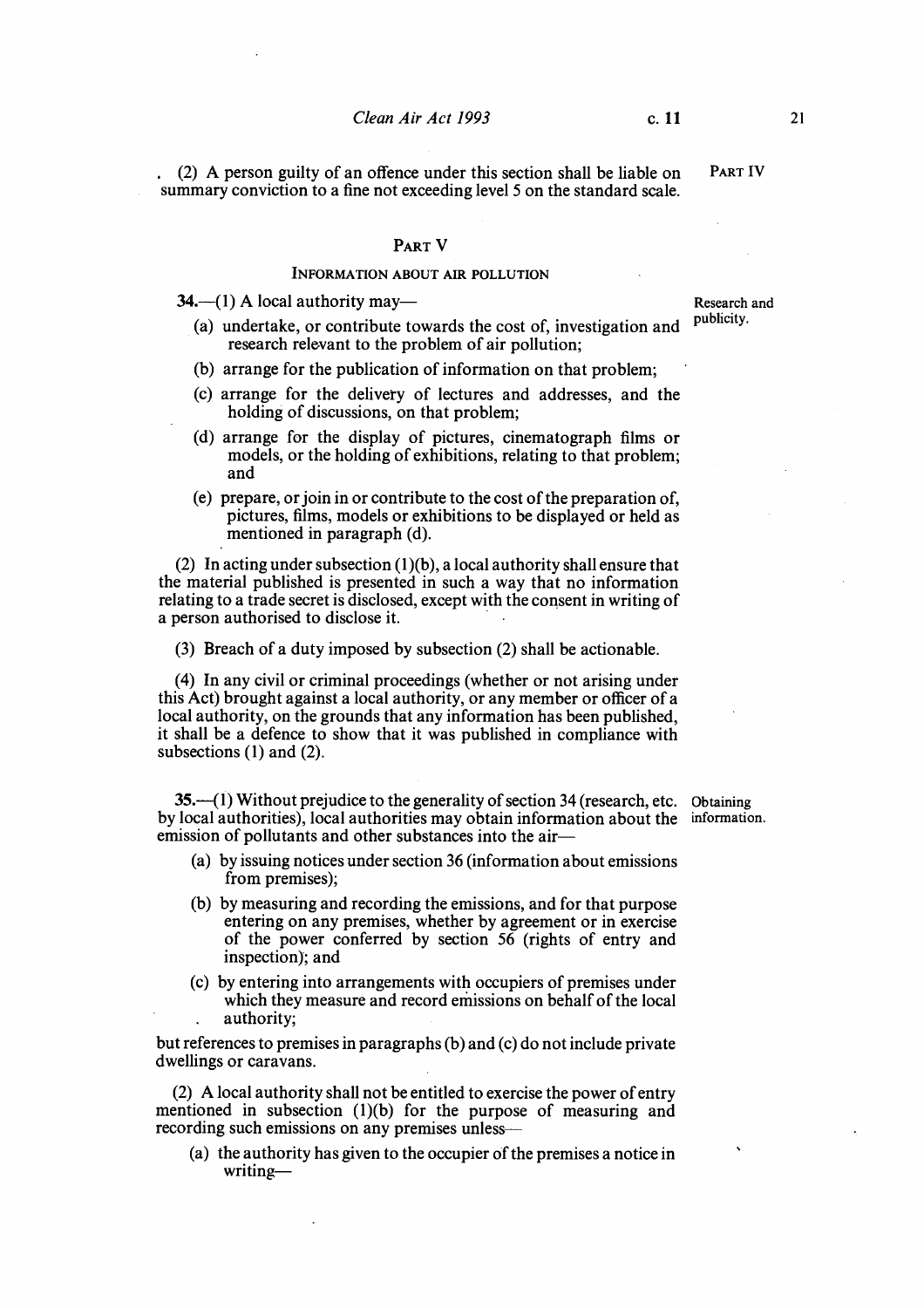PART V (i) specifying the kind of emissions in question and the steps it proposes to take on the premises for the purpose of measuring and recording emissions of that kind; and

> (ii) stating that it proposes to exercise that power for that purpose unless the occupier requests the authority to serve on him a notice under section 36 (information about emissions from premises) with respect to the emissions; and

(b) the period of twenty-one days beginning with the day on which the notice was given has expired;

and the authority shall not be entitled to exercise that power if, during that period, the occupier gives a notice to the authority requesting it to serve on him a-notice under section 36.

(3) Nothing in this section shall authorise a local authority to investigate emissions from any process subject to Part I of the 1990 c. 43. Environmental Protection Act 1990 otherwise than—

- (a) by issuing notices under section 36; or
- (b) by exercising the powers conferred on the authority by section 34(l)(a) (investigation and research etc.) without entering the premises concerned.

(4) So long as a local authority exercises any of its powers under subsection (1), it shall from time to time consult the persons mentioned in subsection (5)—

- (a) about the way in which the local authority exercises those powers (under this section and section 36); and
- (b) about the extent to which, and the manner in which, any information collected under those powers should be made available to the public.

(5) The consultations required by subsection (4) shall be with—

- (a) such persons carrying on any trade or business in the authority's area or such organisations appearing to the authority to be representative of those persons; and
- (b) such persons appearing to the authority to be conversant with problems of air pollution or to have an interest in local amenity,

as appear to the authority to be appropriate.

(6) The consultations shall take place as the authority think necessary, but not less than twice in each financial year.

Notices requiring  $36.-(1)$  A local authority may by notice in writing require the occupier<br>information of any premises in its area to furnish, whether by periodical returns or by information of any premises in its area to furnish, whether by periodical returns or by about air other means such estimates or other information as may be specified or about air other means, such estimates or other information as may be specified or<br>pollution. Assembed in the notice concerning the emission of pollutants and other described in the notice concerning the emission of pollutants and other substances into the air from the premises.

> (2) This section does not apply to premises in so far as they consist of a private dwelling or a caravan.

<sup>1990</sup>c. 43. (3) If the notice relates to a process subject to Part I of the Environmental Protection Act 1990, the person on whom the notice is served shall not be obliged to supply any information which, as certified by an inspector appointed under that Part, is not of a kind which is being supplied to the inspector for the purposes of that Part.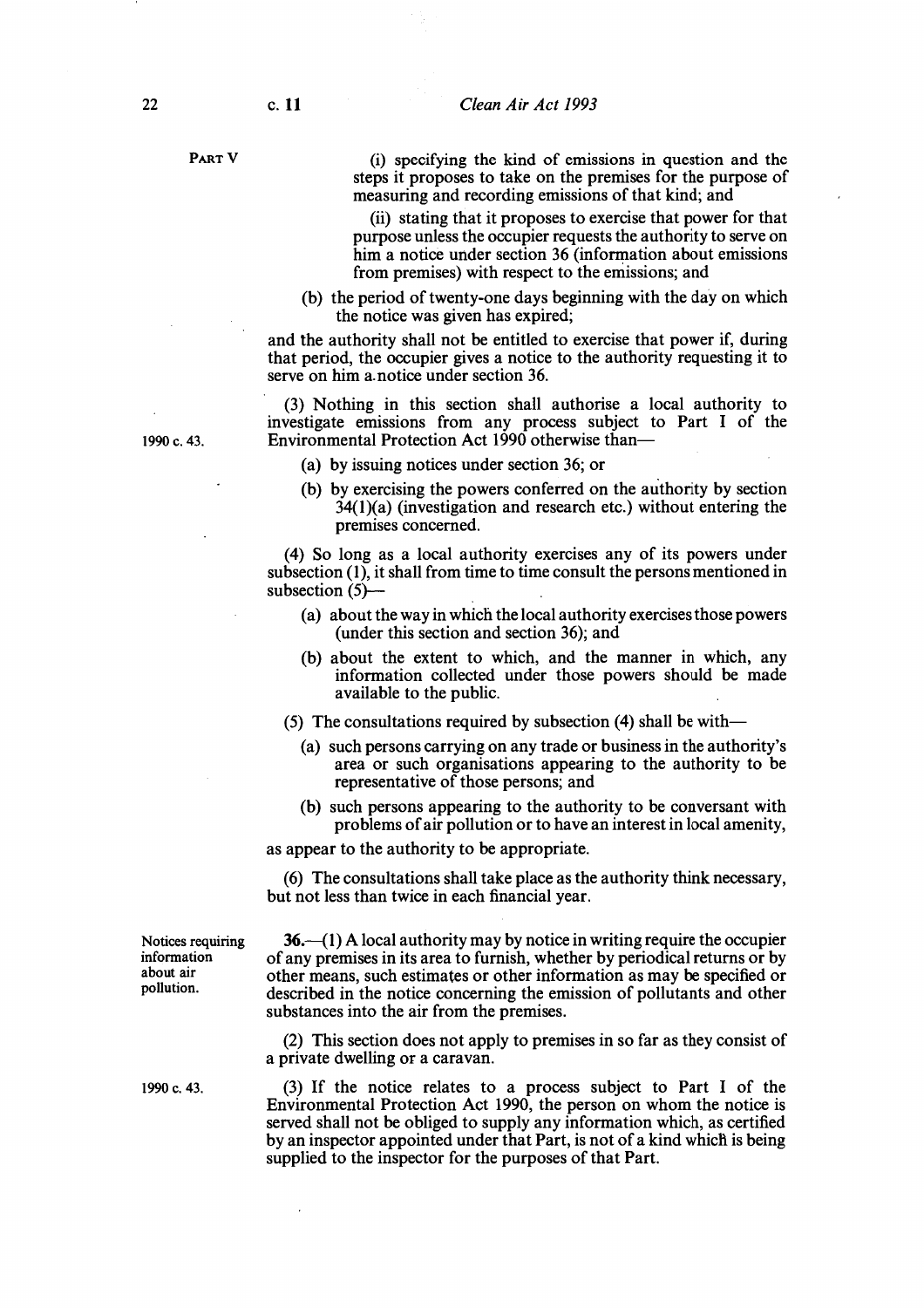(4) The person on whom a notice is served under this section shall PART V comply with the notice within six weeks of the date of service, or within such longer period as the local authority may by notice allow.

(5) A notice under this section shall not require returns at intervals of less than three months, and no one notice (whether or not requiring periodical returns) shall call for information covering a period of more than twelve months.

(6) Except so far as regulations made by the Secretary of State provide otherwise, this section applies to premises used for, and to persons in, the public service of the Crown as it applies to other premises and persons.

(7) A local authority shall not be entitled by virtue of subsection (6) to exercise, in relation to premises used for and persons in the public service of the Crown, any power conferred on the authority by virtue of sections 56 to 58 (rights of entry and other local authority powers).

- (8) A person who—
	- (a) fails without reasonable excuse to comply with the requirements of a notice served on him in pursuance of this section; or
	- (b) in furnishing any estimate or other information in compliance with a notice under this section, makes any statement which he knows to be false in a material particular or recklessly makes any statement which is false in a material particular,

shall be guilty of an offence and liable on summary conviction to a fine not exceeding level 5 on the standard scale.

(9) Where a person is convicted of an offence under subsection (8) in respect of any premises and information of any kind, nothing in section <sup>3</sup>5(2) (limits on exercise of power of entry) shall prevent a local authority from exercising the power of entry there mentioned for the purpose of obtaining information of that kind in respect of the premises.

 $37$ —(1) A person served with a notice under section 36 (information Appeals against pout air pollution), or any other person having an interest in the notices under about air pollution), or any other person having an interest in the notices uncontention. premises to which the notice relates, may appeal to the Secretary of State—

(a) on the ground that the giving to the authority or the disclosure to the public of all or part of the information required by the notice would—

(i) prejudice to an unreasonable degree some private interest by disclosing information about a trade secret; or

(ii) be contrary to the public, interest; or

(b) on the ground that the information required by the notice is not immediately available and cannot readily be collected or obtained by the recipient of the notice without incurring undue expenditure for the purpose.

(2) If the Secretary of State allows the appeal he may direct the local authority to withdraw or modify the notice, or to take such steps as he may specify to ensure that prejudicial information is not disclosed to the public; and it shall be the duty of the authority to comply with the direction.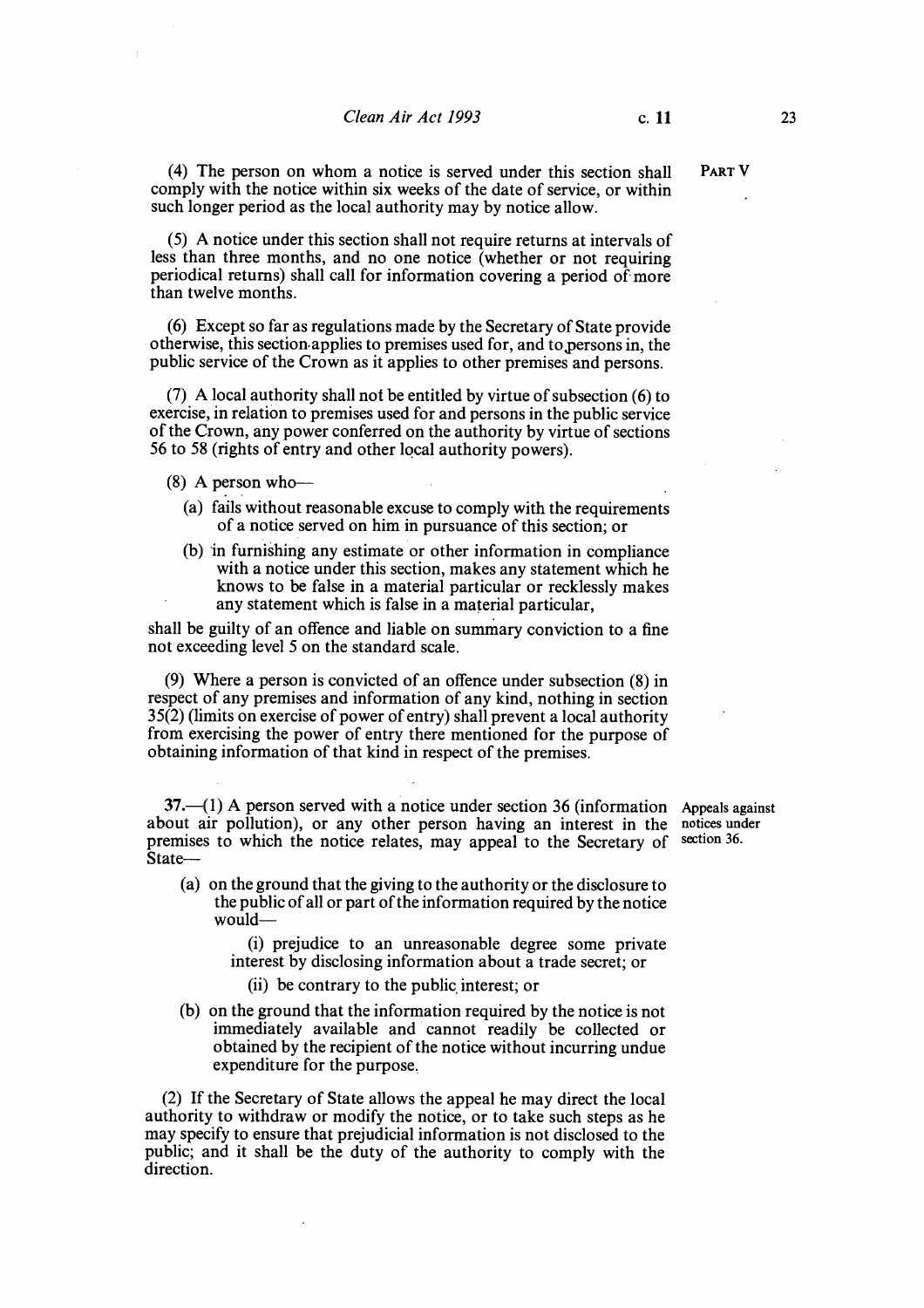PART V  $(3)$  The Secretary of State may make regulations as to appeals under this section, including regulations about the time for bringing an appeal and the circumstances in which all or any part of the appellant's case is to be withheld from the respondent.

> (4) It shall be the duty of the Secretary of State, before he makes any regulations under subsection (3), to consult—

- (a) such persons appearing to him to represent local authorities;
- (b) such persons appearing to him to represent industrial interests; and
- (c) such persons appearing to him to be conversant with problems of air pollution,

as he considers appropriate.

and 36.

Regulations about  $38-1$  The Secretary of State shall by regulations prescribe the local authority manner in which, and the methods by which, local authorities are to local authority manner in which, and the methods by which, local authorities are to functions under sections  $34(1)(a)$  and (b) 35 and 36 functions under perform their functions under sections  $34(1)(a)$  and  $(b)$ ,  $35$  and  $36$  sections  $34, 35$  (investigation and research at a integral the obtaining of information  $(investigation and research etc. into, and the obtaining of information$ about, air pollution).

> (2) It shall be the duty of the Secretary of State, before he makes regulations under this section, to consult—

- (a) such persons appearing to him to represent local authorities;
- (b) such persons appearing to him to represent industrial interests; and
- (c) such persons appearing to him to be conversant with problems of air pollution,

as he considers appropriate.

(3) Regulations under this section may in particular—

- (a) prescribe the kinds of emissions to which notices under section 36 (power to require information about air pollution) may relate;
- (b) prescribe the kinds of information which may be required by those notices;
- (c) prescribe the manner in which any such notice is to be given, and the evidence which is to be sufficient evidence of its having been given, and of its contents and authenticity;
- (d) require each local authority to maintain in a prescribed form a register containing—

(i) information obtained by the authority by virtue of section 35(1) (powers of local authorities to obtain information), other than information as to which a direction under section 37(2) (appeals against notices under section 36) provides that the information is not to be disclosed to the public; and

(ii) such information (if any) as the Secretary of State may determine, or as may be determined by or under regulations, with respect to any appeal under section 37 against a notice served by the authority which the Secretary of State did not dismiss;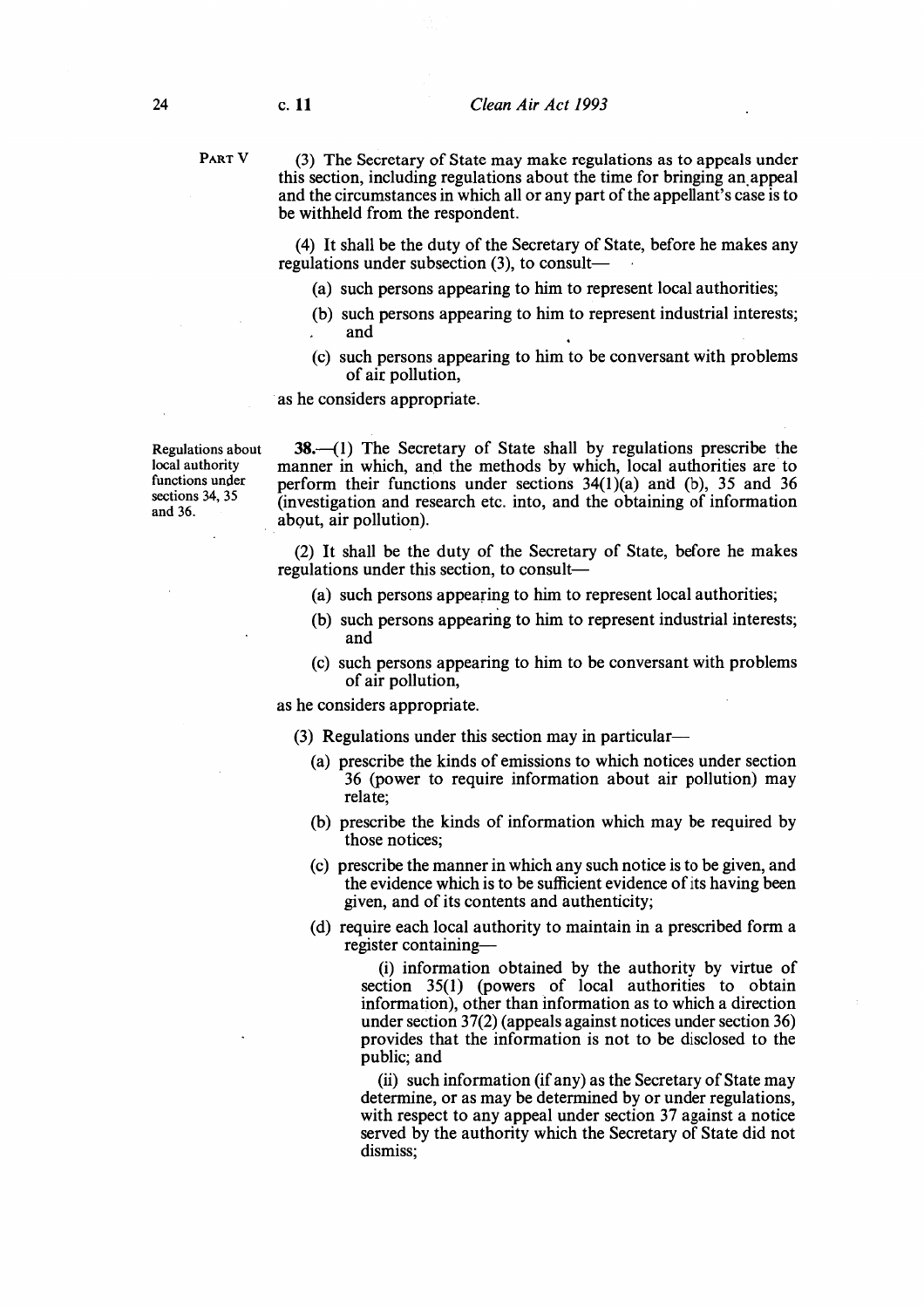- (e) specify the circumstances in which local authorities may enter PART V into arrangements with owners or occupiers of premises under which they will record and measure emissions on behalf of the local authorities; and
- (f) specify the kinds of apparatus which local authorities are to have power to provide and use for measuring and recording emissions, and for other purposes.

(4) Regulations made by virtue of subsection (3)(b) may in particular require returns of—

- (a) the total volume of gases, whether pollutant or not, discharged from the premises in question over any period;
- (b) the concentration of pollutant in the gases discharged;
- (c) the total of the pollutant discharged over any period;
- (d) the height or heights at which discharges take place;
- (e) the hours during which discharges take place; or
- $(f)$  the concentration of pollutants at ground level.

(5) A register maintained by a local authority in pursuance of regulations made by virtue of subsection (3)(d) shall be open to public inspection at the principal office of the authority free of charge at all reasonable hours, and the authority shall afford members of the public reasonable facilities for obtaining from the authority, on payment of reasonable charges, copies of entries in the register.

'39.—(l) The Secretary of State may, for the purpose of obtaining Provision by local information about air pollution, direct a local authority to make such authorities of arrangements as may be specified in the direction— $\frac{1}{2}$ arrangements as may be specified in the direction-

- (a) for the provision, installation, operation and maintenance by the local authority of apparatus for measuring and recording air pollution; and
- (b) for transmitting the information so obtained to the Secretary of State;

but before giving the direction under this section the Secretary of State shall consult the local authority.

(2) Where apparatus is provided in pursuance of a direction under this section, the Secretary of State shall defray the whole of the capital expenditure incurred by the local authority in providing and installing the apparatus.

(3) It shall be the duty of the local authority to comply with any direction given under this section.

40. In this Part—  $\frac{1}{2}$  and  $\frac{1}{2}$  and  $\frac{1}{2}$  are  $\frac{1}{2}$  interpretation of

(a) references to the emission of substances into the atmosphere are to be construed as applying to substances in a gaseous or liquid or solid state, or any combination of those states; and

Part V.

Secretary of State.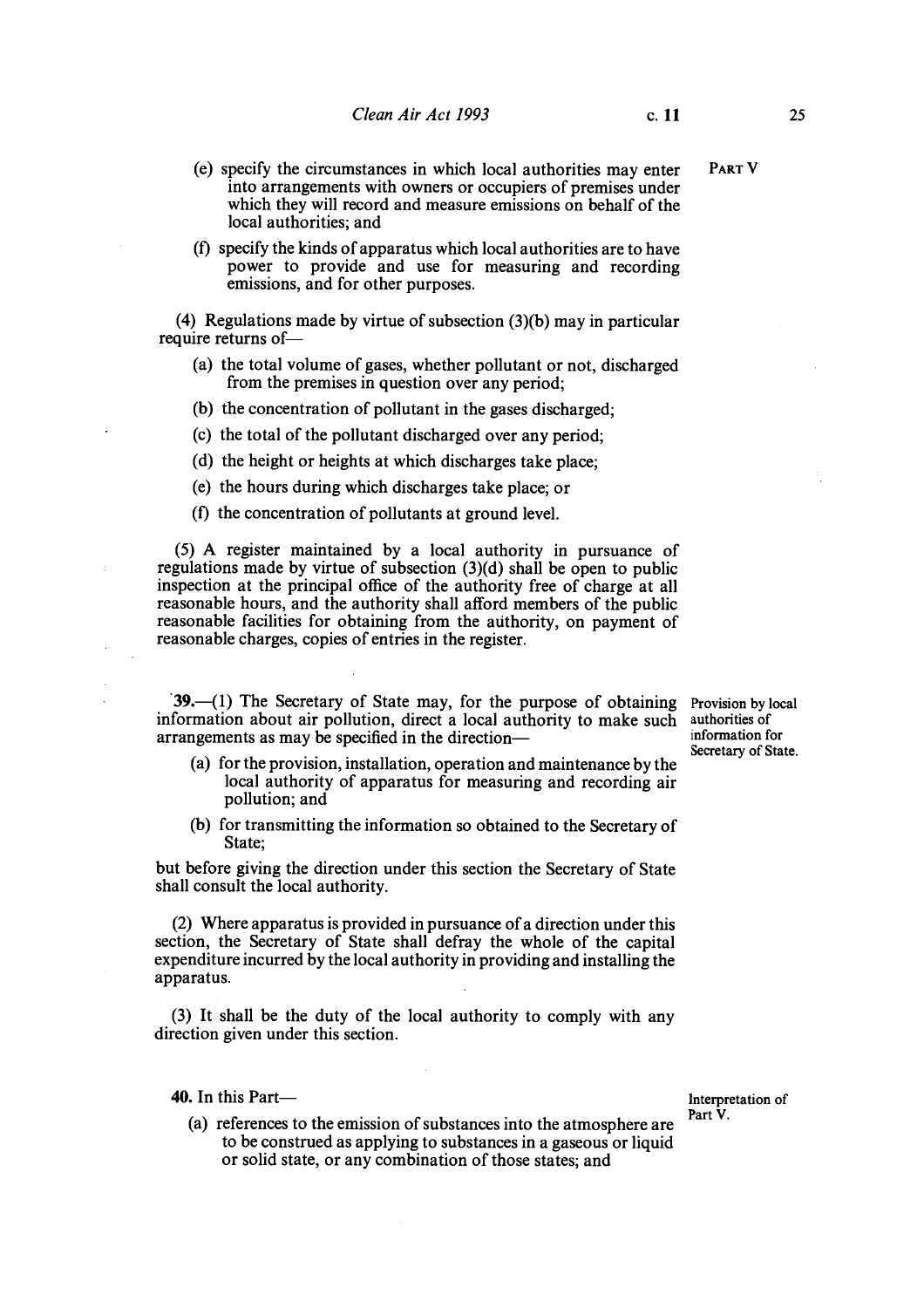PART V (b) any reference to measurement includes a reference to the taking of samples.

#### PART VI

#### SPECIAL CASES

1990.

Relation to  $\begin{array}{c} 41 \\ -1 \end{array}$  Parts I to III shall not apply to any process which is a Environmental prescribed process as from the date which is the determination date for Environmental prescribed process as from the date which is the determination date for Protection Act that process that process.

- (2) The "determination date" for a prescribed process is—
	- (a) in the case of a process for which an authorisation is granted, the date on which the enforcing authority grants it, whether in pursuance of the application or, on an appeal, of a direction to grant it, and
	- (b) in the case of a process for which an authorisation is refused, the date of the refusal or, on an appeal, of the affirmation of the refusal.

(3) In this section "authorisation", "enforcing authority" and "prescribed process" have the meaning given in section 1 of the 1990 c. 43. Environmental Protection Act 1990 and the reference to an appeal is a reference to an appeal under section 15 of that Act.

Colliery 42.—(1) This section applies to any mine or quarry from which coal or spoilbanks. Shale has been is being or is to be got. shale has been, is being or is to be got.

> (2) The owner of a mine or quarry to which this section applies shall employ all practicable means—

- (a) for preventing combustion of refuse deposited from the mine or quarry; and
- (b) for preventing or minimising the emission of smoke and fumes from such refuse;

and, if he fails to do so, he shall be guilty of an offence.

(3) A person guilty of an offence under subsection (2) shall be liable on summary conviction—

- (a) to a fine not exceeding level 5 on the standard scale; or
- (b) to cumulative penalties on continuance in accordance with section 50.

(4) Neither the provisions of Part III of the Environmental Protection Act 1990 nor any provision of Parts I to III of this Act shall apply in relation to smoke, grit or dust from the combustion of refuse deposited from any mine or quarry to which this section applies.

(5) In the application of this section to Scotland, subsection (4) shall have effect as if for the reference to Part III of the Environmental Protection Act 1990 there were substituted a reference to section 16 of the <sup>1897</sup>c. 38. Public Health (Scotland) Act 1897.

(6) In this section section, "mine", "quarry" and "owner" have the 1954 c. 70. same meaning as in the Mines and Quarries Act 1954.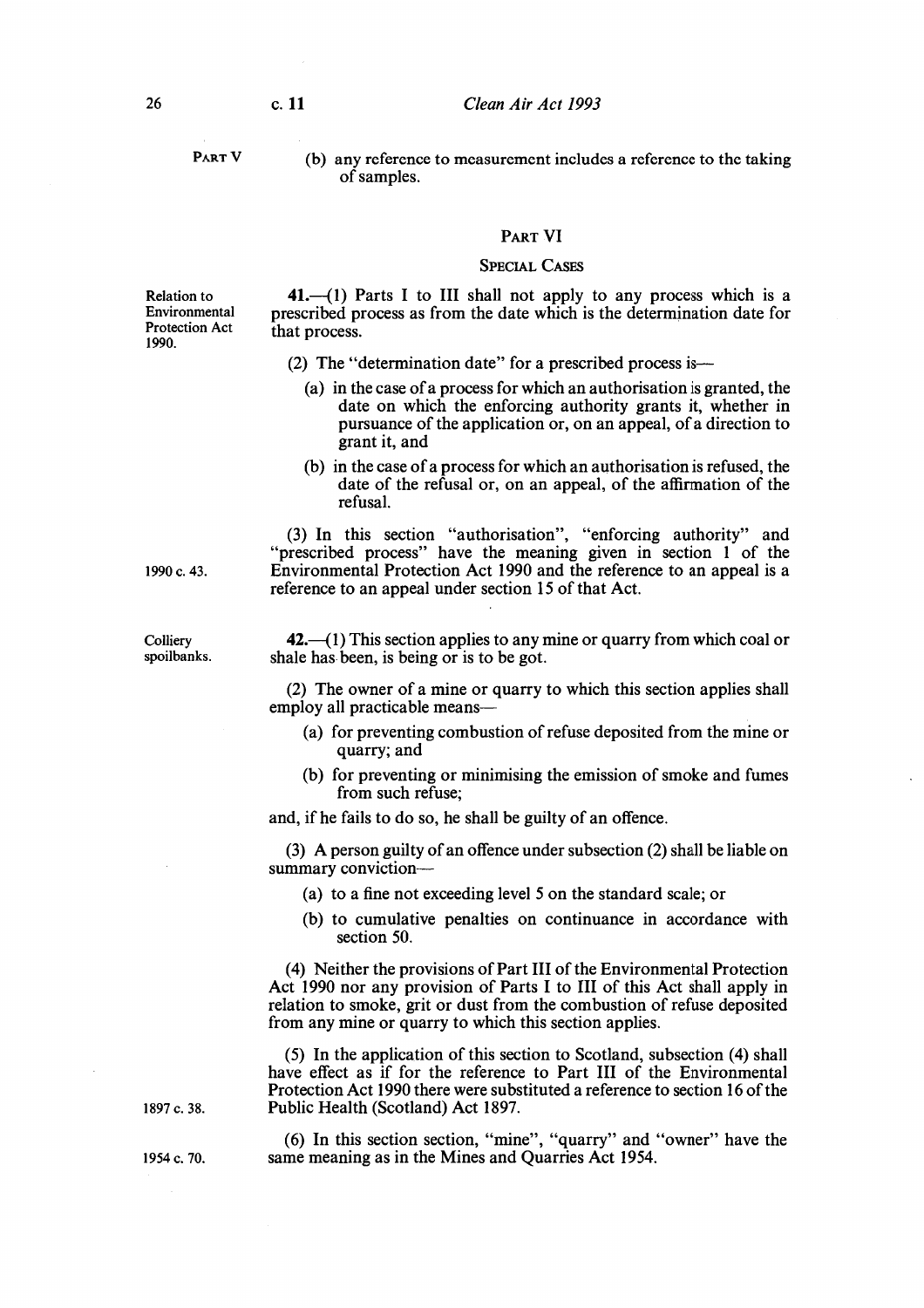43.—(1) Section 1(prohibition of emissions of dark smoke) shall apply PART VI in relation to railway locomotive engines as it applies in relation to Railway engines. buildings.

(2) In the application of section 1 to such engines, for the reference in subsection (1) of that section to the occupier of the building there shall be substituted a reference to the owner of the engine.

(3) The owner of any railway locomotive engine shall use any practicable means there may be for minimising the emission of smoke from the chimney on the engine and, if he fails to do so, he shall, if smoke is emitted from that chimney, be guilty of an offence.

(4) A person guilty of an offence under subsection (3) shall be liable on summary conviction—

- (a) to a fine not exceeding level 5 on the standard scale; or
- (b) to cumulative penalties on continuance in accordance with section 50.

(5) Except as provided in this section, nothing in Parts Ito III applies to smoke, grit or dust from any railway locomotive engine.

44.—( 1) Section 1 (prohibition of emissions of dark smoke) shall apply Vessels. in relation to vessels in waters to which this section applies as it applies in relation to buildings.

(2) In the application of section 1 to a vessel—

- (a) for the reference in subsection (1) of that section to the occupier of the building there shall be substituted a reference to the owner of, and to the master or other officer or person in charge of, the vessel;
- (b) references to a furnace shall be read as including references to an engine of the vessel; and
- (c) subsection (5) of that section shall be omitted;

and a person guilty of an offence under that section in relation to a vessel shall be liable on summary conviction to a fine not exceeding level 5 on the standard scale.

(3) For the purposes of this Act a vessel in any waters to which this section applies which are not within the district of any local authority shall be deemed to be within the district of the local authority whose district includes that point on land which is nearest to the spot where the vessel is.

(4) The waters to which this section applies are—

- (a) all waters not navigable by sea-going ships; and
- (b) all waters navigable by sea-going ships which are within the seaward limits of the territorial waters of the United Kingdom and are contained within any port, harbour, river, estuary, haven, dock, canal or other place so long as a person or body of persons is empowered by or under any Act to make charges in respect of vessels entering it or using facilities in it.

(5) In subsection (4) "charges" means any charges with the exception of light dues, local light dues and any other charges payable in respect of lighthouses, buoys or beacons and of charges in respect of pilotage.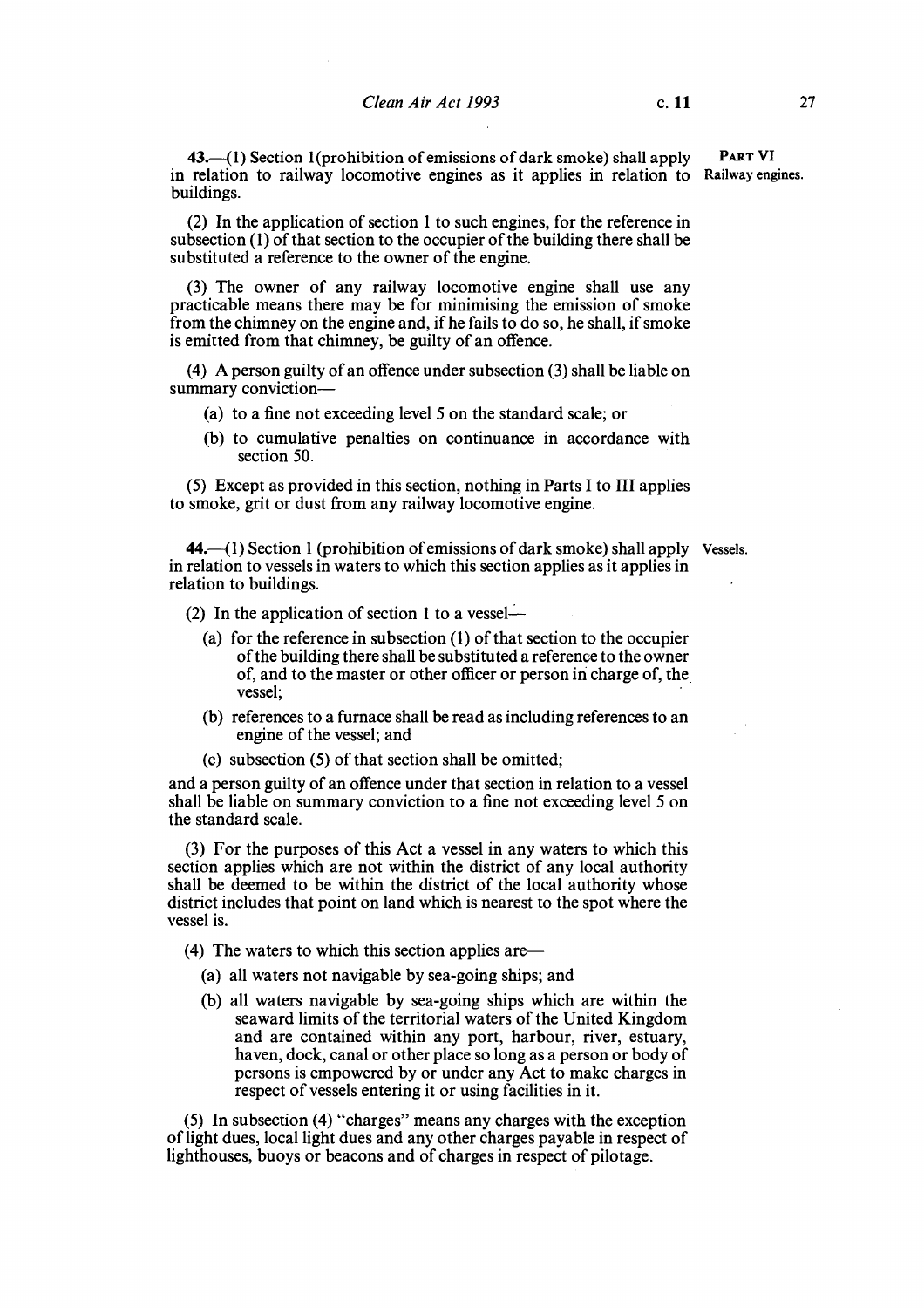PART VI (6) Except as provided in this section, nothing in Parts I to III applies to smoke, grit or dust from any vessel.

Exemption for  $\begin{array}{c} 45 \\ 45 \end{array}$  If the local authority are satisfied, on the application of any purposes of preson interested that it is expedient to do so for the purpose of enabling purposes of person interested, that it is expedient to do so for the purpose of enabling<br>investigations and investigations or research relevant to the problem of the pollution of the investigations and investigations or research relevant to the problem of the pollution of the research. air to be carried out without rendering the applicant liable to proceedings brought under or by virtue of any of the provisions of this Act or the 1990 c. 43. Environmental Protection Act 1990 mentioned below, the local authority may by notice in writing given to the applicant exempt, wholly or to a limited extent,—

- (a) any chimney from the operation of sections 1 (dark smoke), <sup>5</sup> (grit and dust), 20 (smoke in smoke control area) and 43 (railway engines) of this Act and Part III of the Environmental Protection Act 1990 (statutory nuisances);
- (b) any furnace, boiler or industrial plant from the operation of section 4(2) (new furnaces to be as far as practicable smokeless);
- (c) any premises from the operation of section 2 (emissions of dark smoke);
- (d) any furnace from the operation of sections 6 or 8 (arrestment plant) and 10 (measurement of grit, dust and fumes by occupier), and
- (e) the acquisition or sale of any fuel specified in the notice from the operation of section 23 (acquisition and sale of unauthorised fuel in smoke control area),

in each case subject to such conditions, if any, and for such period as may be specified in the notice.

(2) Any person who has applied to the local authority for an exemption under this section may, if he is dissatisfied with the decision of the authority on the application, appeal to the Secretary of State; and the Secretary of State may, if he thinks fit, by notice in writing given to the applicant and the local authority, give any exemption which the authority might have given or vary the terms of any exemption which they have given.

| Crown premises,<br>etc. | $46.$ (1) It shall be part of the functions of the local authority, in cases<br>where it seems to them proper to do so, to report to the responsible<br>Minister any cases of-                                                                     |  |
|-------------------------|----------------------------------------------------------------------------------------------------------------------------------------------------------------------------------------------------------------------------------------------------|--|
|                         | (a) emissions of dark smoke, or of grit or dust, from any premises<br>which are under the control of any Government department<br>and are occupied for the public service of the Crown or for any<br>of the purposes of any Government department; |  |
|                         | (b) emissions of smoke whether dark smoke or not from any such                                                                                                                                                                                     |  |

- (b) emissions of smoke, whether dark smoke or not, from any such premises which are within a smoke control area;
- (c) emissions of smoke, whether dark smoke or not, from any such premises which appear to them to constitute a nuisance to the inhabitants of the neighbourhood; or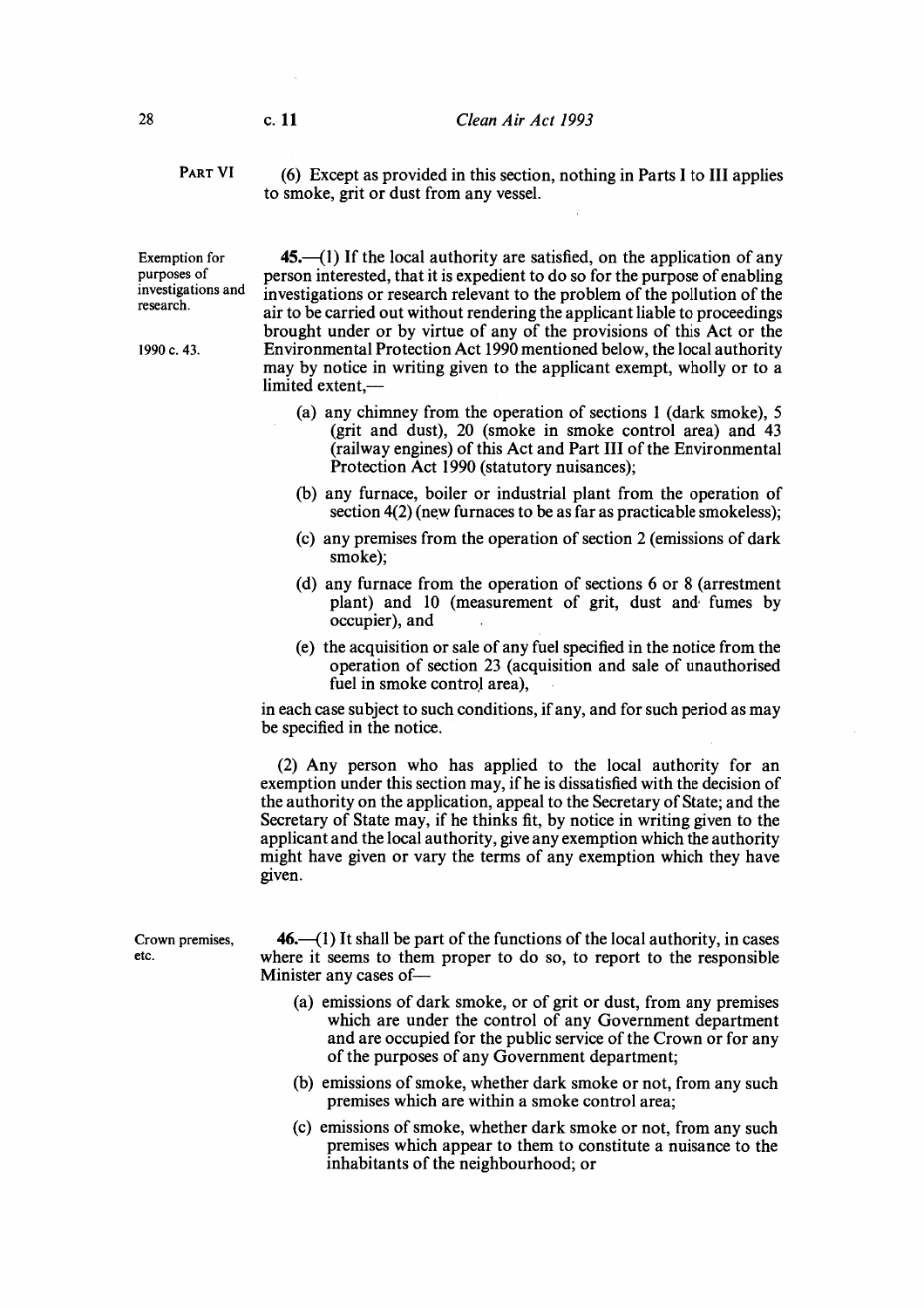(d) emissions of dark smoke from any vessel of Her Majesty's navy, PART VI or any Government ship in the service of the Secretary of State while employed for the purposes of Her Majesty's navy, which appear to them to constitute a nuisance to the inhabitants of the neighbourhood,

and on receiving any such report the responsible Minister shall inquire into the circumstances and, if his inquiry reveals that there is cause for complaint, shall employ all practicable means for preventing or minimising the emission of the smoke, grit or dust or for abating the nuisance and preventing a recurrence of it, as the case may be.

(2) Subsection (1) shall apply to premises occupied for the purposes of the Duchy of Lancaster or the Duchy of Cornwall as it applies to premises occupied for the public service of the Crown which are under the control of a Government department, with the substitution, in the case of the Duchy of Cornwall, for references to the responsible Minister of references to such person as the Duke of Cornwall or the possessor for the time being of the Duchy of Cornwall appoints.

(3) The fact that there subsists in any premises an interest belonging to Her Majesty in right of the Crown or of the Duchy of Lancaster, or to the Duchy of Cornwall, or belonging to a Government department or held in trust for Her Majesty for the purposes of a Government department, shall not affect the application of this Act to those premises so long as that interest is not the interest of the occupier of the premises, and this Act shall have effect accordingly in relation to the premises and that and all other interests in the premises.

(4) Section 44 (vessels) shall, with the omission of the reference in subsection (2) of that section to the owner, apply to vessels owned by the Crown, except that it shall not apply to vessels of Her Majesty's navy or to Government ships in the service of the Secretary of State while employed for the purposes of Her Majesty's navy.

(5) This Act (except Parts IV and V) shall have effect in relation to premises occupied for the service of a visiting force as if the premises were occupied for the public service of the Crown and were under the control of the Government department by arrangement with whom the premises are occupied.

- (6) In this section—
	- "Government ship" has the same meaning as in section 80 of the Merchant Shipping Act 1906; and 1906 c. 48.

"visiting force" means any such body, contingent or detachment of the forces of any country as is a visiting force for the purposes of any of the provisions of the Visiting Forces Act 1952. 1952 c. 67.

#### PART VII

#### MISCELLANEOUS AND GENERAL

#### Power to apply certain provisions to fumes and gases

47.—(1) The Secretary of State may by regulations— Application to

(a) apply all or any of the provisions of sections 5, 6, 7, 42(4) 43(5), filmes and gases  $44(6)$  and  $46(1)$  to fumes or prescribed gases or both as they provisions as to apply to grit and dust; grit, dust and apply to grit and dust;

smoke.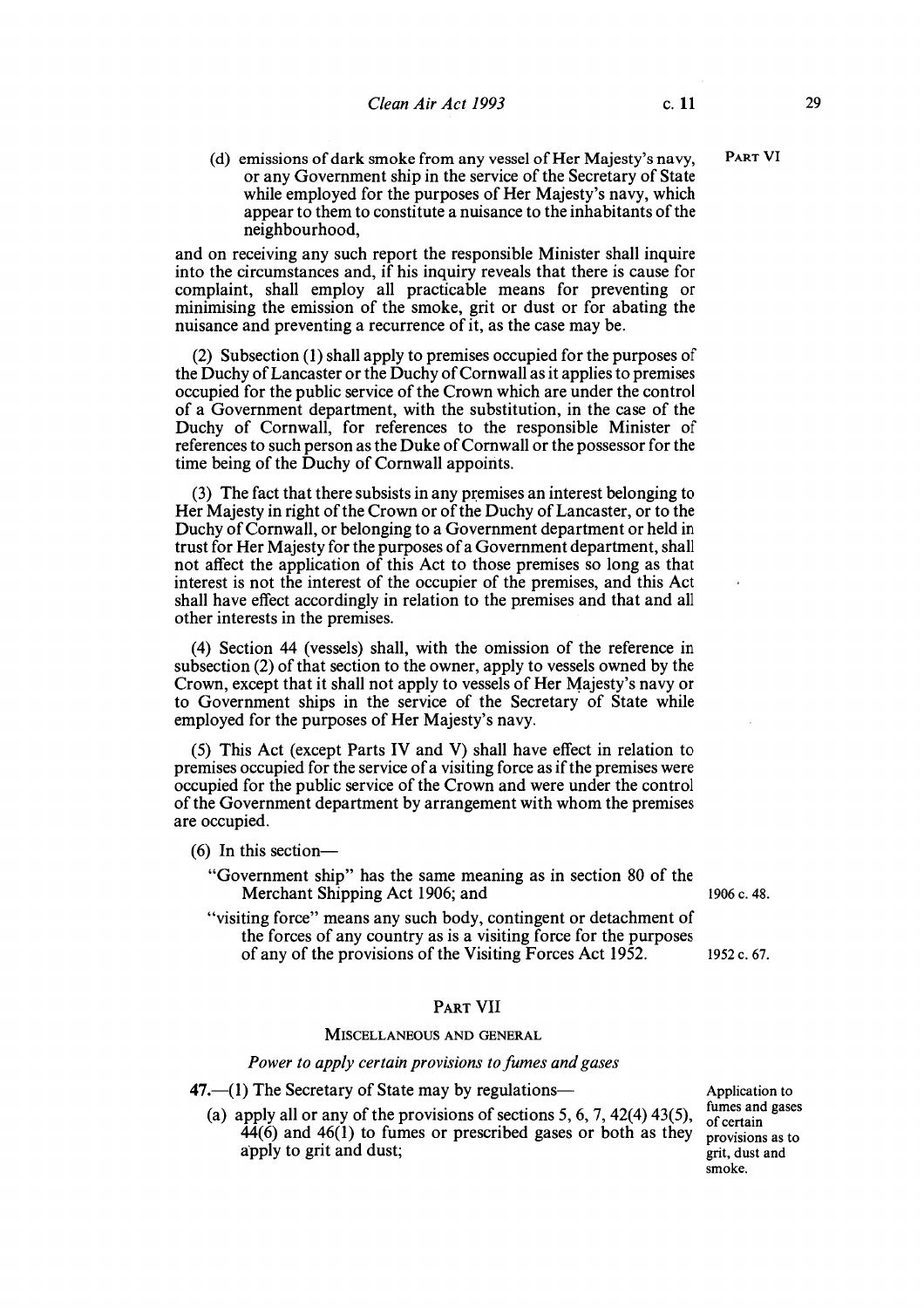- PART VII (b) apply all or any of the provisions of section 4 to fumes or prescribed gases or both as they apply to smoke; and
	- (c) apply all or any of the provisions of section II to prescribed gases as they apply to grit and dust,

subject, in each case, to such exceptions and modifications as he thinks expedient.

(2) No regulations shall be made under this section unless a draft of the regulations has been laid before and approved by each House of Parliament.

(3) In the application of any provision of this Act to prescribed gases by virtue of regulations under this section, any reference to the rate of emission of any substance shall be construed as a reference to the percentage by volume or by mass of the gas which may be emitted during a period specified in the regulations.

(4) In this section—

"gas" includes vapour and moisture precipitated from vapour; and

"prescribed" means prescribed in regulations under this section.

#### Power to give effect to international agreements

Power to give **48.** The Secretary of State may by regulations provide that any effect to provision of Parts IV and V or of this Part (apart from this section) so far effect to provision of Parts IV and V, or of this Part (apart from this section) so far<br>international as relating to those Parts, shall have effect with such modifications as are international as relating to those Parts, shalt have effect with such modifications as are prescribed in the regulations with a view to enabling the Government of the United Kingdom to give effect to any provision made by or under any international agreement to which the Government is for the time being a party.

#### Administration and enforcement

Unjustified  $\begin{array}{c} 49 \\ -1 \end{array}$  If a person discloses any information relating to any trade disclosures of secret used in carrying on any particular undertaking which has been disclosures of secret used in carrying on any particular undertaking which has been<br>information. The state of this Act, he shall subject to given to him or obtained by him by virtue of this Act, he shall, subject to subsection (2), be guilty of an offence and liable on summary conviction to a fine not exceeding level 5 on the standard scale.

> (2) A person shall not be guilty of an offence under subsection (1) by reason of the disclosure of any information if the disclosure is made—

- (a) in the performance of his duty;
- (b) in pursuance of section 34(l)(b); or
- (c) with the consent of a person having a right to disclose the information.

- penalties on . . . . continuance of (a) a person is convicted of an offence which is subject to cumulative continuance of (a) a person is convicted of an offence which is subject to cumulative<br>certain offences. penalties on continuance in accordance with this section; and
	- (b) it is shown to the satisfaction of the court that the offence was substantially a repetition or continuation of an earlier offence by him after he had been convicted of the earlier offence,

the penalty provided by subsection (2) shall apply instead of the penalty otherwise specified for the offence.

Cumulative  $50-(1)$  Where—<br>penalties on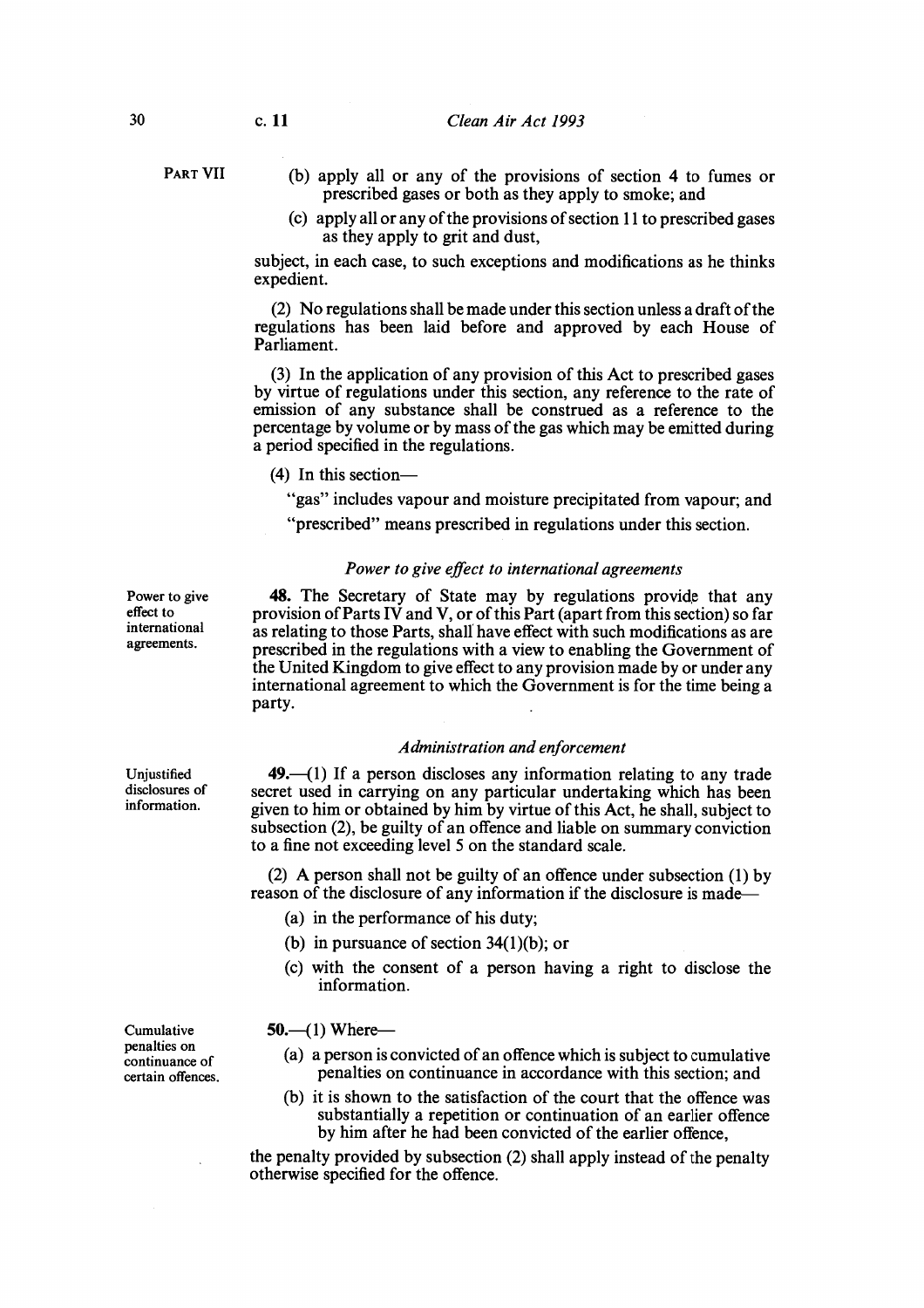(2) Where this subsection applies the person convicted shall be liable PART VII on summary conviction to a fine not exceeding—

- (a) level 5 on the standard scale; or
- (b) £50 for every day on which the earlier offence has been so repeated or continued by him within the three months next following his conviction of that offence,

whichever is the greater.

(3) Where an offence is subject to cumulative penalties in accordance with this section-

- (a) the court by which a person is convicted of the original offence may fix a reasonable period from the date of conviction for compliance by the defendant with any directions given by the court; and
- (b) where a court has fixed such a period, the daily penalty referred to in subsection (2) is not recoverable in respect of any day before the end of that period.

51.—(1) If, in the opinion of an authorised officer of the local Duty to notify the unit occupiers of authority-

(a) an offence is being or has been committed under section 1, 2 or 20 (prohibition of certain emissions of smoke); or

(b) in Scotland, a nuisance to which section 17 (smoke nuisances) applies exists or has existed,

he shall, unless he has reason to believe that notice of it has already been given by or on behalf of the local authority, as soon as may be notify the appropriate person, and, if his notification is not in writing, shall before the end of the four days next following the day on which he became aware of the offence, confirm the notification in writing.

(2) For the purposes of subsection  $(1)$ , the appropriate person to notify is the occupier of the premises, the person having possession of the boiler or plant, the owner of the railway locomotive engine or the owner or master or other officer or person in charge of the vessel concerned, as the case may be.

(3) In any proceedings for an offence under section 1, 2 or 20 it shall be.a defence to prove that the provisions of subsection (1) have not been complied with in the case of the offence; and if no such notification as is required by that subsection has been given before the end of the four days next following the day of the offence, that subsection shall be taken not to have been complied with unless the contrary is proved.

52.—(1) Where an offence under this Act which has been committed by Offences body corporate is proved to have been committed with the consent or committed by a body corporate is proved to have been committed with the consent or committed by<br>connivance of or to be attributable to any neglect on the part of any bodies corporate. connivance of, or to be attributable to any neglect on the part of, any director, manager, secretary or other similar officer of the body corporate or any person who was purporting to act in any such capacity, he as well as the body corporate shall be guilty of that offence and be liable to be proceeded against and punished accordingly.

(2) Where the affairs of a body corporate are managed by its members this section shall apply in relation to the acts and defaults of a member in connection with his functions of management as if he were a director of the body corporate.

offences.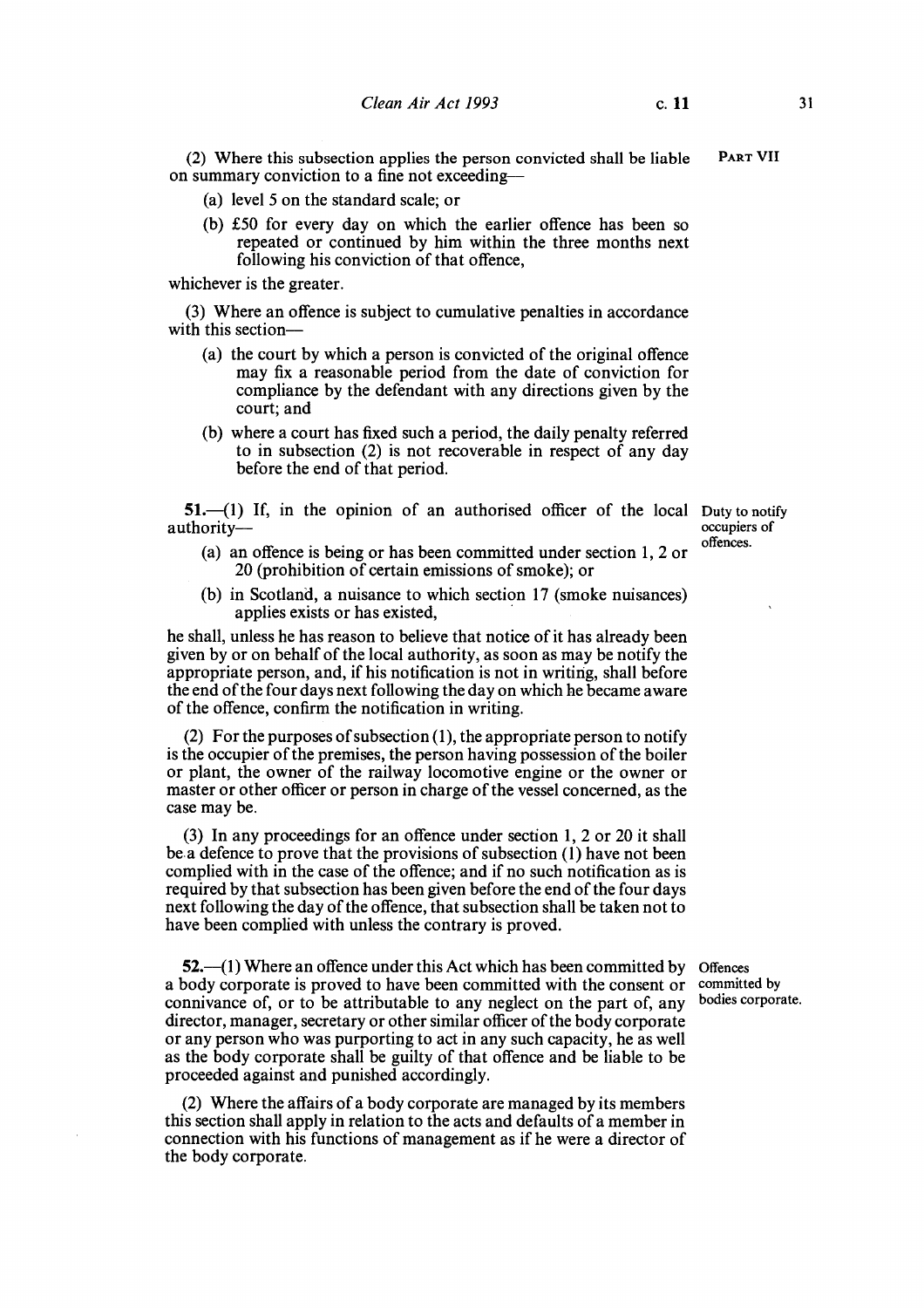another.

PART VII 53.—(1) Where the commission by any person of an offence under this Offence due to act Act is due to the act or default of some other person, that other person Offence due to act Act is due to the act or default of some other person, that other person<br>or default of some of the offence shall be guilty of the offence.

> (2) A person may be charged with and convicted of an offence by virtue of this section whether or not proceedings for the offence are taken against any other person.

Power of county  $54$ —(1) If works are reasonably necessary in or in connection with a court to authorise building in order to enable the building to be used for some purpose court to authorise building in order to enable the building to be used for some purpose<br>works and order without contravention of any of the provisions of this Act (apart from works and order without contravention of any of the provisions of this Act (apart from payments. Parts IV and V), the occupier of the building-

- (a) may, if by reason of a restriction affecting his interest in the building he is unable to carry out the works without the consent of the owner of the building or some other person interested in the building and is unable to obtain that consent, apply to the county court for an order to enable the works to be carried out by him; and
- (b) may, if he considers that the whole or any proportion of the cost of carrying out the works should be borne by the owner of the building or some other person interested in the building, apply to the county court for an order directing the owner or other person to indemnify him, either wholly or in part, in respect of that cost;

and on an application under paragraph (a) or (b) the court may make such order as may appear to the court to be just.

(2) In the application of this section to Scotland for any reference to the county court there shall be substituted a reference to the sheriff.

General provisions  $55- (1)$  It shall be the duty of the local authority to enforce—<br>as to enforcement. (a) the provisions of Parts I to III, section 33 and Part VI; and

(b) the provisions of this Part so far as relating to those provisions;

but nothing in this section shall be taken as extending to the enforcement of any building regulations.

(2) A local authority in England and Wales may institute proceedings for an offence under section 1 or 2 (prohibition of emissions of dark smoke) in the case of any smoke which affects any part of their district notwithstanding, in the case of an offence under section 1, that the smoke is emitted from a chimney outside their district and, in the case of an offence under section 2, that the smoke is emitted from premises outside their district.

(3) Nothing in this section shall be taken as authorising a local authority in Scotland to institute proceedings for an offence against this Act.

Rights of entry  $56-(1)$  Any person authorised in that behalf by a local authority may and inspection etc. at any reasonable time—

(a) enter upon any land or vessel for the purpose of—

(i) performing any function conferred on the authority or that person by virtue of this Act,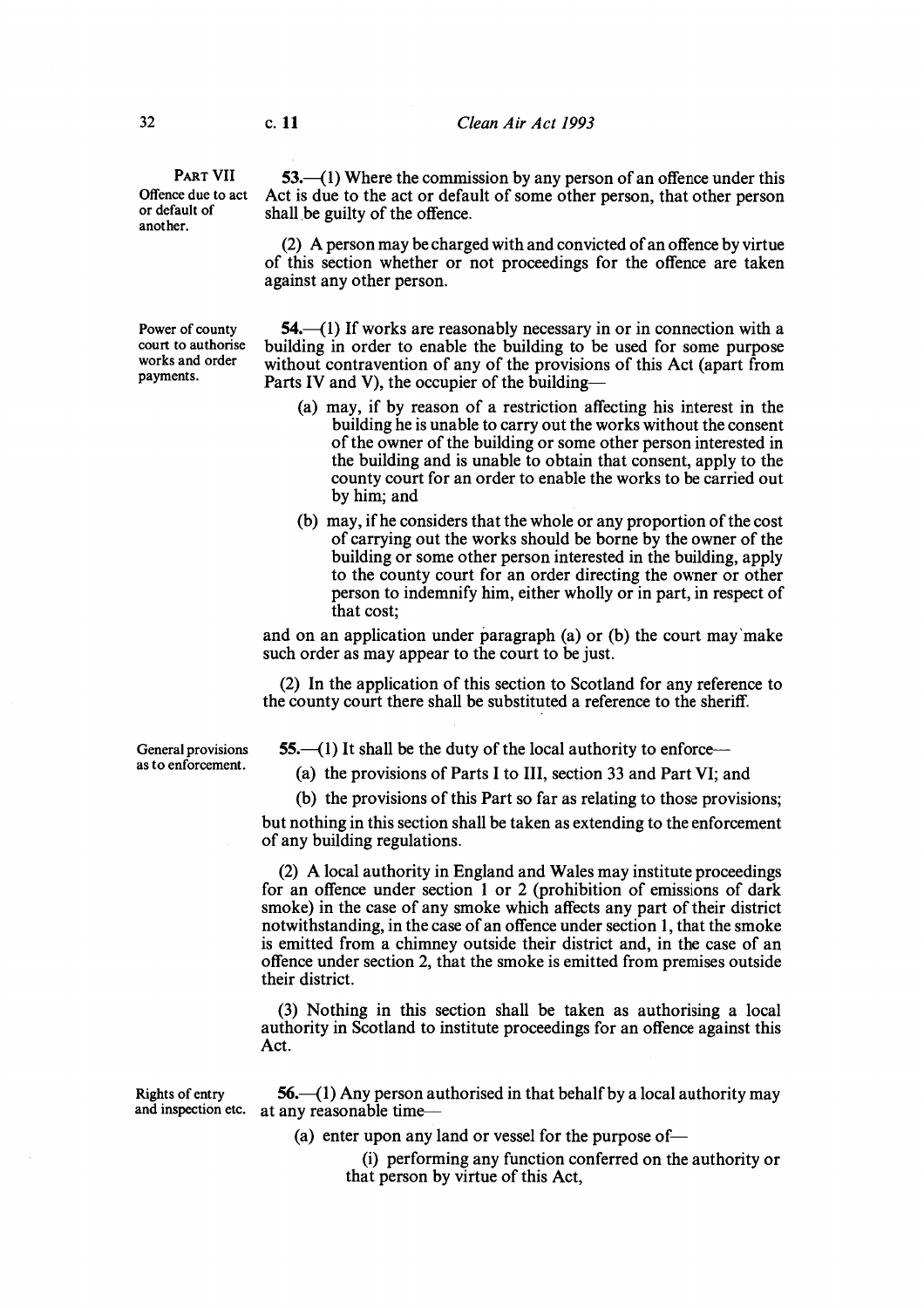(ii) determining whether, and if so in what manner, such a PART VII function should be performed, or

(iii) determining whether any provision of this Act or of an instrument made under this Act is being complied with; and

(b) carry out such inspections, measurements and tests on the land or vessel or of any articles on it and take away such samples of the land or articles as he considers appropriate for such a purpose.

(2) Subsection (1) above does not, except in relation to work under section 24(1) (adaptations to dwellings in smoke control area), apply in relation to a private dwelling.

(3) If it is shown to the satisfaction of a justice of the peace on sworn information in writing—

- (a) that admission to any land or vessel which a person is entitled to enter in pursuance of subsection (1) has been refused to that person or that refusal is apprehended or that the land or vessel is unoccupied or that the occupier is temporarily absent or that the case is one of emergency or that an application for admission would defeat the object of the entry; and
- (b) that there is reasonable ground for entry upon the land or vessel for the purpose for which entry is required,

then, subject to subsection (4), the justice may by warrant under his hand authorise that person to enter the land or vessel, if need be by force.

(4) A justice of the peace shall not issue a warrant in pursuance of subsection (3) in respect of any land or vessel unless he is satisfied—

- (a) that admission to the land or vessel in pursuance of subsection (1) was sought after not less than seven days notice of the intended entry had been served on the occupier; or
- (b) that admission to the land or vessel in pursuance of that subsection was sought in an emergency and was refused by or on behalf of the occupier; or
- (c) that the land or vessel is unoccupied; or
- (d) that an application for admission to the land or vessel would defeat the object of the entry.

(5) A warrant issued in pursuance of this section shall continue in force until the purpose for which the entry is required has been satisfied.

(6) In the application of this section to Scotland—

- (a) any reference to a justice of the peace shall be construed as including a reference to the sheriff; and
- (b) in subsection (3) for "on sworn information in writing" there is substituted "by evidence on oath".

57.—(1) A person authorised to enter upon any land or vessel in Provisions pursuance of section 56 shall, if so required, produce evidence of his supplementary to produce evidence of his supplementary to the enters upon the land or vessel authority before he enters upon the land or vessel.

(2) A person so authorised may take with him on to the land or vessel in question such other persons and such equipment as may be necessary.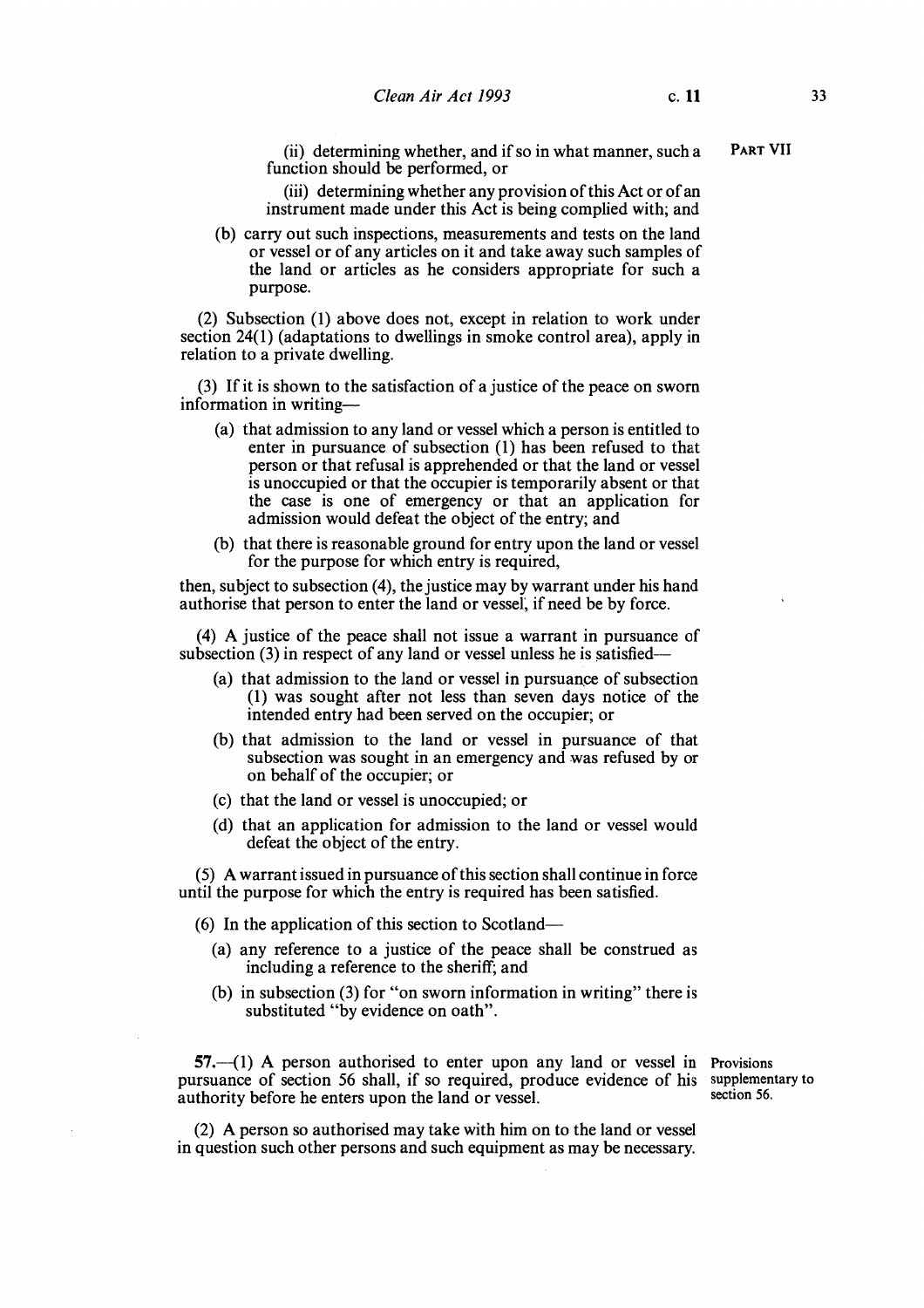PART VII (3) Admission to any land or vessel used for residential purposes and admission with heavy equipment to any other land or vessel shall not, except in an emergency or in a case where the land or vessel is unoccupied, be demanded as of right in pursuance of section 56(1) unless notice of the intended entry has been served on the occupier not less than seven days before the demand.

> (4) A person who, in the exercise of powers conferred on him by virtue of section 56 or this section, enters upon any land or vessel which is unoccupied or of which the occupier is temporarily absent shall leave the land or vessel as effectually secured against unauthorised entry as he found it.

> (5) It shall be the duty of a local authority to make full compensation to any person who has sustained damage by reason of—

- (a) the exercise by a person authorised by the authority of any of the powers conferred on the person so authorised by virtue of section 56 or this section; or
- (b) the failure of a person so authorised to perform the duty imposed on him by subsection (4),

except where the damage is attributable to the default of the person who sustained it; and any dispute as to a person's entitlement to compensation in pursuance of this subsection or as to the amount of the compensation shall be determined by arbitration.

(6) A person who wilfully, obstructs another person acting jn the exercise of any powers conferred on the other person by virtue of section 56 or this section shall be guilty of an offence and liable on summary conviction to a fine not exceeding level 3 on the standard scale.

(7) In section 56 and this section any reference to an emergency is a reference to a case where a person requiring entry to any land or vessel has reasonable cause to believe that circumstances exist which are likely to endanger life or health and that immediate entry to the land or vessel is necessary to verify the existence of those circumstances or to ascertain their cause or to effect a remedy.

Power of local  $58-$ (1) A local authority may serve on any person a notice requiring authorities to him to furnish to the authority within a neriod or at times specified in the authorities to him to furnish to the authority, within a period or at times specified in the obtain obtain notice and in a form so specified, any information so specified which the authority reasonably considers that it needs for the purposes of any function conferred on the authority by Part IV or V of this Act (or by this Part of this Act so far as relating to those Parts).

> (2) The Secretary of State may by regulations provide for restricting the information which may be required in pursuance of subsection (1) and for determining the form in which the information is to be so required.

- (3) Any person who—
	- (a) fails without reasonable excuse to comply with the requirements of a notice served on him in pursuance of this section; or
	- (b) in furnishing any information in compliance with such a notice, makes any statement which he knows to be false in a material particular or recklessly makes any statement which is false in a material particular,

shall be guilty of an offence and liable on summary conviction to a fine not exceeding level 5 on the standard scale.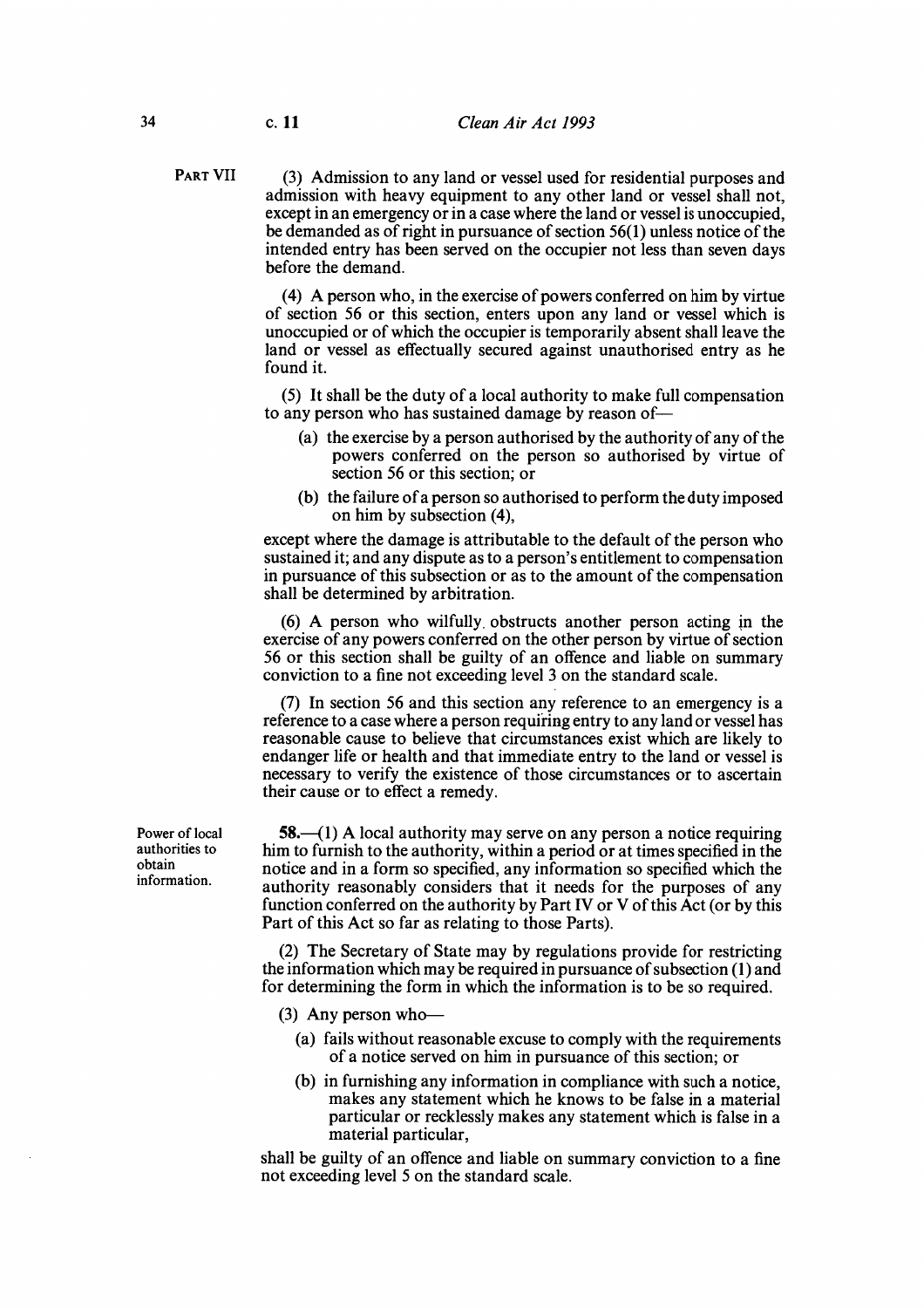59.—(1) The Secretary of State may cause a local inquiry to be held in PART VII any case in which he considers it appropriate for such an inquiry to be Local inquiries. held either in connection with a provision of this Act or with a view to preventing or dealing with air pollution at any place.

(2) Subsections (2) to (5) of section 250 of the Local Government Act 1972 c. 70. 1972 (which contains supplementary provisions with respect to local inquiries held in pursuance of that section) shall, without prejudice to the generality of subsection (1) of that section, apply to inquiries in England and Wales in pursuance of subsection (1) as they apply to inquiries in pursuance of that section.

(3) Subsections (2) to (8) of section 210 of the Local Government 1973 c. 65. (Scotland) Act 1973 (local inquiries) shall, without prejudice to the generality of subsection (1) of that section, apply to inquiries in Scotland in pursuance of subsection (1) as they apply to inquiries held in pursuance of that section.

60.-- $(1)$  If the Secretary of State is satisfied that any local authority (in Default powers. this section referred to as the "defaulting authority") have failed to perform any functions which they ought to have performed, he may make an order—

- (a) declaring the authority to be in default; and
- (b) directing the authority to perform such of their functions as are specified in the order;

and he may specify the manner in which and the time or times within which those functions are to be performed by the authority.

(2) If the defaulting authority fails to comply with any direction contained in such an order, the Secretary of State may, instead of enforcing the order by mandamus, make an order transferring to himself such of the functions of the authority as he thinks fit.

(3) Where any functions of the defaulting authority are transferred in pursuance of subsection (2) above, the amount of any expenses which the Secretary of State certifies were incurred by him in performing those functions shall on demand be paid to him by the defaulting authority.

(4) Where any expenses are in pursuance of subsection (3) required to be paid by the defaulting authority in respect of any functions transferred in pursuance of this section—

- (a) the expenses shall be defrayed by the authority in the like manner, and shall be debited to the like account, as if the functions had not been transferred and the expenses had been incurred by the authority in performing them; and
- (b) the authority shall have the like powers for the purpose of raising any money required for the purpose of paragraph (a) as the authority would have had for the purpose of raising money required for defraying expenses incurred for the purposes of the functions in question.

(5) An order transferring any functions of the defaulting authority in pursuance of subsection (2) may provide for the transfer to the Secretary of State of such of the property, rights, liabilities and obligations of the authority as he considers appropriate; and where such an order is revoked the Secretary of State may, by the revoking order or a subsequent order,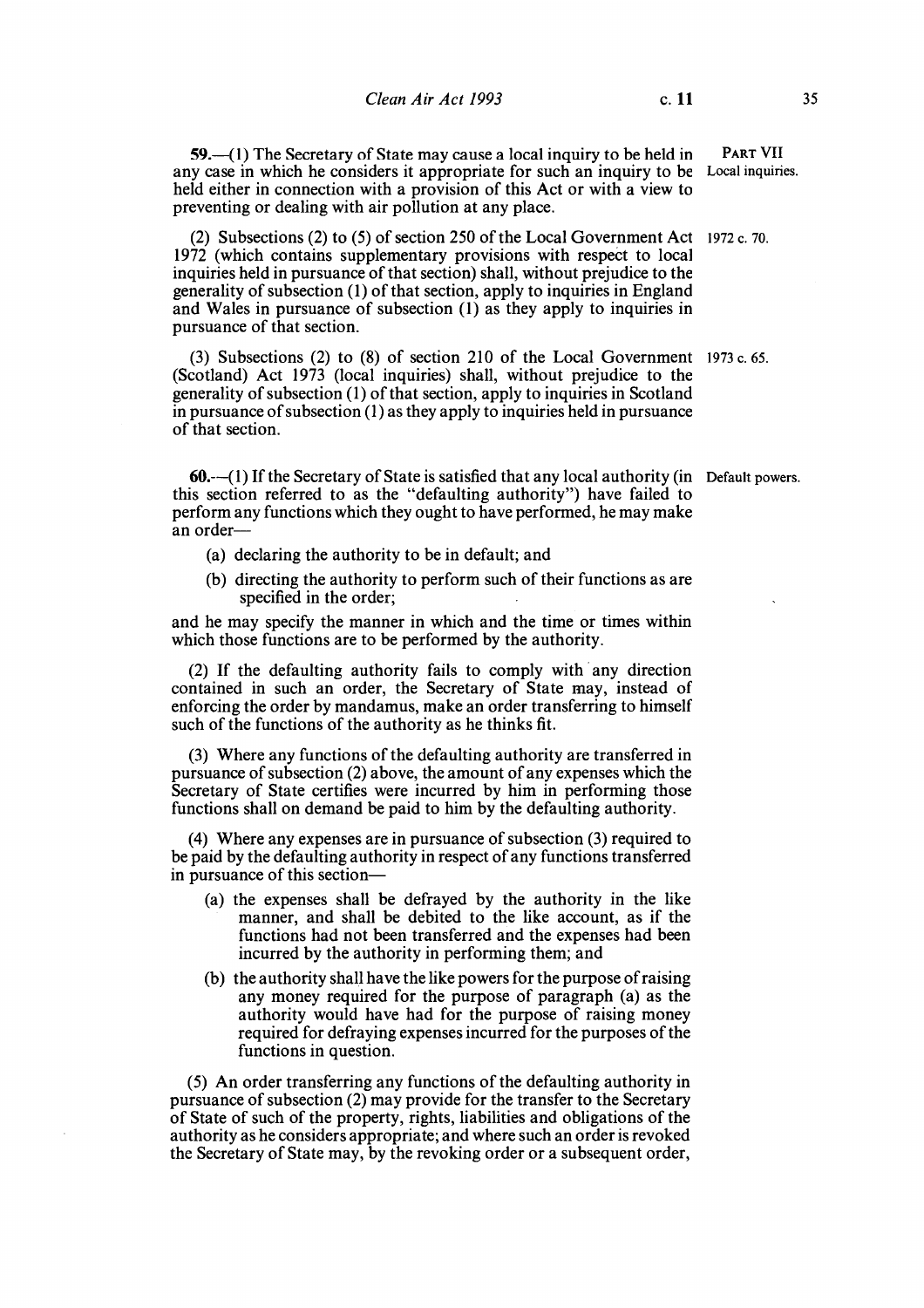PART VII make such provision as he considers appropriate with respect to any property, rights, liabilities and obligations held by him for the purposes of the transferred functions.

> (6) An order made under this section may be varied or revoked by a subsequent order so made.

(7) This section does not apply to a failure by a local authority—

- (a) to discharge their functions under section 18 (declaration of smoke control areas);
- (b) to submit proposals to the Secretary of State in pursuance of a direction under subsection (1) of section 19 (Secretary of State's power to require creation of smoke control area); or
- (c) to perform a duty imposed on them by or by virtue of subsection (4) or (6) of that section.

(8) In this section "functions", in relation to an authority, means functions conferred on the authority by virtue of this Act.

Joint exercise of  $61$ — $(1)$  Sections 6, 7, 9 and 10 of the Public Health Act 1936<br>local authority (provisions relating to joint boards) shall so far as applicable have effect local authority (provisions relating to joint boards) shall, so far as applicable, have effect functions. in relation to this Act as if the provisions of this Act were provisions of 1936 c. 49. that Act.

<sup>1897</sup>c. 38. (2) Section 172 of the Public Health (Scotland) Act 1897 (constitution of port health authorities) shall have effect as if the provisions of this Act were provisions of that Act.

> (3) Without prejudice to subsections (1) and (2), any two or more local authorities may combine for the purpose of declaring an area to be a smoke control area and in that event—

- (a) the smoke control area may be the whole of the districts of those authorities or any part of those districts;
- (b) the references in section 18, Schedule 1 and paragraph 1 of Schedule 2 to the local authority shall be read as references to the local authorities acting jointly;
- (c) the reference in paragraph 1 of Schedule 1 to a place in the district of the local authority shall be construed as a reference to a place in each of the districts of the local authorities;

but, except as provided in this subsection, references in this Act to the local authority shall, in relation to a building or dwelling, or to a boiler or industrial plant, in the smoke control area, be read as references to that one of the local authorities within whose district the building, dwelling, boiler or plant is situated.

(4) For the avoidance of doubt it is hereby declared that where a port health authority or joint board has functions, rights or liabilities under this Act—

- (a) any reference in this Act to a local authority or its district includes, in relation to those functions, rights or liabilities, a reference to the port health authority or board or its district;
- (b) for the purposes of this Act, no part of the district of any such port health authority or board is to be treated, in relation to any matter falling within the competence of the authority or board, as forming part of the district of any other authority.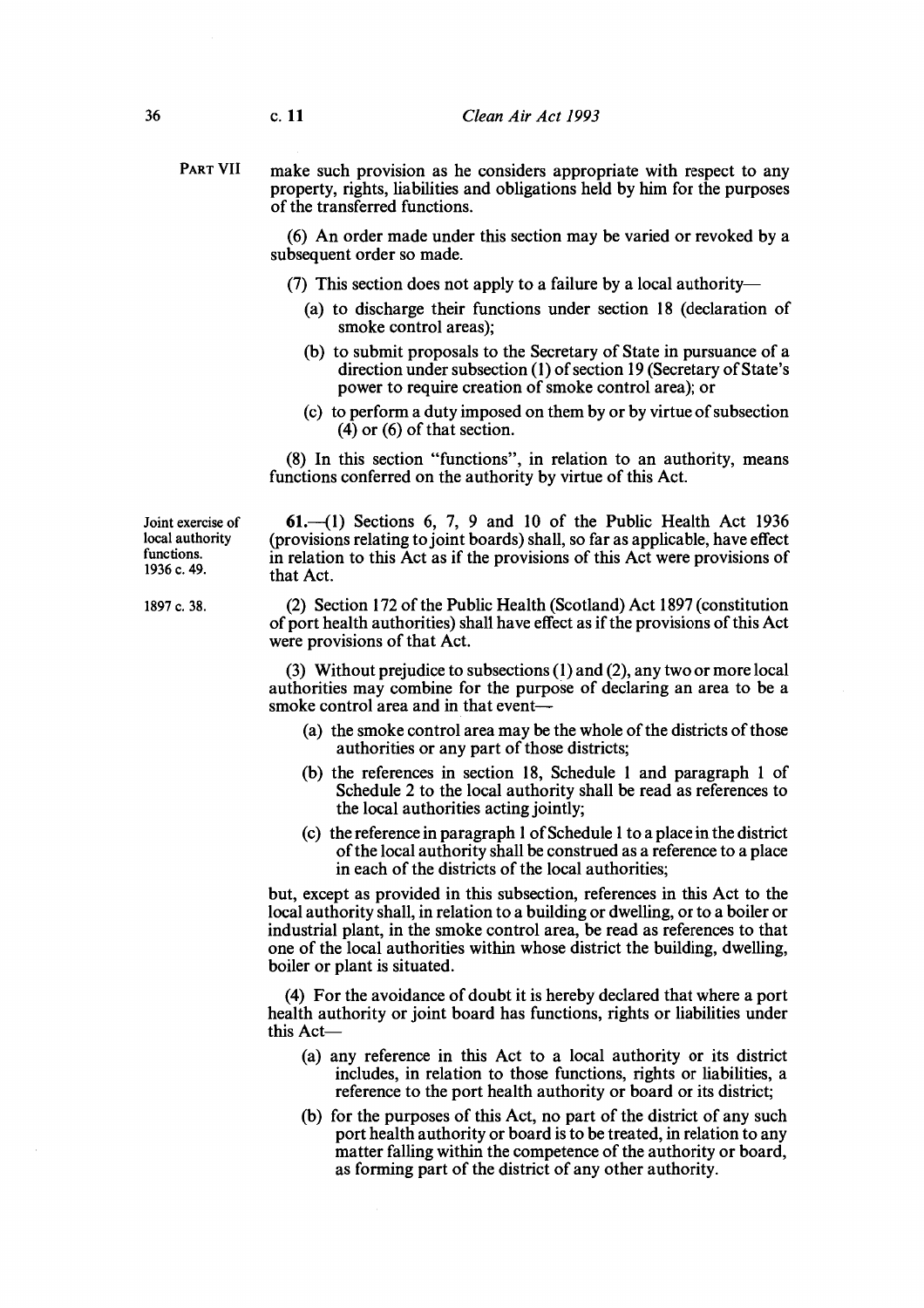(5) Any premises which extend into the districts of two or more PART VII authorities shall be treated for the purposes of this Act as being wholly within such one of those districts-

- (a) in England and Wales, as may from time to time be agreed by those authorities; or
- (b) in Scotland, as may from time to time be so agreed or, in default of agreement, determined by the Secretary of State.

62.—(1) In the application of this Act to England and Wales, the Application of Ilowing provisions of Part XII of the Public Health Act 1936 shall have certain provisions following provisions of Part XII of the Public Health Act 1936 shall have certain provisions of Part XII of  $\frac{1}{2}$ effect in relation to the provisions of this Act (apart from Parts IV and V) of Part XII of public Health Act as if those provisions were provisions of that  $\text{Act}$ — Public Health Public Health Act—

section 275 (power of local authority to execute works); corresponding<br>section 276 (execute of local authority to execute works); Soottish Soottish

section 276 (power of local authority to sell materials);

- section 278 (compensation to individuals for damage resulting from 1936 c. 49. exercise of powers under Act);
- section 283 (form of notices);
- section 284 (authentication of documents);
- section 285 (service of notices);
- section 289 (power to require occupier to permit works to be executed by owner);
- section 291 (expenses to be a charge on the premises);
- section 293 (recovery of expenses);
- section 294 (limitation of liability of certain owners);
- section 299 (inclusion of several sums in one complaint, etc.);
- section 305 (protection of members and officers of local authorities from personal liability).
- (2) In the application of this Act to Scotland—
	- (a) the following enactments shall have effect in relation to the provisions of this Act (apart from Parts IV and V) as if those provisions were provisions of the Act in which that enactment is comprised—

(i) in the Public Health (Scotland) Act 1897, section  $161 - 1897$  c. 38. (joint owners) and section 164 (compensation); and

(ii) in the Housing (Scotland) Act 1987, section 131 and  $1987c$ . 26. Schedule 9 (charging orders), section 319 (penalty for preventing execution of works), section 325 (furnishing information for service of documents), section 329 (default powers), section 330 (form of notices) and section 336 (limitation on liability of trustee);

- (b) for the purposes of the application of section 329 of the Housing (Scotland) Act 1987 by virtue of paragraph (a) above, subsections (1) and (3) of section 196 of the Housing (Scotland) 1966 c. 49. Act 1966 shall apply to section 329 as they originally applied to the provisions which it re-enacted;
- (c) section 109 of the Housing (Scotland) Act 1987 (recovery by local authority of expenses) shall have effect as if the reference to section 108(3) of that Act included a reference to paragraph 1 of Schedule 2 to this Act; and

legislation.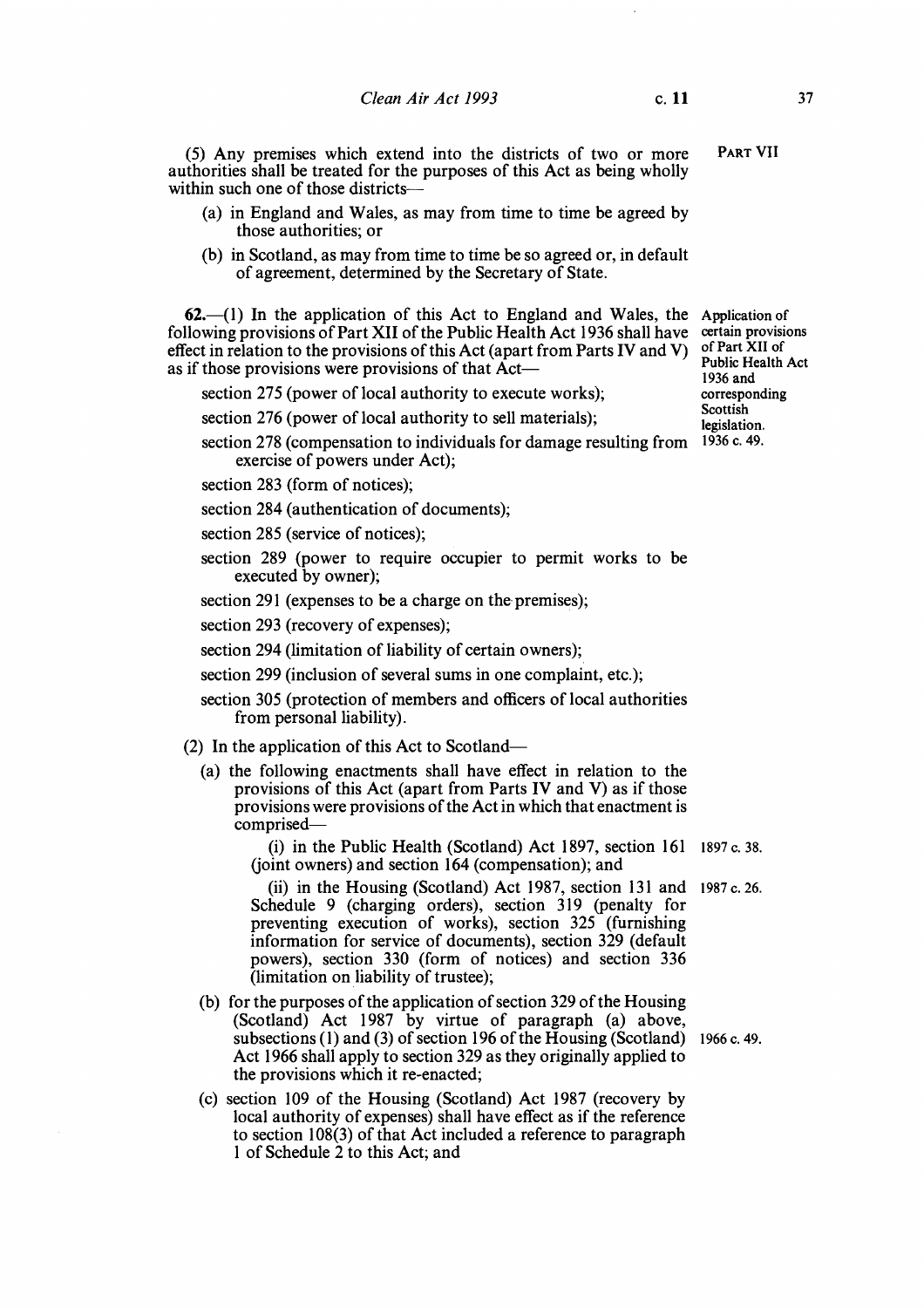PART VII (d) section 319 of that Act (penalty for preventing execution of works) shall have effect as if subsection (1) of that section included a reference to this Act (apart from Parts IV and V) and as if sub-paragraphs (b) and (c) were omitted.

#### General

Regulations and  $63$ —(1) Any power of the Secretary of State under this Act to make an orders. order or regulations-

- (a) includes power to make different provision in the order or regulations for different circumstances;
- (b) includes power to make such incidental, supplemental and transitional provision as the Secretary of State considers appropriate; and
- (c) is exercisable by statutory instrument except in the case of the powers conferred by sections 19(4) and 60 and paragraph 3 of Schedule 3.

(2) Any statutory instrument containing regulations made under this Act, except an instrument containing regulations a draft of which is required by section 6(3), 10(5) or 47(2) to be approved by a resolution of each House of Parliament, shall be subject to annulment in pursuance of a resolution of either House of Parliament.

(3) Any statutory instrument containing an order under section 21 or 22 shall be subject to annulment in pursuance of a resolution of either House of Parliament.

General provisions 64.—(1) In this Act, except so far as the context otherwise requires,—<br>as to

"authorised officer" means any officer of a local authority authorised by them in writing, either generally or specially, to act in matters of any specified kind or in any specified matter;

"building regulations" means, as respects Scotland, any statutory enactments, byelaws, rules and regulations or other provisions under whatever authority made, relating to the construction, alteration or extension of buildings;

- "caravan" means a caravan within the meaning of Part I of the <sup>1960</sup>c. 62. Caravan Sites and Control of Development Act 1960, disregarding the amendment made by section 13(2) of the <sup>1968</sup>c. 52. Caravan Sites Act 1968, which usually and for the time being is situated on a caravan site within the meaning of that Act;
	- "chimney" includes structures and openings of any kind from or through which smoke, grit, dust or fumes may be emitted, and, in particular, includes flues, and references to a chimney of a building include references to a chimney which serves the whole or a part of a building but is structurally separate from the building;

"dark smoke" has the meaning given by section 3(1);

"day" means a period of twenty-four hours beginning at midnight;

"domestic furnace" means any furnace which is—

(a) designed solely or mainly for domestic purposes, and

(b) used for heating a boiler with a maximum heating capacity of less than 16.12 kilowatts;

interpretation.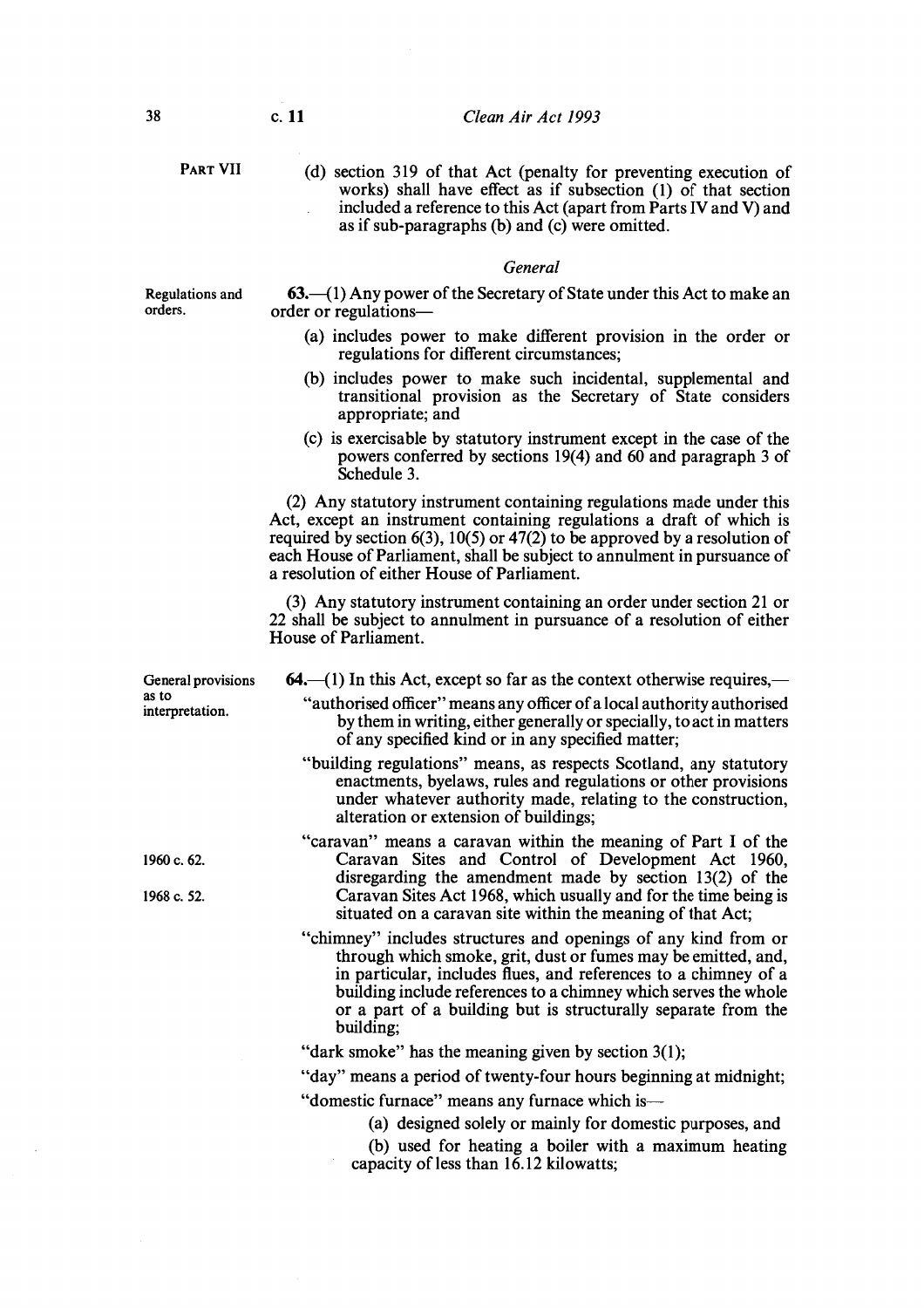"fireplace" includes any furnace, grate or stove, whether open or PART VII closed;

"fixed boiler or industrial plant" means any boiler or industrial plant which is attached to a building or is for the time being fixed to or installed on any land;

"fumes" means any airborne solid matter smaller than dust;

"industrial plant" includes any still, melting pot or other plant used for any industrial or trade purposes, and also any incinerator used for or in connection with any such purposes;

"local authority" means—

(a) in England and Wales, the council of a district or a London borough, the Common Council of the City of London, the Sub-Treasurer of the Inner Temple and the Under Treasurer of the Middle Temple; and

(b) in Scotland, an islands or district council;

"owner", in relation to premises—

(a) as respects England and Wales, means the person for the time being receiving the rackrent of the premises, whether on his own account or as agent or trustee for another person, or who would so receive the rackrent if the premises were let at a rackrent; and

(b) as respects Scotland, means the person for the time being entitled to receive or who would, if the premises were let, be entitled to receive, the rents of the premises and includes a trustee, factor, tutor or curator and, in the case of public or municipal property, includes the persons to whom the management of the property is entrusted;

- "port health authority" means, as respects Scotland, a port local authority constituted under Part X of the Public Health 1897 c. 38. (Scotland) Act 1897 and includes a reference to a joint port health authority constituted under that Part;
- "practicable" means reasonably practicable having regard, amongst other things, to local conditions and circumstances, to the financial implications and to the current state of technical knowledge, and "practicable means" includes the provision and maintenance of plant and its proper use;

"premises" includes land;

- "smoke", includes soot, ash, grit and gritty particles emitted in smoke; and
- "vessel" has the same meaning as in the Merchant Shipping Act 1894 c. 60. 1894.

(2) Any reference in this Act to the occupier of a building shall, in relation to any building different parts of which are occupied by different persons, be read as a reference to the occupier or other person in control of the part of the building in which the relevant fireplace is situated.

(3) In this Act any reference to the rate of emission of any substance or any reference which is to be understood as such a reference shall, in relation to any regulations or conditions, be construed as a reference to the quantities of that substance which may be emitted during a period specified in the regulations or conditions.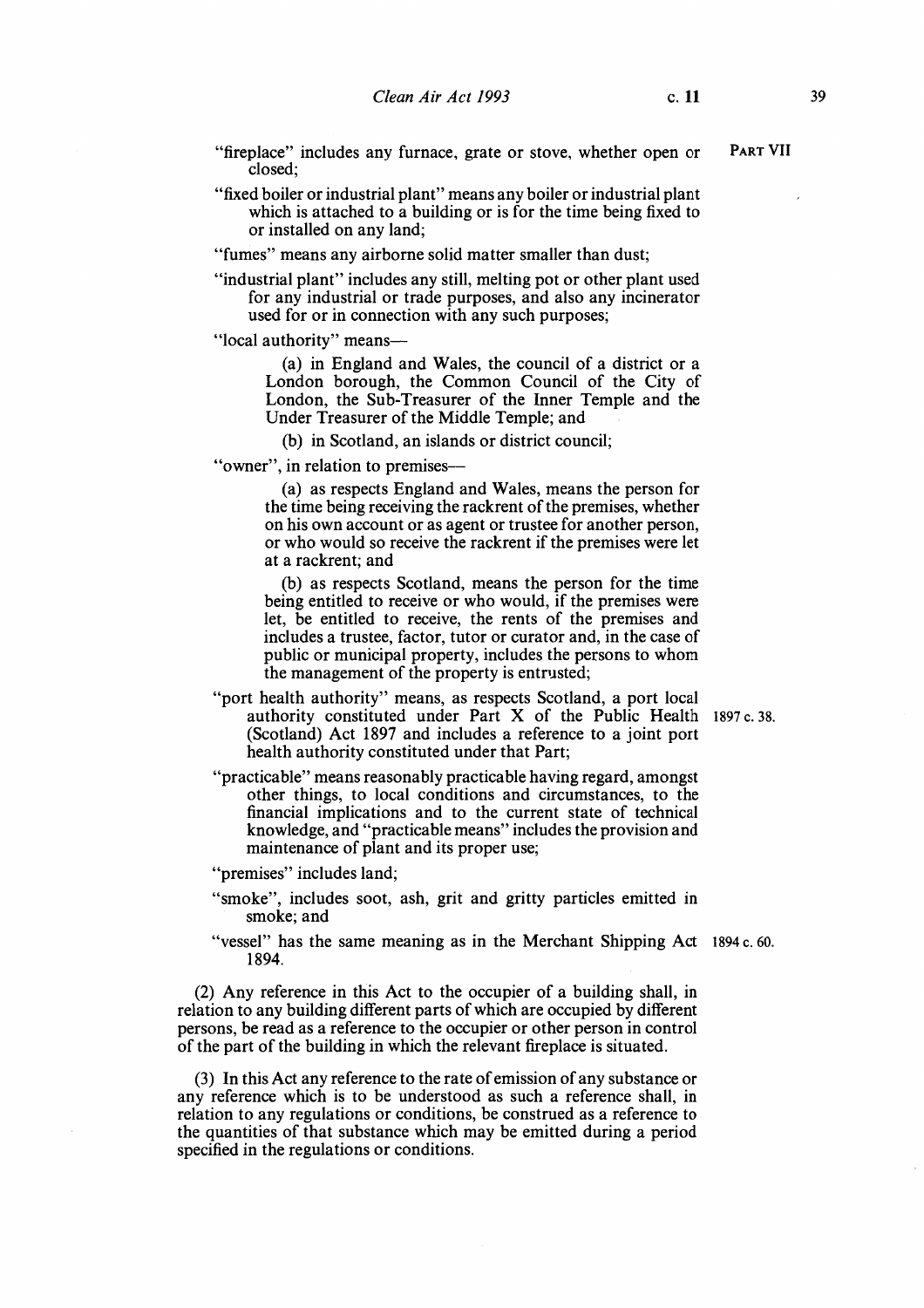PART VII (4) In this Act, except so far as the context otherwise requires, "private dwelling" means any building or part of a building used or intended to be used as such, and a building or part of a building is not to be taken for the purposes of this Act to be used or intended to be used otherwise than as a private dwelling by reason that a person who resides or is to reside in it is or is to be required or permitted to reside in it in consequence of his employment or of holding an office.

> (5) In considering for the purposes of this Act whether any and, if so, what works are reasonably necessary in order to make suitable provision for heating and cooking in the case of a dwelling or are reasonably necessary in order to enable a building to be used for a purpose without contravention of any of the provisions of this Act, regard shall be had to any difficulty there may be in obtaining, or in obtaining otherwise than at a high price, any fuels which would have to be used but for the execution of the works.

> (6) Any furnaces which are in the occupation of the same person and are served by a single chimney shall, for the purposes of sections 5 to 12, 14 and 15, be taken to be one furnace.

Application to **65.** Parts IV and V, and this Part so far as relating to those Parts, shall<br>Isles of Scilly with such the reflect in their application to the Isles of Scilly with such have effect in their application to the Isles of Scilly with such modifications as the Secretary of State may by order specify.

Transitory 66.—(1) Until the coming into force of the repeal by the Environmental<br>provisions Protection Act 1990 of the Alkali. &c. Works Regulation Act 1906— Protection Act 1990 of the Alkali, &c. Works Regulation Act 1906—

- Edding to Antan,<br> **Example 3** can consider the Schedule 3 shall have effect;<br>
Regulation Act (b) this Act shall have effect subject to the
- Regulation Act (b) this Act shall have effect subject to the modifications in Part II of 1906.  $1906.$  that Schedule; and  $1990 c. 43.$
- 1906 c. 14. (c) the Alkali, &c. Works Regulation Act 1906 shall continue to 1956 c. 52. have effect as amended by Schedule 2 to the Clean Air Act 1956 have effect as amended by Schedule 2 to the Clean Air Act 1956 notwithstanding the repeal by this Act of the last-mentioned Act.

<sup>1990</sup>c. 43. (2) On the coming into force of the repeal by the Environmental <sup>1906</sup>c. 14. Protection Act 1990 of the Alkali, &c. Works Regulation Act 1906, this section and Schedule 3 shall cease to have effect.

Consequential  $67.$ —(1) The enactments specified in Schedule 4 shall have effect subject amendments set out in that Schedule being amendments amendments, to the amendments set out in that Schedule, being amendments transitional consequential on the preceding provisions of this Act. consequential on the preceding provisions of this Act.

> (2) The transitional provisions and savings contained in Schedule 5 (which include provisions preserving the effect of transitional or saving provisions in enactments repealed by this Act) shall have effect.

> (3) The enactments specified in Schedule 6 (which include spent enactments) are repealed to the extent specified in the third column of that Schedule.

Short title, 68.—(1) This Act may be cited as the Clean Air Act 1993.

 $(2)$  This Act shall come into force at the end of the period of three months beginning with the day on which it is passed.

relating to Alkali,<br>&c. Works

provisions and

commencement<br>and extent.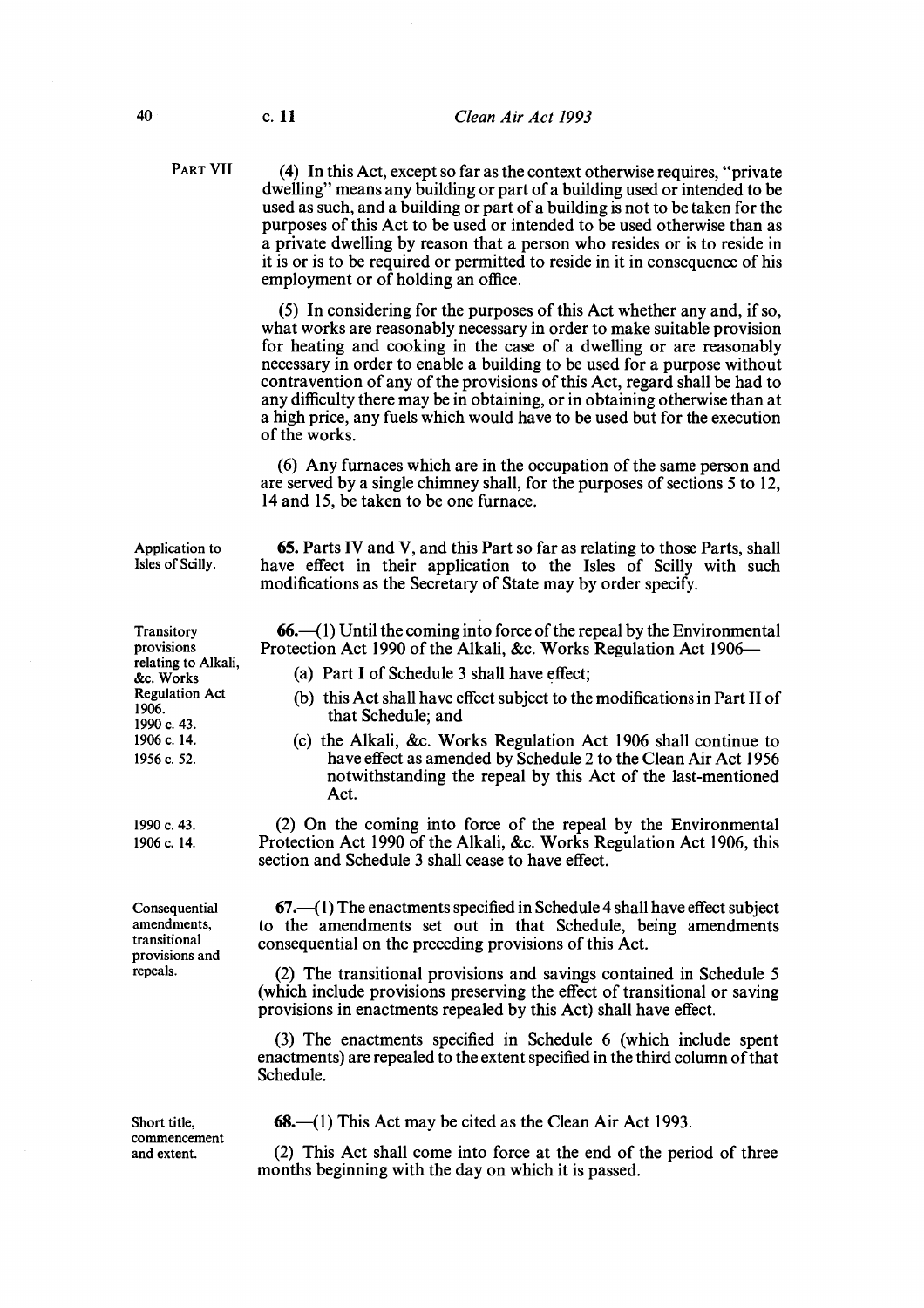$\ddot{\phantom{a}}$ 

(3) The following provisions of this Act (apart from this section) PART VII extend to Northern Ireland—

- (a) section 30;
- (b) section 32 so far as it relates to regulations under section 30; and
- (c) section 67(3) and Schedule 6, so far as they relate to the repeal of sections  $\overline{75}$  and  $\overline{77}$  of the Control of Pollution Act 1974; 1974 c. 40.

but otherwise this Act does not extend to Northern Ireland.

 $\mathcal{L}_{\mathcal{L}}$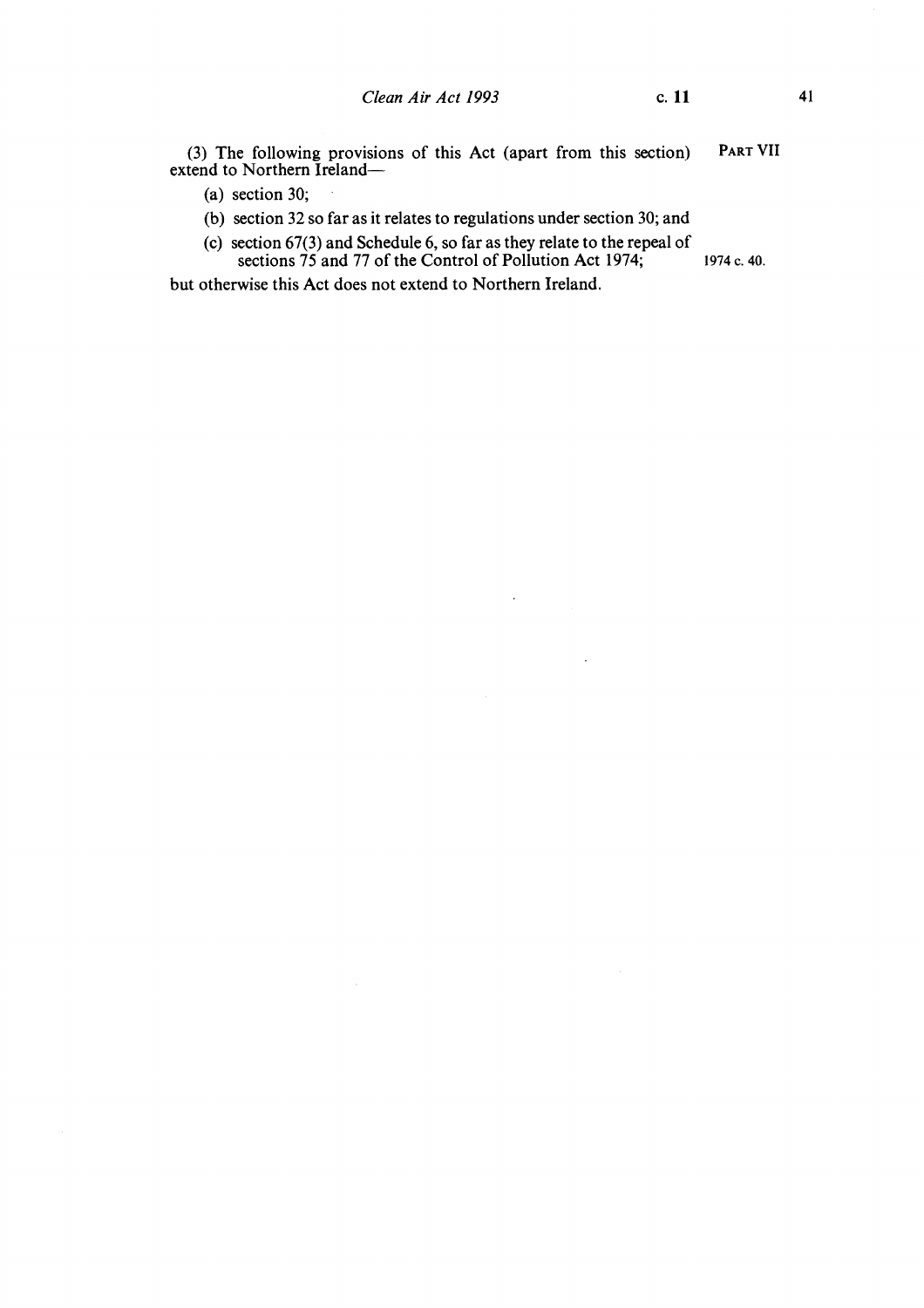#### SCHEDULES

Section 18(4). SCHEDULE 1

#### COMING INTO OPERATION OF SMOKE CONTROL ORDERS

1. Before making a smoke control order the local authority shall publish in the London Gazette and once at least in each of two successive weeks in some newspaper circulating in the area to which the order will relate a notice—

- (a) stating that the local authority propose to make the order, and its general effect;
- (b) specifying a place in the district of the local authority where a copy of the order and of any map or plan referred to in it may be inspected by any person free of charge at all reasonable times during a period of not less than six weeks from the date of the last publication of the notice; and
- (c) stating that within that period any person who will be affected by the order may by notice in writing to the local authority object to the making of the order.

2. Besides publishing such a notice, the local authority shall post, and keep posted throughout the period mentioned in paragraph 1(b), copies of the notice in such number of conspicuous places within the area to which the order will relate as appear to them necessary for the purpose of bringing the proposal to make the order to the notice of persons who will be affected.

3. If an objection is duly made to the local authority within the period mentioned in paragraph 1(b), and is not withdrawn, the local authority shall not make the order without first considering the objection.

4. Subject to paragraphs 5 and 6, an order shall come into operation on such date not less than six months after it is made as may be specified in it.

5. An order varying a previous order so as to exempt specified buildings or classes of building or specified fireplaces or classes of fireplace from the operation of section 20 (prohibition of smoke emissions in smoke control area) may come into operation on, or at any time after, the date on which it is made.

6. If, before the date on which the order is to come into operation, the local authority—

- (a) pass a resolution postponing its coming into operation; and
- (b) publish a notice stating the effect of the resolution in the London Gazette and once at least in each of two successive weeks in some newspaper circulating in the area to which the order will relate,

the order shall, unless its coming into operation is again postponed under this paragraph, come into operation on the date specified in the resolution.

7. In the application of this Schedule to Scotland, for any reference to the London Gazette there shall be substituted a reference to the Edinburgh Gazette.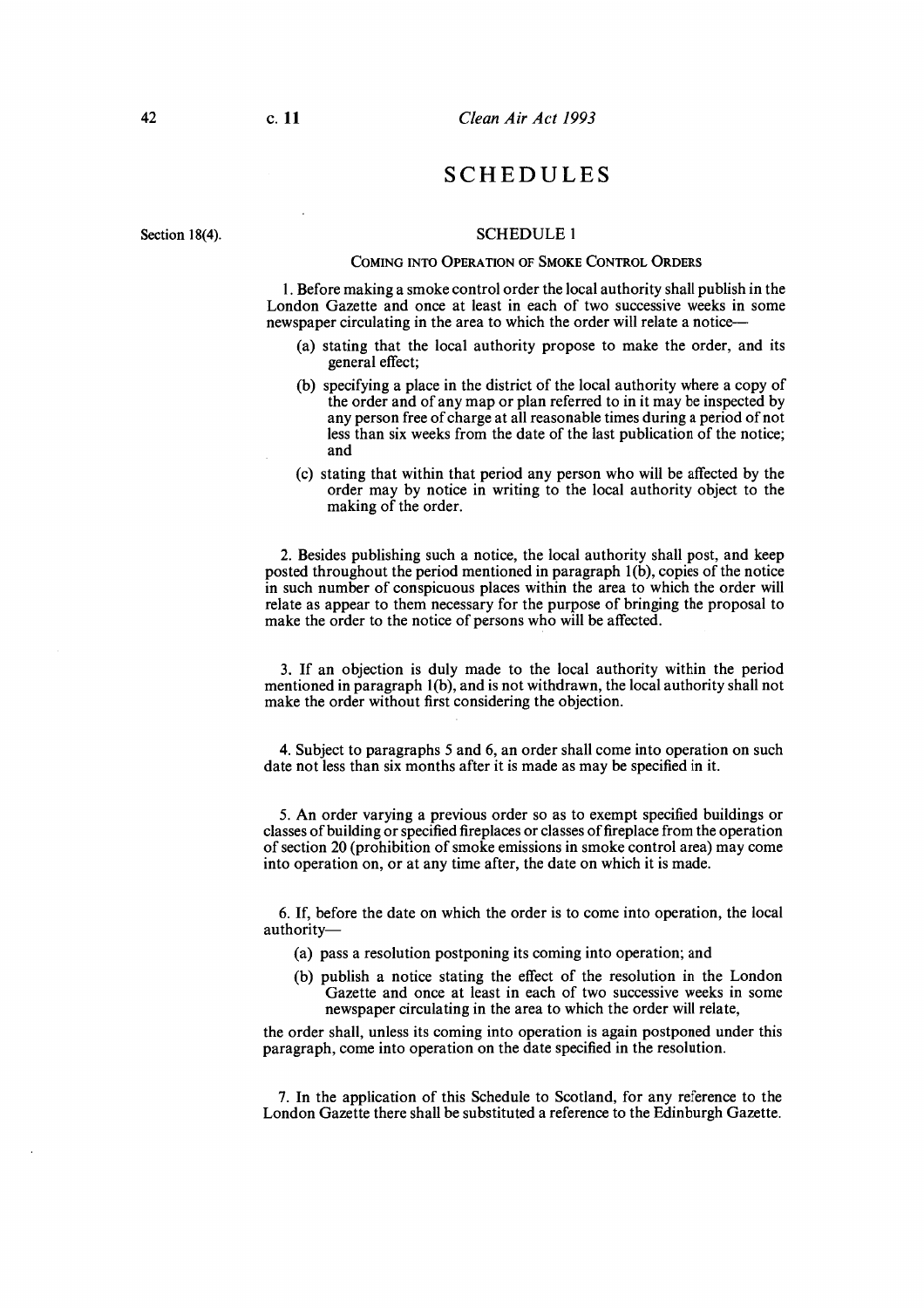#### SCHEDULE 2

#### SMOKE CONTROL ORDERS: EXPENDITURE ON OLD PRIVATE DWELLINGS

Section 25(1).

#### Grants for expenditure incurred in adaptation of fireplaces

<sup>1</sup>—(1) This paragraph applies if, after the making of a smoke control order by a local authority, the owner or occupier of, or any person interested in, an old private dwelling which is or will be within a smoke control area as a result of the order incurs relevant expenditure.

(2) For the purposes of this paragraph "relevant expenditure" is expenditure on adaptations in or in connection with an old private dwelling to avoid contraventions of section 20 (prohibition of smoke emissions in smoke control area) which—

- (a) is incurred before the coming into operation of the order and with the approval of the local authority given for the purposes of this paragraph; or
- (b) is reasonably incurred in carrying out adaptations required by a notice given under section 24(1) (power of local authority to require certain adaptations).

(3) If the adaptations in question are carried out to the satisfaction of the local authority, the local authority—

- (a) shall repay to him seven-tenths of the relevant expenditure; and
- (b) may, if they think fit, also repay to him the whole or any part of the remainder of that expenditure.

(4) Where relevant expenditure is incurred by the occupier of a private dwelling who is not an owner of the dwelling and the adaptations in question consist of or include the provision of any cooking or heating appliance which can be readily removed from the dwelling without injury to itself or the fabric of the dwelling, the following provisions shall have effect as respects so much of the expenditure as represents the cost of the appliance, that is to say—

- (a) not more than seven-twentieths of that part of that expenditure shall be repaid until two years from the coming into operation of the order; and
- (b) any further repayment of that part of that expenditure shall be made only if the appliance has not by then been removed from the dwelling and, if made, shall be made to the person who is the occupier of the dwelling at the end of the two years.

(5) The approval of a local authority to the incurring of expenditure may be given for the purposes of this paragraph, if the authority think fit in the circumstances of any particular case, after the expenditure has been incurred.

(6) This paragraph has effect subject to paragraph 4.

#### Exclusion of grants in case of unsuitable appliances

2. For the purposes of this Schedule, an appliance is unsuitable for installation in any area or (as the case may be) in any district or part of Great Britain if it tends, by reason of its consumption of fuel (of whatever kind) or its consumption of fuel at times when it is generally used, to impose undue strain on the fuel resources available for that area, district or part.

- 3.—(1) Sub-paragraph (2) applies if—
	- (a) after a local authority have resolved to make a smoke control order declaring a smoke control area (not being an order varying a previous order so made); and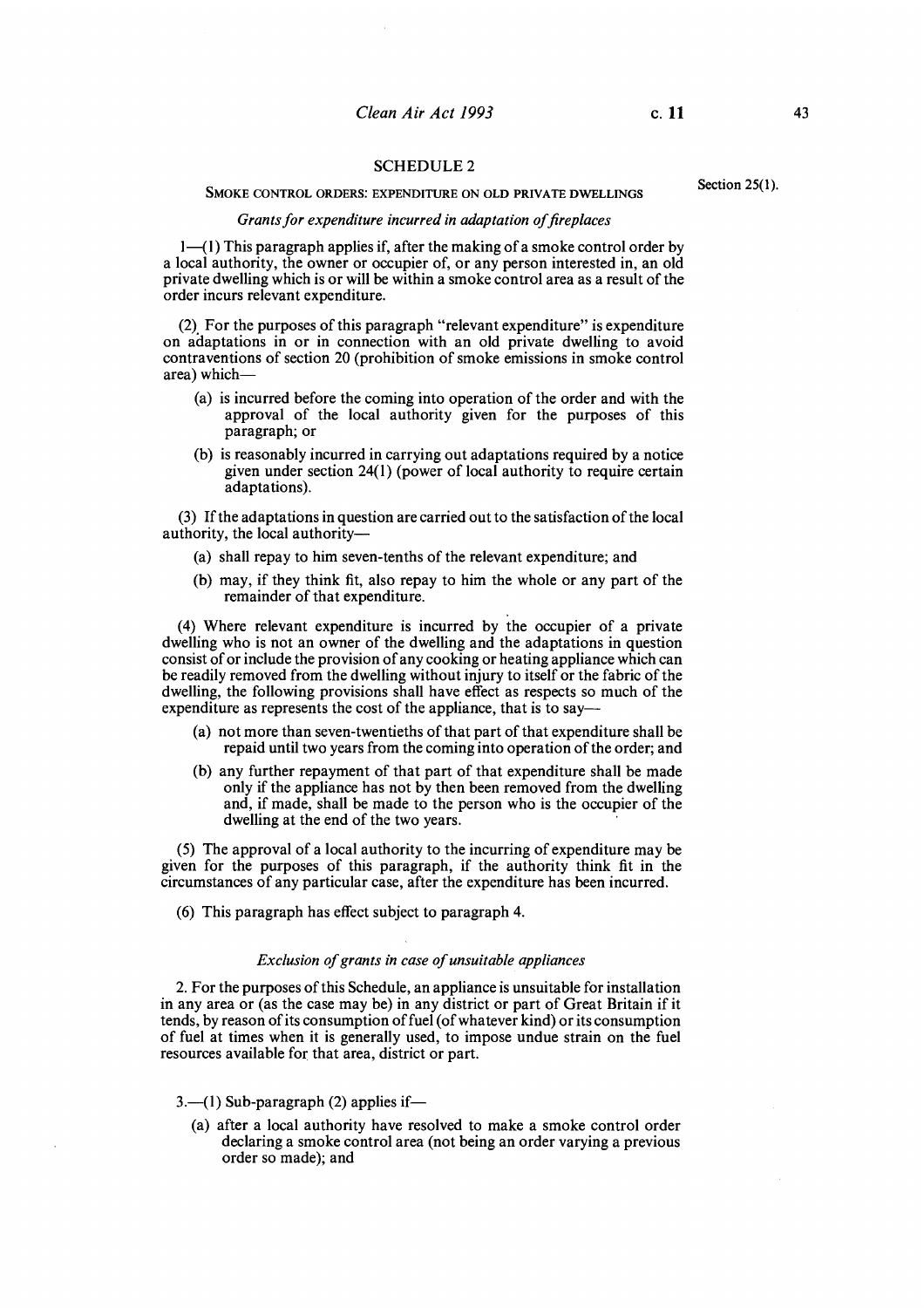SCH. 2 (b) before notice of the making of the order is first published in accordance with Schedule 1,

> the authority pass a resolution designating any class of heating appliance as being, in their opinion, unsuitable for installation in that area.

> (2) No payment shall be made by the authority under paragraph 1 in respect of expenditure incurred in providing, or in executing works for the purpose of the installation of, any heating appliance of the class designated by the resolution in or in connection with a dwelling within the area to which the order relates.

> (3) No payment shall be made under paragraph 1 by a local authority in respect of expenditure incurred in providing, or in executing works for the purpose of the installation of, any heating appliance which, when the expenditure was incurred, fell within any class of appliance for the time being designated for the purposes of this paragraph by the Secretary of State as being in his opinion—

- (a) unsuitable for installation in the district of that authority; or
- (b) generally unsuitable for installation in the part of Great Britain with which the Secretary of State is concerned,

unless the approval of the local authority in respect of that expenditure was given for the purposes of paragraph 1 at a time when the appliance in question did not fall within any class of appliance so designated.

(4) Retrospective approval of expenditure may only be given by a local authority by virtue of paragraph 1(5) in the case of expenditure incurred in providing, or in executing works for the purpose of the installation of, a heating appliance, if the appliance—

- (a) did not at the time when the expenditure was incurred; and
- (b) does not when the approval is given,

fall within a class of appliance for the time being designated by the Secretary of State for the purposes of this paragraph as regards the district of that authority or generally.

(5) In accordance with the preceding provisions of this Schedule, expenditure within sub-paragraph (3) or (4) shall be left out of account for the purposes of paragraph 1.

#### Exchequer contributions to certain expenditure

4.—(1) The Secretary of State may, out of money provided by Parliament, make a contribution towards the following expenses, of any local authority (if approved by him), that is to say—

- (a) any expenses of the local authority in making payments under paragraph 1;
- (b) any expenses incurred by them in making, in or in connection with old private dwellings owned by them or under their control, adaptations to avoid contraventions of section 20; and
- (c) any expenses incurred by them in carrying out adaptations required by notices under section 24 in or in connection with old private dwellings.

(2) A contribution under this paragraph in respect of any expenses shall be a single payment equal—

- (a) in the case of expenses mentioned in sub-paragraph  $(1)(a)$ , to foursevenths of the amount of the expenses;
- (b) in the case of expenses mentioned in sub-paragraph  $(1)(b)$ , to two-fifths of the amount of the expenses; and
- (c) in the case of expenses mentioned in sub-paragraph  $(1)(c)$ , to foursevenths of the amount arrived at by deducting the recoverable amount from the amount of those expenses.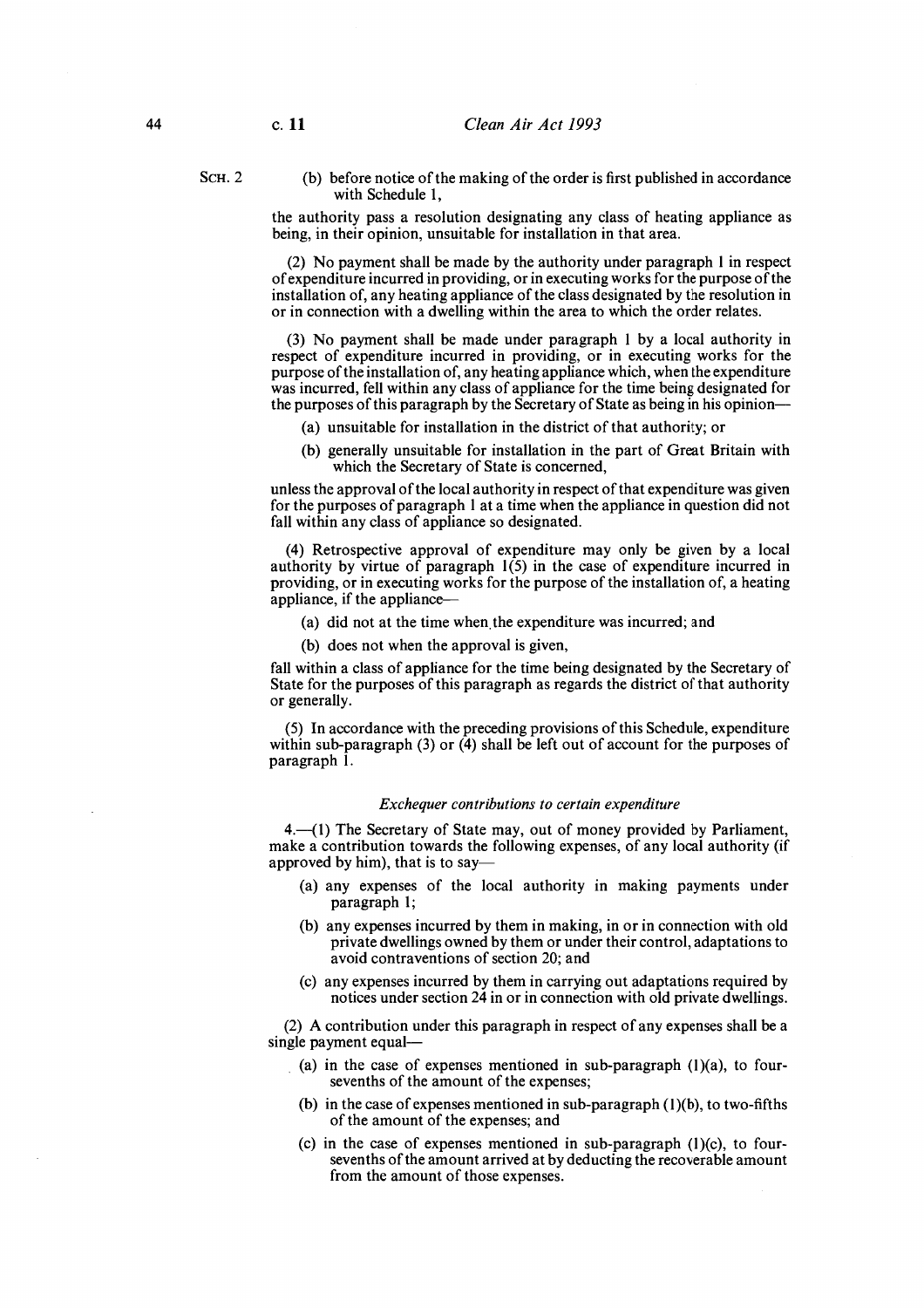(3) In sub-paragraph  $(2)(c)$ , "the recoverable amount" means, in relation to SCH. 2 any expenses, the fraction of those expenses (whether three-tenths or some smaller fraction determined by the local authority, in the case of those expenses, under section 24(2) or (3)) which the local authority have power to recover from the occupier or owner by virtue of section  $24(2)$  or  $(3)$ .

#### SCHEDULE 3 Section 66(1).

#### PROVISIONS HAVING EFFECT UNTIL REPEAL OF ALKALI, &C. WORKS REGULATION ACT 1906

#### PART I

RELATION OF THIS ACT TO ALKALI, &C. WORKS REGULATION ACT 1906

<sup>1</sup>.—(1) In this Part of this Schedule—

"the Alkali Act" means the Alkali, &c. Works Regulation Act 1906; and 1906 c. 14.

"work subject or potentially subject to the Alkali Act" means—

(a) so much of any work registered under section 9 of that Act as is directly concerned in the processes which necessitate its registration under that section; and

(b) so much of any work in the course of erection or alteration as will on completion of the erection or alteration be directly concerned in such processes.

(2) The Secretary of State may from time to time determine how much of any work mentioned in sub-paragraph (1) is or will be directly concerned as there mentioned and his determination shall, until revoked or varied by him, be conclusive.

2. Subject to paragraphs 3 and 4, Parts Ito III of this Act shall not apply to any work subject or potentially subject to the Alkali Act.

3. If, on the application of the local authority, the Secretary of State is satisfied that in all the circumstances it is expedient to do so, he may by order exclude the application of paragraph 2 to the whole or any specified part of any work subject or potentially subject to the Alkali Act.

4. While, by virtue of an order under paragraph 3 above, paragraph 2 is excluded from applying to any work or to any specified part of any work—

- (a) in any proceedings brought under section 1, 2 or 20 in respect of the emission of smoke from the work or (as the case may be) from the specified part of the work it shall be a defence to prove that the best practicable means had been employed to prevent or minimise the alleged emission;
- (b) in any proceedings brought by virtue of section 17 (smoke nuisances in Scotland) in respect of smoke emitted from the work or (as the case may be) from the specified part of the work, the defence provided for by subsection (2) of that section shall be available whether the smoke was emitted from a chimney or not.

5. Any order made under paragraph 3 may be varied or revoked by a subsequent order of the Secretary of State.

6. Nothing in section 55 shall be taken as extending to the enforcement of any of the provisions of the Alkali Act.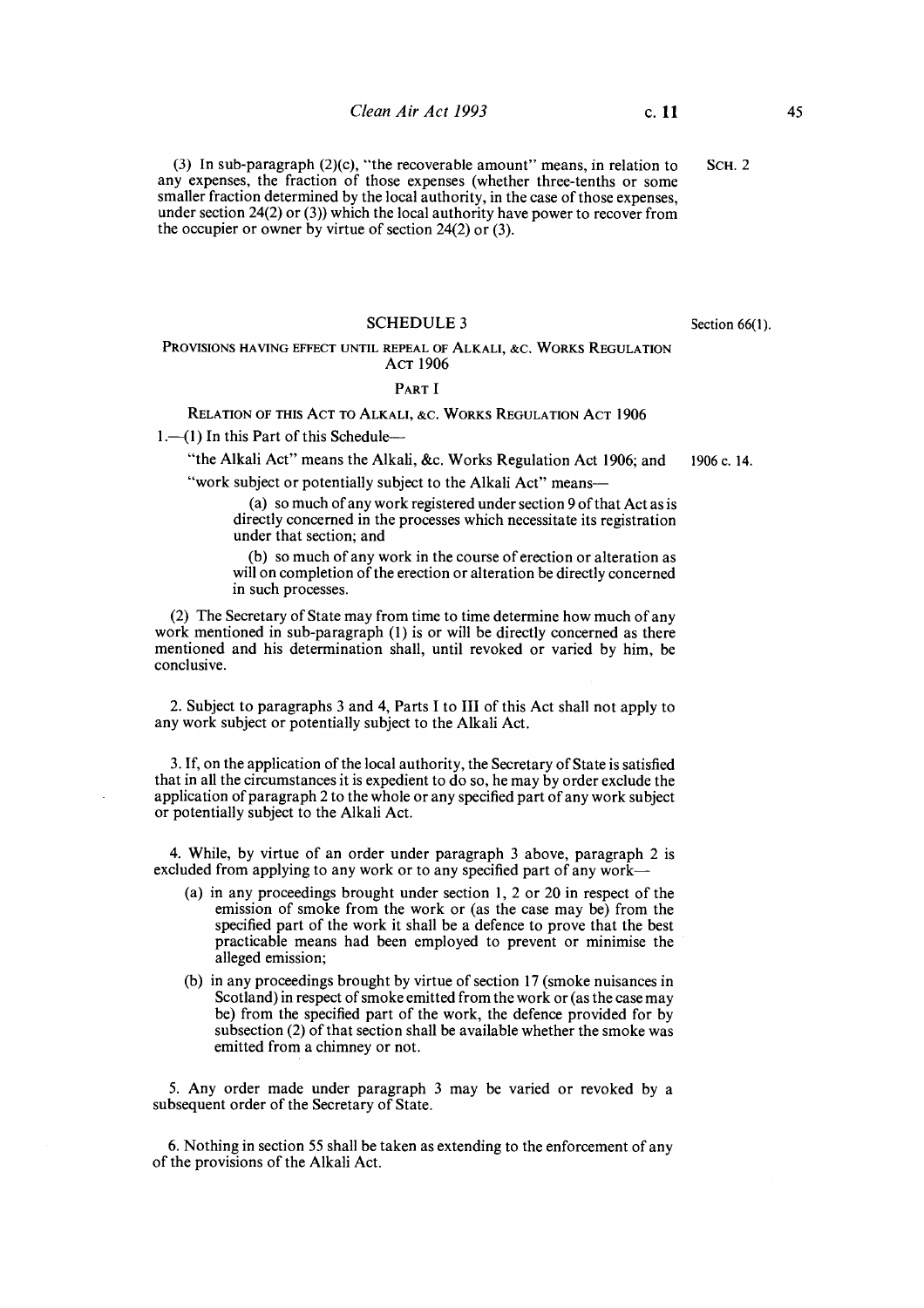#### SCH. 3 PART II

#### MODIFICATIONS OF THIS ACT

7. In section 31(4)—

- (a) in paragraph (a), after "1990" there is inserted "or a work subject to the Alkali Act"; and
- (b) for paragraph (b) there is substituted—
	- "(b) of the inspectors appointed under Part I of the Environmental Protection Act 1990 or, as the case may be, under the Alkali Act, to enforce those provisions in relation to such furnaces;".

8. In section 33(1), after "1990" there is inserted "or the place at which he does so is a work registered in pursuance of section 9 of the Alkali, &c. Works Regulation Act 1906".

9. In section 35(3), after "1990" there is inserted "or any work subject to the Alkali Act".

10. In section 36, after subsection (3) there is inserted—

"(3A) If the notice relates to a work subject to the Alkali Act, the person on whom the notice is served shall not be obliged to supply any information which, as certified by an inspector appointed under that Act, is not of a kind which is being supplied to the inspector for the purposes of that Act."

11. At the end of section 40 there is inserted—

<sup>1906</sup>c. 14. "and 'the Alkali Act' means the Alkali, &c. Works Regulation Act 1906 and 'a work subject to the Alkali Act' means a work registered under section 9 of the Alkali Act, excluding the whole or part of such a work while the work or part is the subject of an order made or treated as made under paragraph 3 of Schedule 3 to this Act."

#### Section 67(1). SCHEDULE 4

#### CONSEQUENTIAL AMENDMENTS

#### The Health and Safety at Work etc. Act 1974 (c. 37)

1. Section 80(1) of the Health and Safety at Work etc. Act 1974 shall apply to provisions in this Act which re-enact provisions previously contained in an Act passed before or in the same Session as that Act as it applies to provisions so contained.

#### The Control of Pollution Act 1974 (c. 40)

2. In section 96(1) of the Control of Pollution Act 1974 after "pollution" there is inserted "other than air pollution".

#### The Public Health (Control of Disease) Act 1984 (c. 22)

3. In section 7(4) of the Public Health (Control of Disease) Act 1984 for paragraph (e) there is substituted-

"(e) the Clean Air Act 1993;".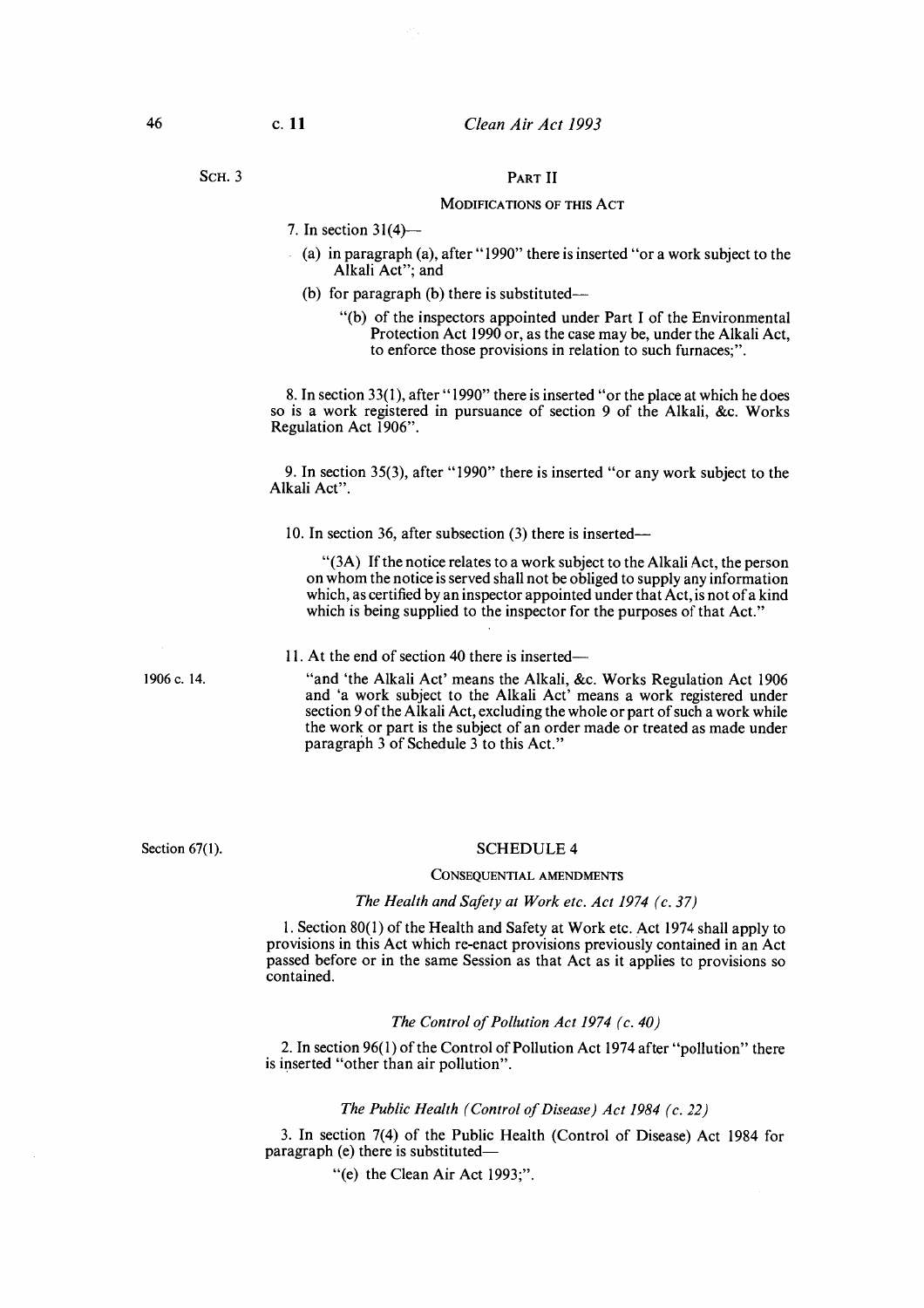The Environmental Protection Act 1990 (c. 43) SCH. 4

4. In section 79(7) of the Environmental Protection Act 1990—

- (a) for "the Clean Air Act 1956 or the Clean Air Act 1968" there is substituted " the Clean Air Act 1993"; and
- (b) for "section 34(2) of the Clean Air Act 1956" there is substituted "section 3 of the Clean Air Act 1993".

#### The Atomic Weapons Establishment Act 1991 (c. 46)

5. In the Schedule to the Atomic Weapons Establishment Act 1991 after paragraph 10A there is inserted—

#### "Clean Air Act 1993

IOB.—(1) Subsection (1) of section 46 of the Clean Air Act 1992 (Crown premises) shall have effect, in relation to emissions from designated premises, as if—

- (a) references to premises under the control of a government department which are occupied for the public service of the Crown included a reference to designated premises; and
- (b) references to the responsible Minister were references to the Secretary of State.

(2) For the purposes of section 36 of that Act (notices requiring information about air pollution), designated premises, and persons at such premises, shall be treated as premises used for, or persons in, the public service of the Crown.

(3) For all other purposes of that Act any such premises shall be treated as Crown premises occupied by a government department."

#### The Radioactive Substances Act 1993 (c. 12)

6. In Schedule 3 to the Radioactive Substances Act 1993—

(a) for paragraph 2 there is substituted—

"2. Section 16 of the Clean Air Act 1993."; and

(b) for paragraph 12 there is substituted—

"12. Sections 16 and 17 of the Clean Air Act 1993."

#### SCHEDULE 5 Section 67(2).

#### TRANSITIONAL PROVISIONS

#### PART I

#### GENERAL TRANSITIONAL PROVISIONS AND SAVINGS

#### Continuity of the law

1. The substitution of this Act for the enactments repealed by this Act does not affect the continuity of the law.

2. Any reference, whether express or implied, in this Act or any other enactment, instrument or document to a provision of this Act shall, so far as the context permits, be construed as including, in relation to the times, circumstances and purposes in relation to which the corresponding provision of the enactments repealed by this Act has effect, a reference to that corresponding provision.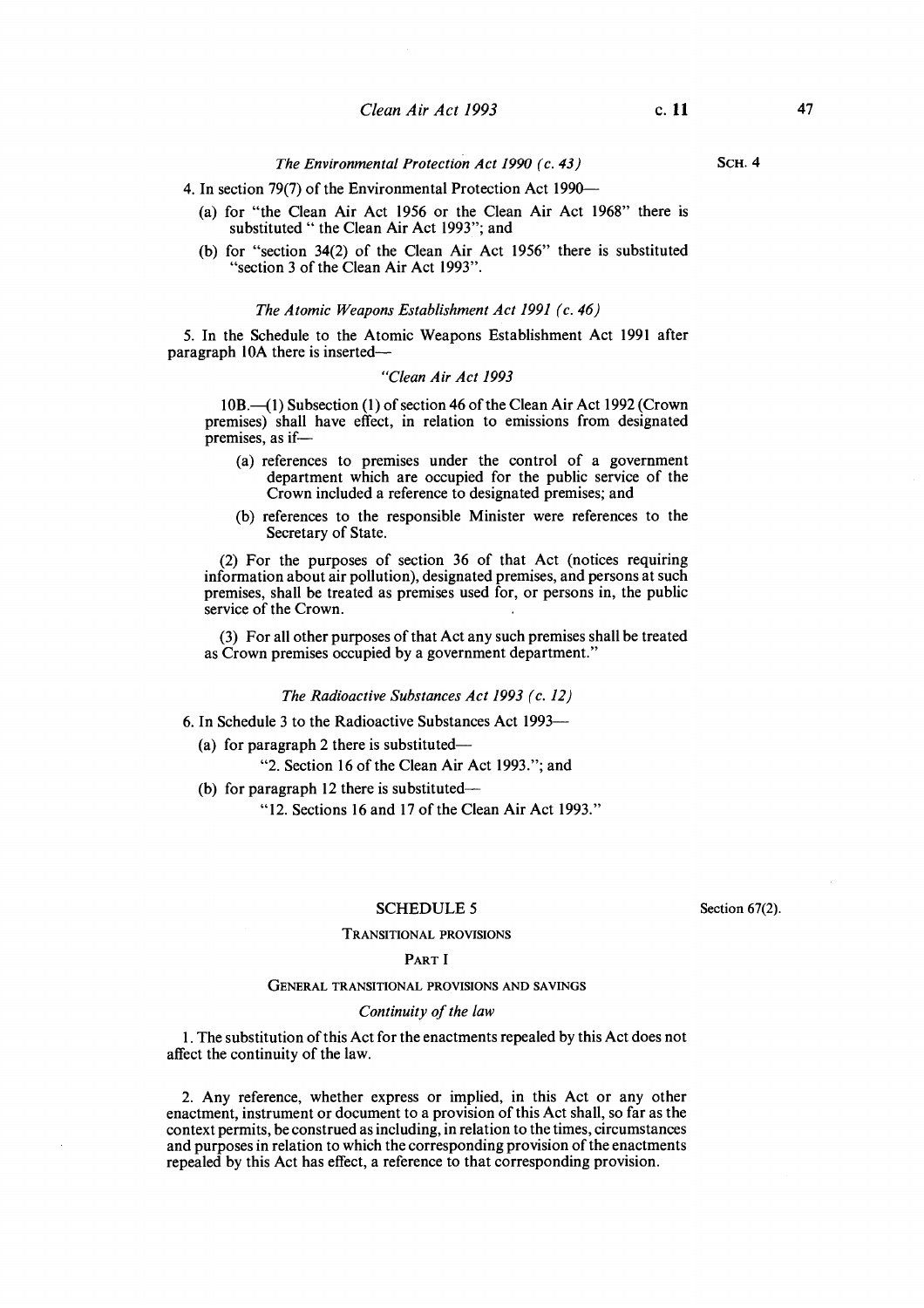SCH. 5 3. Any document made, served or issued after the commencement of this Act which contains a reference to any of the enactments repealed by this Act shall be construed, except so far as a contrary intention appears, as referring or, as the case may require, including a reference to the corresponding provision of this Act.

4. Paragraphs 2 and 3 have effect without prejudice to the operation of sections <sup>1978</sup>c. 30. 16 and 17 of the Interpretation Act 1978 (which relate to the effect of repeals).

#### General saving for old transitional provisions and savings

5.—( 1) The repeal by this Act of a transitional provision or saving relating to the coming into force of a provision reproduced in this Act does not affect the operation of the transitional provision or saving, in so far as it is not specifically reproduced in this Act but remains capable of having effect in relation to the corresponding provision of this Act.

(2) The repeal by this Act of an enactment previously repealed subject to savings does not affect the continued operation of those savings.

(3) The repeal by this Act of a saving on the previous repeal of an enactment does not affect the operation of the saving in so far as it is not specifically reproduced in this Act but remains capable of having effect.

#### PART II

#### EXCLUSION AND MODIFICATION OF CERTAIN PROVISIONS OF THIS ACT

#### Requirements to fit arrestment plant: sections  $6 & 8$

6.—(1) Section 6(1) (arrestment plant for new non-domestic furnaces) does not apply to a furnace which was installed, the installation of which began or an agreement for the purchase or installation of which was entered into before 1st October 1969 (which was the day appointed for the coming into force of the enactments replaced by section 6).

(2) Subject to sub-paragraph (3), section 8(1) (arrestment plant for furnaces burning solid fuel in other cases) applies in relation to a furnace to which, by virtue of sub-paragraph (1), section  $\vec{6}$  does not apply as it applies to a domestic furnace.

(3) Section 8(1) does not apply to a furnace which was installed, the installation of which began or an agreement for the purchase or installation of which was entered into-

- (a) in relation to a furnace in England and Wales, before 1st June 1958 (which was the day appointed as respects England and Wales for the coming into force of the enactments replaced by section 8); and
- (b) in relation to a furnace in Scotland, before 15th November 1958 (which was the day so appointed as respects Scotland).

#### Height of chimneys for furnaces: section 14

7.—(l) Subject to sub-paragraph (2) below, section 14 (height of chimneys for furnaces) does not apply to any furnace served by a chimney the construction of which was begun or the plans for which were passed before 1st April 1969 (which was the day appointed for the coming into force of the enactments replaced by section 14). -

(2) Notwithstanding sub-paragraph (1), section 14 does apply to—

- (a) any furnace the combustion space of which has been increased on or after 1st April 1969; or
- (b) any furnace the installation of which was begun on or after that day and which replaces a furnace which had a smaller combustion space.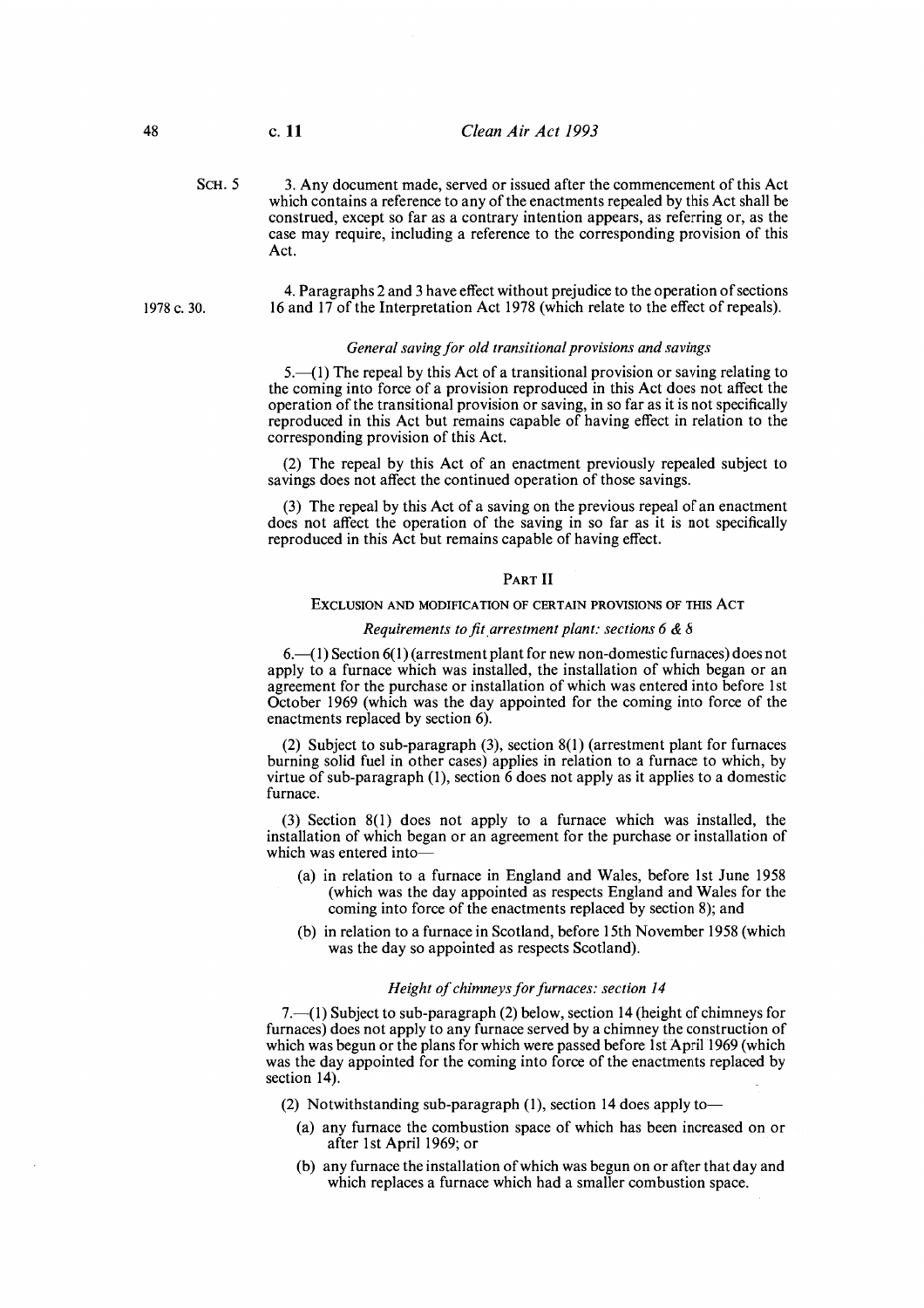#### Smoke control orders SCH. 5

8.—(l) In relation to any smoke control order made by a local authority under section 18 of this Act which revokes or varies an order made under section 11 of the Clean Air Act 1956 before 13th November 1980 (which was the date of the 1956 c. 52.<br>passing of the Local Government, Planning and Land Act 1980, which amended 1980 c. 65. passing of the Local Government, Planning and Land Act 1980, which amended section 11 of that Act to omit the requirement that an order made by a local authority should be confirmed by the Secretary of State) the provisions of this Act mentioned in the following provisions of this paragraph shall have effect subject to the modifications there mentioned.

- (a) in subsection (1) after the word "order" where it first appears there shall be inserted the words "confirmed by the Secretary of State";
- (b) in subsection (3), after the word "order" where it first appears there shall be inserted the words "confirmed by the Secretary of State" and at the end there shall be inserted the words "so confirmed"; and
- (c) in subsection (4), after the words "to the" there shall be inserted the words "confirmation and".

(3) In section 26(1) and paragraph 1(1) of Schedule 2, for the word "making" there shall be substituted the word "confirmation".

9. The provisions of Part III of this Schedule (which are derived from Schedule <sup>1</sup>to the Clean Air Act 1956 as that Schedule had effect immediately before the date mentioned in paragraph 8(1) of this Schedule) shall apply in substitution for Schedule 1 to this Act in relation to any such order; and references in this Act, as it applies in relation to any such order, to Schedule 1 to this Act or to any specified provision of that Schedule shall be read as referring to Part III of this Schedule or the corresponding provision of that Part (as the case may be).

#### Colliery spoilbanks: section 42

10. Subsections (2) to (4) of section 42 (colliery spoilbanks) shall not apply to any deposit of refuse deposited from a mine or quarry before 5th July 1956 (the date of the passing of the Clean Air Act 1956) if at that date the deposit was not longer in use as such and was not under the control of the owner of the mine or quarry.

#### PART III

#### CONFIRMATION AND COMING INTO OPERATION OF CERTAIN SMOKE CONTROL ORDERS

11. In this Part of this Schedule "order" means a smoke control order.

12. After making an order, the local authority shall publish in the London Gazette and also once at least in each of two successive weeks in some newspaper circulating in the area to which the order relates a notice—

- (a) stating that the order has been made and its general effect;
- (b) specifying a place in the district of the local authority where a copy of the order and of any map or plan referred to in the order may be inspected by any person free of charge at all reasonable times during a period of not less than six weeks from the date of the last publication of the notice; and
- (c) stating that within that period any person who will be affected by the order may by notice in writing to the Secretary of State object to the confirmation of the order.

<sup>(2)</sup> In section 18—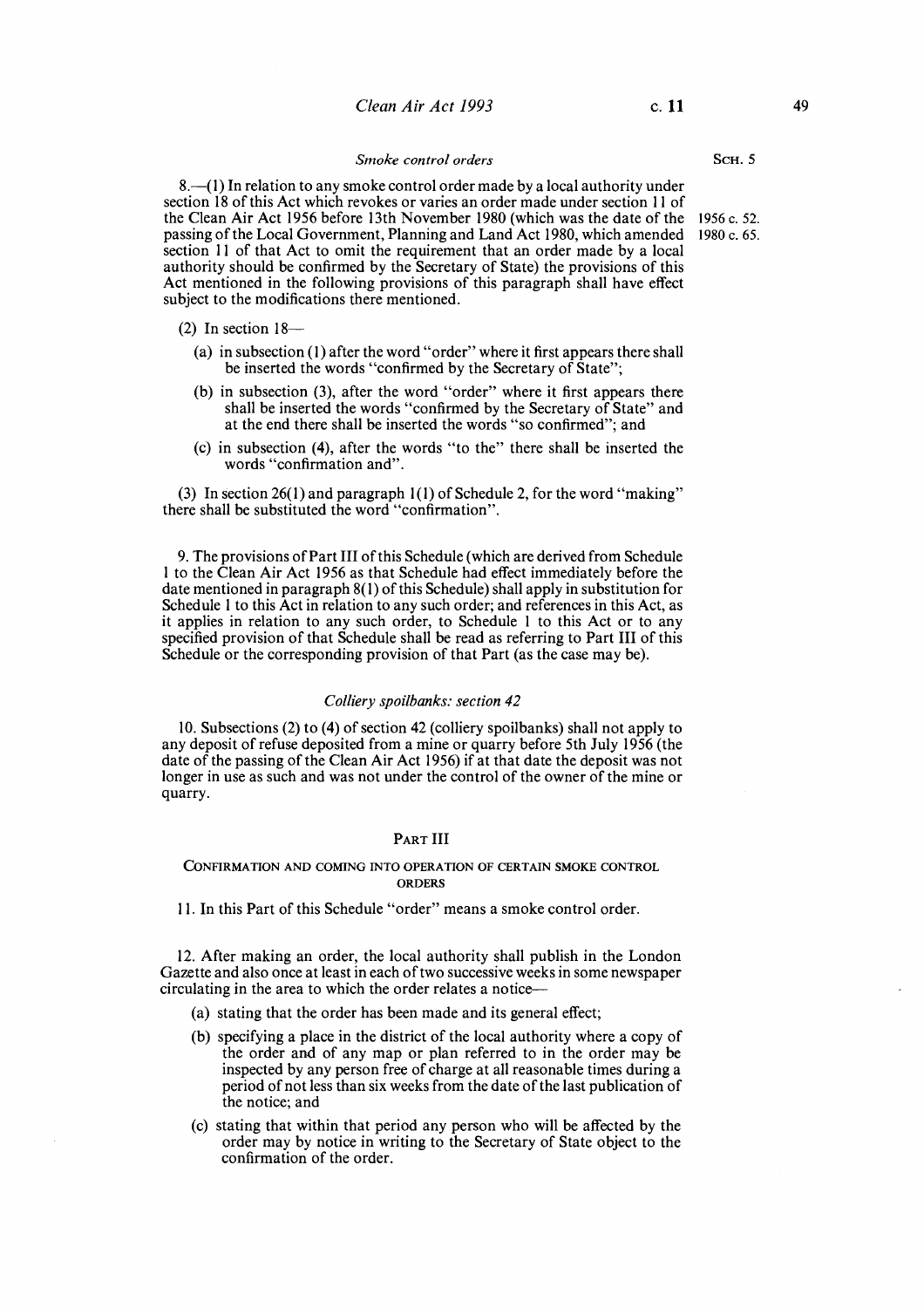SCH. 5 13. Besides publishing a notice as required by paragraph 12, the local authority who have made an order shall post, and keep posted throughout the period mentioned in that paragraph, copies of the notice in such number of conspicuous places within the area to which the order relates as appear to them necessary for the purpose of bringing the making of the order to the notice of persons affected.

> 14. If no objection is duly made to the Secretary of State within the period mentioned in paragraph 12(b), or if every objection so made is withdrawn, the Secretary of State may, if he thinks fit, confirm the order either with or without modifications.

> 15. In any case other than one within paragraph 14 the Secretary of State shall, before confirming the order, either—

- (a) cause a local inquiry to be held; or
- (b) afford to any person by whom an objection has been duly made in accordance with paragraph 12(c) and not withdrawn an opportunity of appearing before and being heard by a person appointed by him for the purpose;

and, after considering the objection and the report of the person who held the inquiry or the person so appointed, may confirm the order with or without modifications.

1972 c. 70. 16. Section 250(2) to (5) of the Local Government Act 1972 (summoning of witnesses and production of documents before, and costs incurred at, local government inquiries held under that section) shall apply to an inquiry held under this Part of this Schedule by the Secretary of State as they apply to inquiries held under that section.

> 17. Subject to paragraphs 18 and 19, an order when confirmed shall come into operation on such date as may be specified in the order, not being earlier than six months from the date of the confirmation.

> 18. An order varying a previous order so as to exempt specified buildings or classes of building or specified fireplaces or classes of fireplace from the operation of section 18 may come into operation on, or at any time after, the date of its confirmation.

> 19.—(1) If, before the date on which an order is to come into operation, the local authority—

- (a) pass a resolution postponing its operation; and
- (b) publish a notice stating the effect of the resolution in the London Gazette and also once at least in each of two successive weeks in some newspaper circulating in the area to which the order relates;

the order shall, unless its coming into operation is again postponed under this paragraph, come into operation on the date specified in the resolution.

(2) A local authority shall not without the consent of the Secretary of State exercise their power under sub-paragraph (1) of postponing the coming into operation of an order for a period of more than twelve months or for periods amounting in all to more than twelve months.

20. In the application of this Part of this Schedule to Scotland, for any reference to the London Gazette there shall be substituted a reference to the Edinburgh Gazette.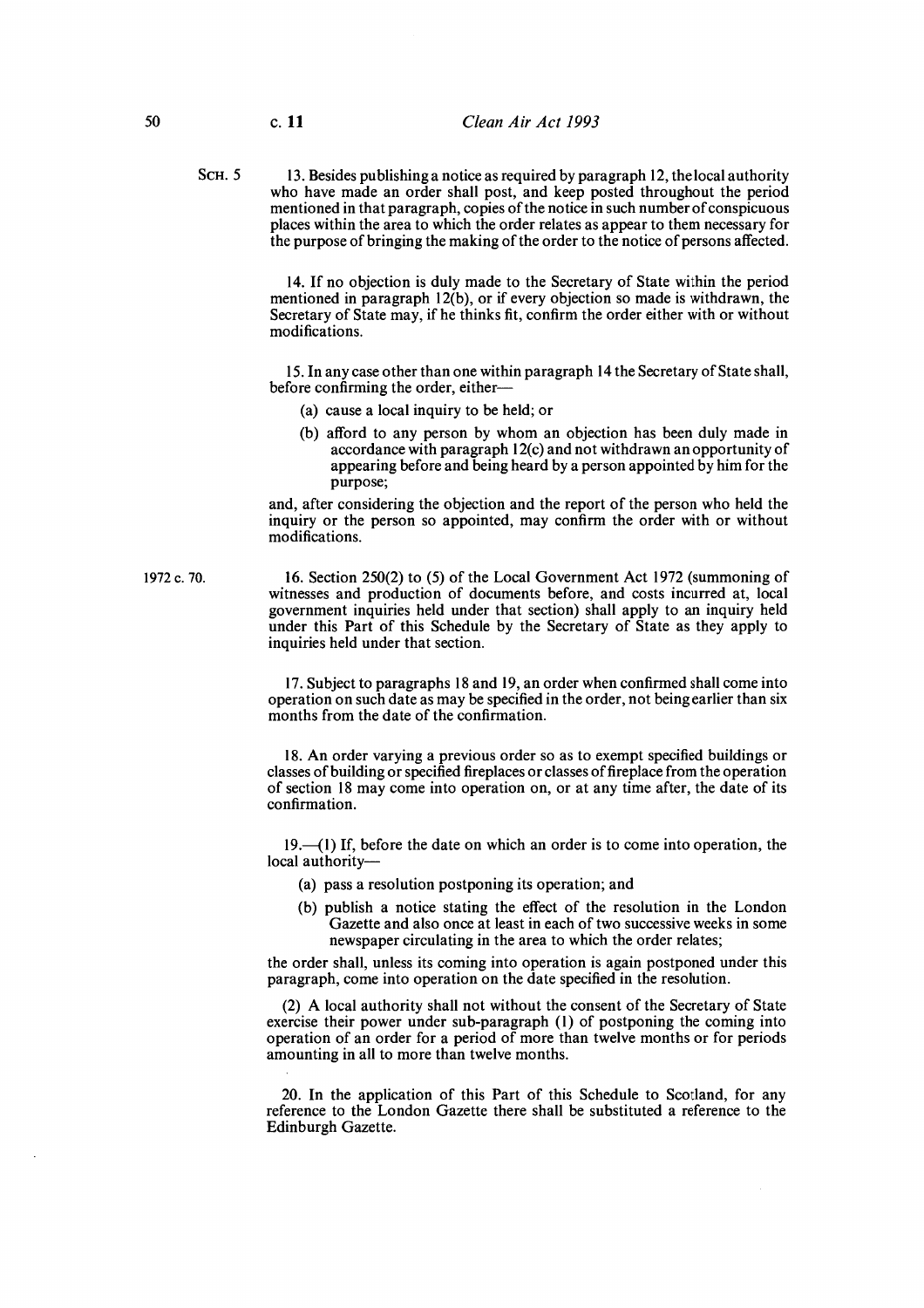#### SCHEDULE 6

#### REPEALS

Section 67(3).

| Chapter                 | Short title                                                | Extent of repeal                                                                                                                                                  |
|-------------------------|------------------------------------------------------------|-------------------------------------------------------------------------------------------------------------------------------------------------------------------|
| 4 & 5 Eliz.2. c.<br>52. | The Clean Air Act 1956.                                    | The whole Act.                                                                                                                                                    |
| 1963 c. 33.             | The London Government<br>Act 1963.                         | Section $40(4)(e)$ .<br>In Schedule 11, paragraphs<br>30 and 31.                                                                                                  |
| 1964 c. 56.             | The Housing Act 1964.                                      | Section 95.                                                                                                                                                       |
| 1968 c. 62.             | The Clean Air Act 1968.                                    | The whole Act.                                                                                                                                                    |
| 1970 c. 38.             | The Building (Scotland) Act<br>1970.                       | In Schedule 1, paragraph 5.                                                                                                                                       |
| 1972 c. 70.             | The Local Government Act<br>1972.                          | Section 180(3)(f).                                                                                                                                                |
| 1973 c. 65.             | The<br>Local<br>Government<br>(Scotland) Act 1973.         | In Schedule 15, paragraph<br>28.                                                                                                                                  |
|                         |                                                            | In Schedule 27, paragraph<br>128.                                                                                                                                 |
| 1974 c. 39.             | The Consumer Credit Act<br>1974.                           | In Schedule 4, paragraphs 15<br>and 16.                                                                                                                           |
| 1974 c. 40.             | The Control of Pollution<br>Act 1974.                      | Sections 75 to 84.<br>Section 103.<br>In section $109(3)$ , the words<br>"75, 77".<br>In Schedule 2, paragraphs<br>19, 26 and 27.<br>In Schedule 3, paragraph 16. |
| 1980 c. 65.             | Local Government,<br>The<br>Planning and Land Act<br>1980. | Section 189.<br>In Schedule 2, paragraphs 1<br>to 6 and 16.                                                                                                       |
| 1984 c. 55.             | The Building Act 1984.                                     | In Schedule 5, paragraph 2.<br>In Schedule 6, paragraph 5.                                                                                                        |
| 1987 c. 26.             | The Housing (Scotland) Act<br>1987.                        | In Schedule 23, paragraphs 6<br>and 14.                                                                                                                           |
| 1989 c. 17.             | The<br>Control of<br>Smoke<br>Pollution Act 1989.          | The whole Act.                                                                                                                                                    |
| 1990 c. 43.             | The<br>Environmental<br>Protection Act 1990.               | Section 85.<br>In Schedule 15, paragraphs<br>6, 7, 12 and 15(6) to $(9)$ .                                                                                        |
| 1991 c. 46.             | The<br>Weapons<br>Atomic<br>Establishment Act 1991.        | In the Schedule, paragraphs<br>4 and $8(1)$ .                                                                                                                     |

 $\mathcal{L}^{\pm}$ 

 $\sim 10^6$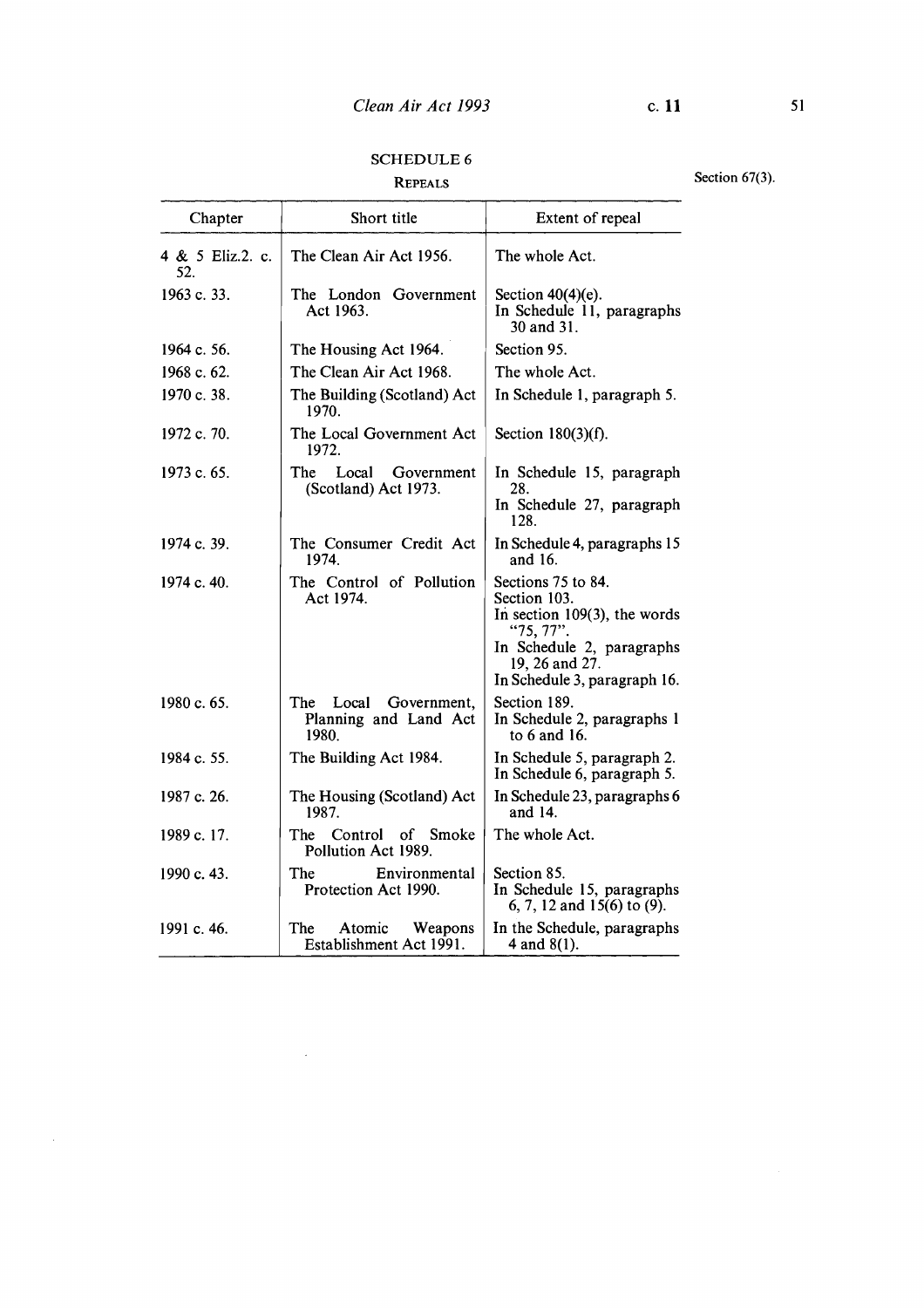#### TABLE OF DERIVATIONS

#### Notes:

1. The following abbreviations are used in this Table:—

| 1897           | $=$ The Public Health (Scotland) Act 1897 (c. 38)                             |
|----------------|-------------------------------------------------------------------------------|
| 1936           | $=$ The Public Health Act 1936 (c. 49)                                        |
| 1956           | $=$ The Clean Air Act 1956 (c. 52)                                            |
| 1961           | $=$ The Public Health Act 1961 (c. 64)                                        |
| 1963           | $=$ The London Government Act 1963 (c. 33)                                    |
| 1964           | = The Housing Act 1964 (c. 56)                                                |
| 1968           | $=$ The Clean Air Act 1968 (c. 62)                                            |
| 1970 c. 38     | $=$ The Building (Scotland) Act 1970 (c. 38)                                  |
| 1972 c. 70     | $=$ The Local Government Act 1972 (c. 70)                                     |
| 1973 c. 65     | $=$ The Local Government (Scotland) Act 1973 (c. 65)                          |
| 1974           | $=$ The Control of Pollution Act 1974 (c. 40)                                 |
| 1974 c. 39     | $=$ The Consumer Credit Act 1974 (c. 39)                                      |
| 1975 c. 21     | $=$ The Criminal Procedure (Scotland) Act 1975 (c. 21)                        |
| 1980           | $=$ The Local Government, Planning and Land Act 1980 (c. 65)                  |
| 1980 c. 43     | $=$ The Magistrates' Courts Act 1980 (c. 43)                                  |
| 1984 c. 55     | $=$ The Building Act 1984 (c. 55)                                             |
| 1987 c. 26     | $=$ The Housing (Scotland) Act 1987 (c. 26)                                   |
| 1989           | $=$ The Control of Smoke Pollution Act 1989 (c. 17)                           |
| 1989 c. 29     | $=$ The Electricity Act 1989 (c. 29)                                          |
| 1990           | $=$ The Environmental Protection Act 1990 (c. 43)                             |
| S.I. 1974/2170 | = The Clean Air Enactments (Repeals and Modifications)                        |
|                | Regulations 1974 (S.I. 1974/2170)                                             |
| S.I. 1992/36   | $=$ The Clean Air (Units of Measurement) Regulations 1992 (S.I.               |
|                | 1992/36)                                                                      |
|                | R (followed by $=$ The recommendation set out in the paragraph of that number |
| a number)      | in the Appendix to the Report of the Law Commission and the                   |

Scottish Law Commission (Cm 2085).

2. Certain functions of the Minister of Housing and Local Government were transferred to the Secretary of State for Wales by the Secretary of State for Wales and Minister of Land and Natural Resources Order 1965 (S.I. 1965/3 19, Article 2(1), Schedule 1) and the remaining functions of that Minister were transferred to the Secretary of State by the Secretary of State for the Environment Order 1970 (S.I. 1970/1681, Article 2(1)). References to "the Minister" and "the appropriate Minister" in the Clean Air Acts 1956 and 1968 are therefore reproduced in the Bill as references to the Secretary of State.

3. Fines for summary offences under the enactments being consolidated (other than fines relating to continuing offences) were increased by the Criminal Justice Act 1982 (c. 48) section 38(6), (8) and (9) and section 289F of the Criminal Procedure (Scotland) Act 1975 (c. 21). In relation to summary offences all references in the enactments being consolidated to fines of specified amounts (other than those relating to continuing offences) were converted by section 46(1) of the Criminal Justice Act 1982 and section 289G(4) of the Criminal Procedure (Scotland) Act 1975 to references to fines at the corresponding level on the standard scale of fines for summary offences introduced by section 37 of the Criminal Justice Act 1982 and section 289G of the Criminal Procedure (Scotland) Act 1975. All references in the Bill to a fine of a specified level on the standard scale are derived from the operation of the enactments mentioned above.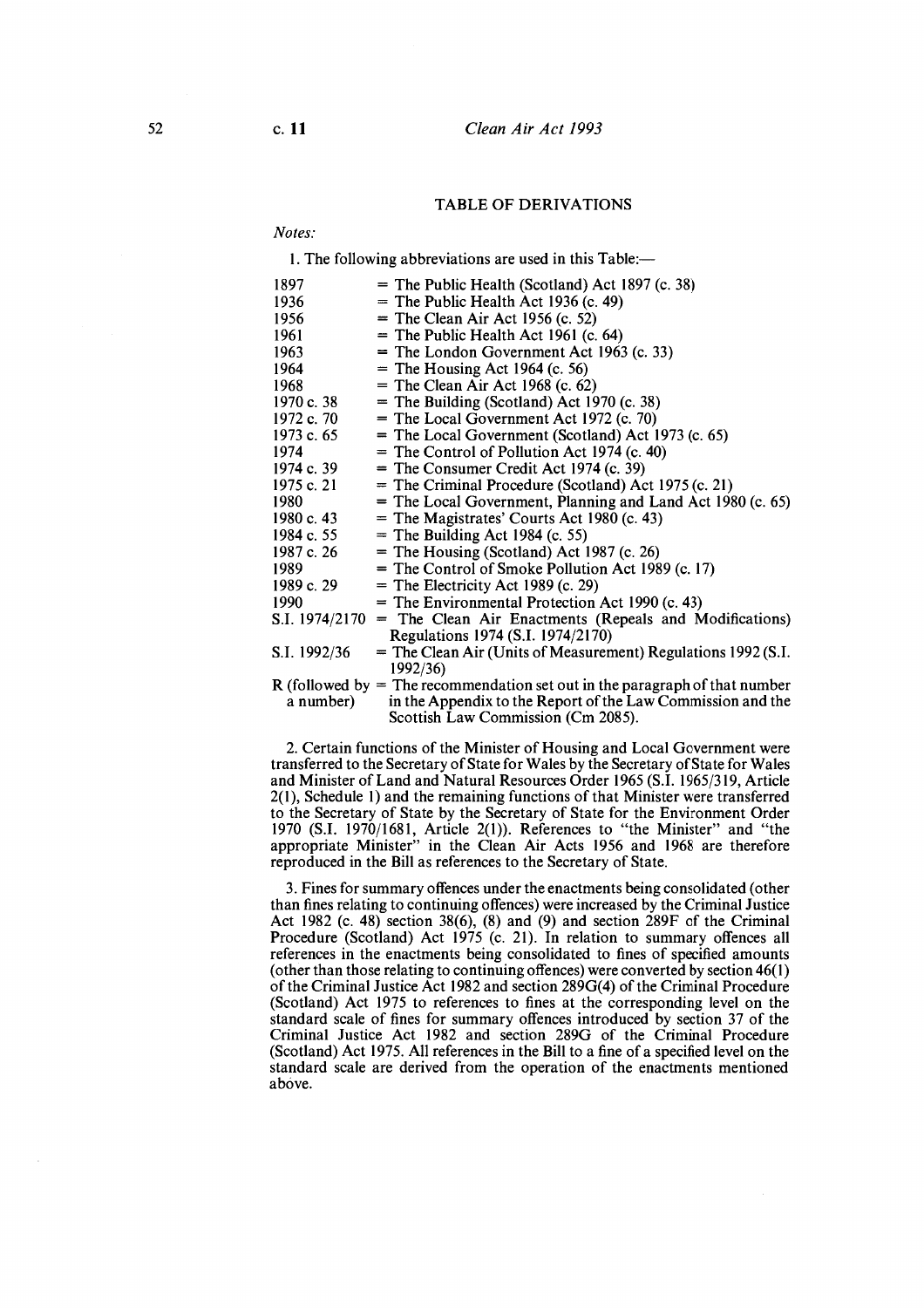| Provision            | Derivation                                                                                      |
|----------------------|-------------------------------------------------------------------------------------------------|
| 1(1)                 | 1956 ss. $1(1)$ .                                                                               |
| (2)                  | 1956 s. 1 $(4)$ .                                                                               |
| (3)                  | 1956 s. $1(2)$ .                                                                                |
| (4)<br>(5)           | 1956 s. $1(3)$ .<br>1956 s. 27(1); 1974, Sch. 2 para. 19(1).                                    |
| (6)                  | 1956 s. $1(1)$ .                                                                                |
| 2(1)                 | 1968 s. 1(1); 1989 s. 2(1).                                                                     |
| (2)                  | 1968 s. $1(2)$ , $(3)$ .                                                                        |
| (3)<br>(4)           | 1968 s. $1(1A)$ ; 1989 s. 2(2).<br>1968 s. $1(4)$ .                                             |
| (5)                  | 1968 s. 1(1); 1974, Sch. 2 para. 26(a);                                                         |
|                      | 1968 s. $1(5)$ .                                                                                |
| (6)                  |                                                                                                 |
| (7)<br>3             | 1968 Sch. 1 para 9.                                                                             |
| 4(1)                 | 1956 s. 34(2); 1968 Sch. 1 para. 11.<br>1956 s. 3(3).                                           |
| (2)                  | 1956 s. $3(1)$ .                                                                                |
| (3)                  | 1956 s. $3(2)$ .                                                                                |
| (4)                  | 1956 ss. 3(1), (3), 27(2), (4); 1974, Sch. 2 para. 19(2), (4); R1.                              |
| (5), (6)<br>5(1)     | 1956 s. $3(4)$ , (5).<br>1968 s. $2(5)$ .                                                       |
| (2)                  | 1968 s. $2(1)$ .                                                                                |
| (3)                  | 1968 s. $2(2)$ .                                                                                |
| (4)                  | 1968 s. $2(3)$ .                                                                                |
| (5)                  | 1968 s. $2(4)$ .                                                                                |
| (6)<br>6(1), (2)     | 1968 s. 2(2), (4); 1974, Sch. 2 para. 26(b), (c).<br>1968 s. 3(1); S.I. 1992/36 reg. 3(3), (4). |
| (3)                  | 1968 s. $3(2)$ .                                                                                |
| (4)                  | 1968 s. $3(4)$ .                                                                                |
| (5)                  | 1968 s. 3(3); 1974, Sch. 2, para. 26(d).                                                        |
| 7(1), (2)            | 1968 s. $4(1)$ , (2).<br>1968 s. $4(4)$ —(6).                                                   |
| $-(5)$<br>(3)<br>(6) | 1968 s. 4(7); 1974 Sch. 2 para. 26(e).                                                          |
| 8(1)                 | 1956 s. 6(1); 1968 s. 3(5): S.I. 1992/36 reg. 2(3).                                             |
| (2)                  | 1956 ss. 6(1), 27(4); 1974 Sch 2 para 19(4); R1.                                                |
| 9(1)                 | 1968 s. $3(6)$ .                                                                                |
| (2)<br>(3)           | 1956 s. $6(4)$ ; 1968 s. $3(5)$ , (7).<br>1956 s. $6(5)$ ; 1968 s. $3(5)$ .                     |
| 10(1)                | 1956 s. 7(1); 1968 s. 5(1); S.I. 1992/36 reg. 2(4), (5).                                        |
| (2)                  | 1956 s. 7(2), (3); 1968 Sch. 1 para. 2.                                                         |
| (3)                  | 1956 s. 27(4).                                                                                  |
| (4)                  | 1968 s. $5(7)$ .                                                                                |
| (5)<br>(6)           | 1968 s. 5(2).<br>1956 s. 7(1) proviso.                                                          |
| 11                   | 1968 s. 5(3)–(6); S.I. 1992/36 reg. 3(5), (6).                                                  |
| 12(1)                | 1956 s. 8(1); 1968 Sch. 1 para. 3.                                                              |
| (2)                  | 1956 ss. 8(2), 27(4); 1974 Sch. 2 para. 19(4).                                                  |
| 13<br>14(1)          | 1956 s. 9; 1968 Sch. 1 para. 4; R2.<br>1968 s. $6(10)$ .                                        |
| (2)                  | 1968 s. $6(1)$ .                                                                                |
| (3)                  | 1968 s. $6(1)$                                                                                  |
| (4)                  | 1968 s. $6(2)$ .                                                                                |
| (5)                  | 1968 s. $6(2)$ .                                                                                |
| (6)<br>(7)           | 1968 s. 6(1), (2); 1974 Sch. 2 para. 26(f).<br>1968 s. $6(11)$ .                                |
| 15(1)                |                                                                                                 |
| $(2)$ — $(4)$        | 1968 s. $6(4)$ — $(6)$ .                                                                        |
| (5), (6)             | 1968 s. $6(7)$ .                                                                                |
| (7), (8)             | 1968 s. $6(8)$ , $(9)$ .                                                                        |
| (9)<br>16(1)         | 1968 s. $6(11)$ .<br>1956 s. 10(1); 1961 Sch. 1 Pt III; 1963 Sch. 11 Part I para. 31;           |
|                      | 1968 s. $6(12)$ .                                                                               |

 $\sim$ 

 $\sim 10^7$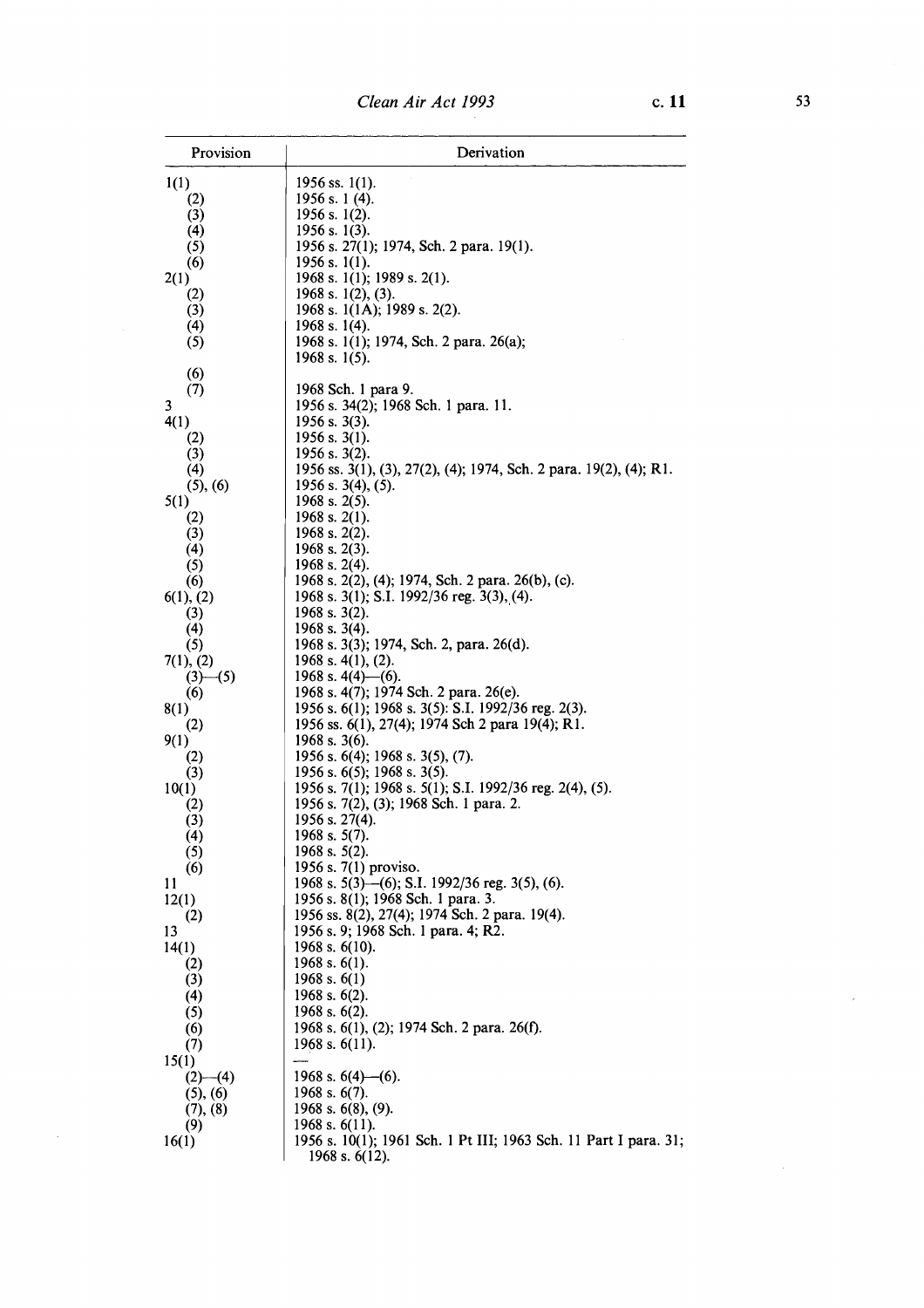| (2)<br>1956 s. $10(1)$ .<br>(3)<br>1956 s. 10(2), (3); 1984 c. 55 Sch. 6 para. 5.<br>(4)<br>1956 s. $10(3)$ .<br>(5)<br>1956 s. 10(5); 1970 c. 38 Sch. 1 Pt II para. 5; 1973 c. 65 Sch. 15<br>para. 28.<br>1956 s. 16(1), (3); 1968 Sch. 1 para 5; 1989 s. 1.<br>17<br>18(1)<br>1956 s. $11(1)$ .<br>(2)<br>1956 ss. $11(3)$ , $11(10)$ proviso.<br>(3), (4)<br>1956 s. $11(5)$ , (6).<br>19<br>1968 s. $8(1)$ to (6).<br>20(1)<br>1956 ss. $11(2)$ .<br>1956 s. $11(10)$ .<br>(2)<br>(3)(a)<br>1956 s. $11(2)$ .<br>drafting.<br>(3)(b)<br>1956 s. 11(2) proviso.<br>(4)<br>1956 s.27(2); 1974 Sch. 2 para. 19(2).<br>(5)<br>1956 s. $34(1)$ .<br>(6)<br>21<br>1956 s. $11(4)$ .<br>22(1)<br>1956 s. $11(7)$ .<br>(2)<br>1956 s. 11(7) proviso.<br>1956 s. 11(9).<br>(3)<br>1968 s. 9(1), (2); 1974 Sch. 2 para. 27.<br>23(1), (2)<br>1968 s. 9(3)–(5).<br>$(3)$ $-(5)$<br>1956 s. 12(2).<br>$24(1)$ – $(3)$<br>(4)<br>1956 s. 12(3); 1987 c. 26 Sch. 23 para. 6(1).<br>drafting.<br>25(1)<br>1964 ss.95(1), 108(4).<br>(2)<br>26<br>1956 s. 15(1), (2); 1980 Sch. 2 para. 2.<br>27(1)<br>1956 s. 14(1); 1964 s. 95(9).<br>1964 s. 95(9).<br>(2)<br>1956 s. 14(1) proviso.<br>(3)<br>1956 s. $15(3)$ .<br>(4)<br>1956 s. $14(2)$ .<br>28(1)<br>1956 s. 14(2); 1974 c. 39 Sch. 4 Part I para. 15.<br>(2)<br>(3)<br>1956 s. $15(3)$ .<br>29<br>1956 s. 34(1); 1974 c. 39 Sch. 4 Part I para. 16.<br>1974 s. 75; The Departments (Northern Ireland) Order 1982 (S.<br>30<br>I. $1982/846$ (N. I. 11)).<br>31<br>1974 s. 76; 1990 Sch. 15 para. 15(6).<br>32(1)<br>1974 ss. 75(3)(b), 76(3)(c).<br>1974 s. 77; 1975 c. 21 s. 289B(1); 1980 c. 43 s. 32(2).<br>1974 s. 78; S.I. 1974/2170 reg. 10; 1990 Sch. 15 para. 15(7).<br>33<br>1956 s. 25; 1974 s. 79(1).<br>34(1)<br>1974 s. $79(5)$ (7).<br>$(2)$ $-(4)$<br>1974 ss. 79(2)-(4), 84(1) (definition of "private dwelling"),<br>$35(1)$ – $(3)$<br>105(1) (definition of "notice"); 1990 Sch. 15 para. 15(8).<br>1974 s. 79(8).<br>(4), (5)<br>1974 s. 79(9).<br>(6)<br>1974 ss. 80, 84(1) (definition of "private dwelling"), 105(1)<br>(definitions of "notice" and "regulations"); 1990 Sch. 15<br>para. 15(9).<br>37<br>1974 s. 81.<br>38<br>1974 s. 82.<br>39<br>1974 s. 83.<br>$40(a)$ , (b)<br>1974 s. $84(2)$ , (3).<br>1956 s. 16A; 1968 s. 11A; 1990 Sch. 15 paras. 6, 12.<br>42(1), (2)<br>1956 s. 18(1).<br>1956 ss. 18(1), 27(4) proviso; 1974 Sch. 2 para. 19(4).<br>(3)<br>1956 s. 18(2); 1968 Sch. 1 para. 1; 1990 Sch. 15 para. 7(1).<br>$\left(4\right)$<br>1956 s. 18(5); 1990 Sch. 15 para. 7(2).<br>(5) | Provision     | Derivation     |
|--------------------------------------------------------------------------------------------------------------------------------------------------------------------------------------------------------------------------------------------------------------------------------------------------------------------------------------------------------------------------------------------------------------------------------------------------------------------------------------------------------------------------------------------------------------------------------------------------------------------------------------------------------------------------------------------------------------------------------------------------------------------------------------------------------------------------------------------------------------------------------------------------------------------------------------------------------------------------------------------------------------------------------------------------------------------------------------------------------------------------------------------------------------------------------------------------------------------------------------------------------------------------------------------------------------------------------------------------------------------------------------------------------------------------------------------------------------------------------------------------------------------------------------------------------------------------------------------------------------------------------------------------------------------------------------------------------------------------------------------------------------------------------------------------------------------------------------------------------------------------------------------------------------------------------------------------------------------------------------------------------------------------------------------------------------------------------------------------------------------------------------------------------------------------------------------------------------------------------------------------------------------------------------------------------------------------------------------------------------------------------------------------------------------------------------------------------------------------------------------------------------------------------------------------------------------------------|---------------|----------------|
|                                                                                                                                                                                                                                                                                                                                                                                                                                                                                                                                                                                                                                                                                                                                                                                                                                                                                                                                                                                                                                                                                                                                                                                                                                                                                                                                                                                                                                                                                                                                                                                                                                                                                                                                                                                                                                                                                                                                                                                                                                                                                                                                                                                                                                                                                                                                                                                                                                                                                                                                                                                |               |                |
|                                                                                                                                                                                                                                                                                                                                                                                                                                                                                                                                                                                                                                                                                                                                                                                                                                                                                                                                                                                                                                                                                                                                                                                                                                                                                                                                                                                                                                                                                                                                                                                                                                                                                                                                                                                                                                                                                                                                                                                                                                                                                                                                                                                                                                                                                                                                                                                                                                                                                                                                                                                |               |                |
|                                                                                                                                                                                                                                                                                                                                                                                                                                                                                                                                                                                                                                                                                                                                                                                                                                                                                                                                                                                                                                                                                                                                                                                                                                                                                                                                                                                                                                                                                                                                                                                                                                                                                                                                                                                                                                                                                                                                                                                                                                                                                                                                                                                                                                                                                                                                                                                                                                                                                                                                                                                |               |                |
|                                                                                                                                                                                                                                                                                                                                                                                                                                                                                                                                                                                                                                                                                                                                                                                                                                                                                                                                                                                                                                                                                                                                                                                                                                                                                                                                                                                                                                                                                                                                                                                                                                                                                                                                                                                                                                                                                                                                                                                                                                                                                                                                                                                                                                                                                                                                                                                                                                                                                                                                                                                |               |                |
|                                                                                                                                                                                                                                                                                                                                                                                                                                                                                                                                                                                                                                                                                                                                                                                                                                                                                                                                                                                                                                                                                                                                                                                                                                                                                                                                                                                                                                                                                                                                                                                                                                                                                                                                                                                                                                                                                                                                                                                                                                                                                                                                                                                                                                                                                                                                                                                                                                                                                                                                                                                |               |                |
|                                                                                                                                                                                                                                                                                                                                                                                                                                                                                                                                                                                                                                                                                                                                                                                                                                                                                                                                                                                                                                                                                                                                                                                                                                                                                                                                                                                                                                                                                                                                                                                                                                                                                                                                                                                                                                                                                                                                                                                                                                                                                                                                                                                                                                                                                                                                                                                                                                                                                                                                                                                |               |                |
|                                                                                                                                                                                                                                                                                                                                                                                                                                                                                                                                                                                                                                                                                                                                                                                                                                                                                                                                                                                                                                                                                                                                                                                                                                                                                                                                                                                                                                                                                                                                                                                                                                                                                                                                                                                                                                                                                                                                                                                                                                                                                                                                                                                                                                                                                                                                                                                                                                                                                                                                                                                |               |                |
|                                                                                                                                                                                                                                                                                                                                                                                                                                                                                                                                                                                                                                                                                                                                                                                                                                                                                                                                                                                                                                                                                                                                                                                                                                                                                                                                                                                                                                                                                                                                                                                                                                                                                                                                                                                                                                                                                                                                                                                                                                                                                                                                                                                                                                                                                                                                                                                                                                                                                                                                                                                |               |                |
|                                                                                                                                                                                                                                                                                                                                                                                                                                                                                                                                                                                                                                                                                                                                                                                                                                                                                                                                                                                                                                                                                                                                                                                                                                                                                                                                                                                                                                                                                                                                                                                                                                                                                                                                                                                                                                                                                                                                                                                                                                                                                                                                                                                                                                                                                                                                                                                                                                                                                                                                                                                |               |                |
|                                                                                                                                                                                                                                                                                                                                                                                                                                                                                                                                                                                                                                                                                                                                                                                                                                                                                                                                                                                                                                                                                                                                                                                                                                                                                                                                                                                                                                                                                                                                                                                                                                                                                                                                                                                                                                                                                                                                                                                                                                                                                                                                                                                                                                                                                                                                                                                                                                                                                                                                                                                |               |                |
|                                                                                                                                                                                                                                                                                                                                                                                                                                                                                                                                                                                                                                                                                                                                                                                                                                                                                                                                                                                                                                                                                                                                                                                                                                                                                                                                                                                                                                                                                                                                                                                                                                                                                                                                                                                                                                                                                                                                                                                                                                                                                                                                                                                                                                                                                                                                                                                                                                                                                                                                                                                |               |                |
|                                                                                                                                                                                                                                                                                                                                                                                                                                                                                                                                                                                                                                                                                                                                                                                                                                                                                                                                                                                                                                                                                                                                                                                                                                                                                                                                                                                                                                                                                                                                                                                                                                                                                                                                                                                                                                                                                                                                                                                                                                                                                                                                                                                                                                                                                                                                                                                                                                                                                                                                                                                |               |                |
|                                                                                                                                                                                                                                                                                                                                                                                                                                                                                                                                                                                                                                                                                                                                                                                                                                                                                                                                                                                                                                                                                                                                                                                                                                                                                                                                                                                                                                                                                                                                                                                                                                                                                                                                                                                                                                                                                                                                                                                                                                                                                                                                                                                                                                                                                                                                                                                                                                                                                                                                                                                |               |                |
|                                                                                                                                                                                                                                                                                                                                                                                                                                                                                                                                                                                                                                                                                                                                                                                                                                                                                                                                                                                                                                                                                                                                                                                                                                                                                                                                                                                                                                                                                                                                                                                                                                                                                                                                                                                                                                                                                                                                                                                                                                                                                                                                                                                                                                                                                                                                                                                                                                                                                                                                                                                |               |                |
|                                                                                                                                                                                                                                                                                                                                                                                                                                                                                                                                                                                                                                                                                                                                                                                                                                                                                                                                                                                                                                                                                                                                                                                                                                                                                                                                                                                                                                                                                                                                                                                                                                                                                                                                                                                                                                                                                                                                                                                                                                                                                                                                                                                                                                                                                                                                                                                                                                                                                                                                                                                |               |                |
|                                                                                                                                                                                                                                                                                                                                                                                                                                                                                                                                                                                                                                                                                                                                                                                                                                                                                                                                                                                                                                                                                                                                                                                                                                                                                                                                                                                                                                                                                                                                                                                                                                                                                                                                                                                                                                                                                                                                                                                                                                                                                                                                                                                                                                                                                                                                                                                                                                                                                                                                                                                |               |                |
|                                                                                                                                                                                                                                                                                                                                                                                                                                                                                                                                                                                                                                                                                                                                                                                                                                                                                                                                                                                                                                                                                                                                                                                                                                                                                                                                                                                                                                                                                                                                                                                                                                                                                                                                                                                                                                                                                                                                                                                                                                                                                                                                                                                                                                                                                                                                                                                                                                                                                                                                                                                |               |                |
|                                                                                                                                                                                                                                                                                                                                                                                                                                                                                                                                                                                                                                                                                                                                                                                                                                                                                                                                                                                                                                                                                                                                                                                                                                                                                                                                                                                                                                                                                                                                                                                                                                                                                                                                                                                                                                                                                                                                                                                                                                                                                                                                                                                                                                                                                                                                                                                                                                                                                                                                                                                |               |                |
|                                                                                                                                                                                                                                                                                                                                                                                                                                                                                                                                                                                                                                                                                                                                                                                                                                                                                                                                                                                                                                                                                                                                                                                                                                                                                                                                                                                                                                                                                                                                                                                                                                                                                                                                                                                                                                                                                                                                                                                                                                                                                                                                                                                                                                                                                                                                                                                                                                                                                                                                                                                |               |                |
|                                                                                                                                                                                                                                                                                                                                                                                                                                                                                                                                                                                                                                                                                                                                                                                                                                                                                                                                                                                                                                                                                                                                                                                                                                                                                                                                                                                                                                                                                                                                                                                                                                                                                                                                                                                                                                                                                                                                                                                                                                                                                                                                                                                                                                                                                                                                                                                                                                                                                                                                                                                |               |                |
|                                                                                                                                                                                                                                                                                                                                                                                                                                                                                                                                                                                                                                                                                                                                                                                                                                                                                                                                                                                                                                                                                                                                                                                                                                                                                                                                                                                                                                                                                                                                                                                                                                                                                                                                                                                                                                                                                                                                                                                                                                                                                                                                                                                                                                                                                                                                                                                                                                                                                                                                                                                |               |                |
|                                                                                                                                                                                                                                                                                                                                                                                                                                                                                                                                                                                                                                                                                                                                                                                                                                                                                                                                                                                                                                                                                                                                                                                                                                                                                                                                                                                                                                                                                                                                                                                                                                                                                                                                                                                                                                                                                                                                                                                                                                                                                                                                                                                                                                                                                                                                                                                                                                                                                                                                                                                |               |                |
|                                                                                                                                                                                                                                                                                                                                                                                                                                                                                                                                                                                                                                                                                                                                                                                                                                                                                                                                                                                                                                                                                                                                                                                                                                                                                                                                                                                                                                                                                                                                                                                                                                                                                                                                                                                                                                                                                                                                                                                                                                                                                                                                                                                                                                                                                                                                                                                                                                                                                                                                                                                |               |                |
|                                                                                                                                                                                                                                                                                                                                                                                                                                                                                                                                                                                                                                                                                                                                                                                                                                                                                                                                                                                                                                                                                                                                                                                                                                                                                                                                                                                                                                                                                                                                                                                                                                                                                                                                                                                                                                                                                                                                                                                                                                                                                                                                                                                                                                                                                                                                                                                                                                                                                                                                                                                |               |                |
|                                                                                                                                                                                                                                                                                                                                                                                                                                                                                                                                                                                                                                                                                                                                                                                                                                                                                                                                                                                                                                                                                                                                                                                                                                                                                                                                                                                                                                                                                                                                                                                                                                                                                                                                                                                                                                                                                                                                                                                                                                                                                                                                                                                                                                                                                                                                                                                                                                                                                                                                                                                |               |                |
|                                                                                                                                                                                                                                                                                                                                                                                                                                                                                                                                                                                                                                                                                                                                                                                                                                                                                                                                                                                                                                                                                                                                                                                                                                                                                                                                                                                                                                                                                                                                                                                                                                                                                                                                                                                                                                                                                                                                                                                                                                                                                                                                                                                                                                                                                                                                                                                                                                                                                                                                                                                |               |                |
|                                                                                                                                                                                                                                                                                                                                                                                                                                                                                                                                                                                                                                                                                                                                                                                                                                                                                                                                                                                                                                                                                                                                                                                                                                                                                                                                                                                                                                                                                                                                                                                                                                                                                                                                                                                                                                                                                                                                                                                                                                                                                                                                                                                                                                                                                                                                                                                                                                                                                                                                                                                |               |                |
|                                                                                                                                                                                                                                                                                                                                                                                                                                                                                                                                                                                                                                                                                                                                                                                                                                                                                                                                                                                                                                                                                                                                                                                                                                                                                                                                                                                                                                                                                                                                                                                                                                                                                                                                                                                                                                                                                                                                                                                                                                                                                                                                                                                                                                                                                                                                                                                                                                                                                                                                                                                |               |                |
|                                                                                                                                                                                                                                                                                                                                                                                                                                                                                                                                                                                                                                                                                                                                                                                                                                                                                                                                                                                                                                                                                                                                                                                                                                                                                                                                                                                                                                                                                                                                                                                                                                                                                                                                                                                                                                                                                                                                                                                                                                                                                                                                                                                                                                                                                                                                                                                                                                                                                                                                                                                |               |                |
|                                                                                                                                                                                                                                                                                                                                                                                                                                                                                                                                                                                                                                                                                                                                                                                                                                                                                                                                                                                                                                                                                                                                                                                                                                                                                                                                                                                                                                                                                                                                                                                                                                                                                                                                                                                                                                                                                                                                                                                                                                                                                                                                                                                                                                                                                                                                                                                                                                                                                                                                                                                |               |                |
|                                                                                                                                                                                                                                                                                                                                                                                                                                                                                                                                                                                                                                                                                                                                                                                                                                                                                                                                                                                                                                                                                                                                                                                                                                                                                                                                                                                                                                                                                                                                                                                                                                                                                                                                                                                                                                                                                                                                                                                                                                                                                                                                                                                                                                                                                                                                                                                                                                                                                                                                                                                |               |                |
|                                                                                                                                                                                                                                                                                                                                                                                                                                                                                                                                                                                                                                                                                                                                                                                                                                                                                                                                                                                                                                                                                                                                                                                                                                                                                                                                                                                                                                                                                                                                                                                                                                                                                                                                                                                                                                                                                                                                                                                                                                                                                                                                                                                                                                                                                                                                                                                                                                                                                                                                                                                |               |                |
|                                                                                                                                                                                                                                                                                                                                                                                                                                                                                                                                                                                                                                                                                                                                                                                                                                                                                                                                                                                                                                                                                                                                                                                                                                                                                                                                                                                                                                                                                                                                                                                                                                                                                                                                                                                                                                                                                                                                                                                                                                                                                                                                                                                                                                                                                                                                                                                                                                                                                                                                                                                |               |                |
|                                                                                                                                                                                                                                                                                                                                                                                                                                                                                                                                                                                                                                                                                                                                                                                                                                                                                                                                                                                                                                                                                                                                                                                                                                                                                                                                                                                                                                                                                                                                                                                                                                                                                                                                                                                                                                                                                                                                                                                                                                                                                                                                                                                                                                                                                                                                                                                                                                                                                                                                                                                |               |                |
|                                                                                                                                                                                                                                                                                                                                                                                                                                                                                                                                                                                                                                                                                                                                                                                                                                                                                                                                                                                                                                                                                                                                                                                                                                                                                                                                                                                                                                                                                                                                                                                                                                                                                                                                                                                                                                                                                                                                                                                                                                                                                                                                                                                                                                                                                                                                                                                                                                                                                                                                                                                |               |                |
|                                                                                                                                                                                                                                                                                                                                                                                                                                                                                                                                                                                                                                                                                                                                                                                                                                                                                                                                                                                                                                                                                                                                                                                                                                                                                                                                                                                                                                                                                                                                                                                                                                                                                                                                                                                                                                                                                                                                                                                                                                                                                                                                                                                                                                                                                                                                                                                                                                                                                                                                                                                | $(2)$ - $(4)$ |                |
|                                                                                                                                                                                                                                                                                                                                                                                                                                                                                                                                                                                                                                                                                                                                                                                                                                                                                                                                                                                                                                                                                                                                                                                                                                                                                                                                                                                                                                                                                                                                                                                                                                                                                                                                                                                                                                                                                                                                                                                                                                                                                                                                                                                                                                                                                                                                                                                                                                                                                                                                                                                |               |                |
|                                                                                                                                                                                                                                                                                                                                                                                                                                                                                                                                                                                                                                                                                                                                                                                                                                                                                                                                                                                                                                                                                                                                                                                                                                                                                                                                                                                                                                                                                                                                                                                                                                                                                                                                                                                                                                                                                                                                                                                                                                                                                                                                                                                                                                                                                                                                                                                                                                                                                                                                                                                |               |                |
|                                                                                                                                                                                                                                                                                                                                                                                                                                                                                                                                                                                                                                                                                                                                                                                                                                                                                                                                                                                                                                                                                                                                                                                                                                                                                                                                                                                                                                                                                                                                                                                                                                                                                                                                                                                                                                                                                                                                                                                                                                                                                                                                                                                                                                                                                                                                                                                                                                                                                                                                                                                |               |                |
|                                                                                                                                                                                                                                                                                                                                                                                                                                                                                                                                                                                                                                                                                                                                                                                                                                                                                                                                                                                                                                                                                                                                                                                                                                                                                                                                                                                                                                                                                                                                                                                                                                                                                                                                                                                                                                                                                                                                                                                                                                                                                                                                                                                                                                                                                                                                                                                                                                                                                                                                                                                |               |                |
|                                                                                                                                                                                                                                                                                                                                                                                                                                                                                                                                                                                                                                                                                                                                                                                                                                                                                                                                                                                                                                                                                                                                                                                                                                                                                                                                                                                                                                                                                                                                                                                                                                                                                                                                                                                                                                                                                                                                                                                                                                                                                                                                                                                                                                                                                                                                                                                                                                                                                                                                                                                |               |                |
|                                                                                                                                                                                                                                                                                                                                                                                                                                                                                                                                                                                                                                                                                                                                                                                                                                                                                                                                                                                                                                                                                                                                                                                                                                                                                                                                                                                                                                                                                                                                                                                                                                                                                                                                                                                                                                                                                                                                                                                                                                                                                                                                                                                                                                                                                                                                                                                                                                                                                                                                                                                |               |                |
|                                                                                                                                                                                                                                                                                                                                                                                                                                                                                                                                                                                                                                                                                                                                                                                                                                                                                                                                                                                                                                                                                                                                                                                                                                                                                                                                                                                                                                                                                                                                                                                                                                                                                                                                                                                                                                                                                                                                                                                                                                                                                                                                                                                                                                                                                                                                                                                                                                                                                                                                                                                | 36            |                |
|                                                                                                                                                                                                                                                                                                                                                                                                                                                                                                                                                                                                                                                                                                                                                                                                                                                                                                                                                                                                                                                                                                                                                                                                                                                                                                                                                                                                                                                                                                                                                                                                                                                                                                                                                                                                                                                                                                                                                                                                                                                                                                                                                                                                                                                                                                                                                                                                                                                                                                                                                                                |               |                |
|                                                                                                                                                                                                                                                                                                                                                                                                                                                                                                                                                                                                                                                                                                                                                                                                                                                                                                                                                                                                                                                                                                                                                                                                                                                                                                                                                                                                                                                                                                                                                                                                                                                                                                                                                                                                                                                                                                                                                                                                                                                                                                                                                                                                                                                                                                                                                                                                                                                                                                                                                                                |               |                |
|                                                                                                                                                                                                                                                                                                                                                                                                                                                                                                                                                                                                                                                                                                                                                                                                                                                                                                                                                                                                                                                                                                                                                                                                                                                                                                                                                                                                                                                                                                                                                                                                                                                                                                                                                                                                                                                                                                                                                                                                                                                                                                                                                                                                                                                                                                                                                                                                                                                                                                                                                                                |               |                |
|                                                                                                                                                                                                                                                                                                                                                                                                                                                                                                                                                                                                                                                                                                                                                                                                                                                                                                                                                                                                                                                                                                                                                                                                                                                                                                                                                                                                                                                                                                                                                                                                                                                                                                                                                                                                                                                                                                                                                                                                                                                                                                                                                                                                                                                                                                                                                                                                                                                                                                                                                                                |               |                |
|                                                                                                                                                                                                                                                                                                                                                                                                                                                                                                                                                                                                                                                                                                                                                                                                                                                                                                                                                                                                                                                                                                                                                                                                                                                                                                                                                                                                                                                                                                                                                                                                                                                                                                                                                                                                                                                                                                                                                                                                                                                                                                                                                                                                                                                                                                                                                                                                                                                                                                                                                                                |               |                |
|                                                                                                                                                                                                                                                                                                                                                                                                                                                                                                                                                                                                                                                                                                                                                                                                                                                                                                                                                                                                                                                                                                                                                                                                                                                                                                                                                                                                                                                                                                                                                                                                                                                                                                                                                                                                                                                                                                                                                                                                                                                                                                                                                                                                                                                                                                                                                                                                                                                                                                                                                                                | 41            |                |
|                                                                                                                                                                                                                                                                                                                                                                                                                                                                                                                                                                                                                                                                                                                                                                                                                                                                                                                                                                                                                                                                                                                                                                                                                                                                                                                                                                                                                                                                                                                                                                                                                                                                                                                                                                                                                                                                                                                                                                                                                                                                                                                                                                                                                                                                                                                                                                                                                                                                                                                                                                                |               |                |
|                                                                                                                                                                                                                                                                                                                                                                                                                                                                                                                                                                                                                                                                                                                                                                                                                                                                                                                                                                                                                                                                                                                                                                                                                                                                                                                                                                                                                                                                                                                                                                                                                                                                                                                                                                                                                                                                                                                                                                                                                                                                                                                                                                                                                                                                                                                                                                                                                                                                                                                                                                                |               |                |
|                                                                                                                                                                                                                                                                                                                                                                                                                                                                                                                                                                                                                                                                                                                                                                                                                                                                                                                                                                                                                                                                                                                                                                                                                                                                                                                                                                                                                                                                                                                                                                                                                                                                                                                                                                                                                                                                                                                                                                                                                                                                                                                                                                                                                                                                                                                                                                                                                                                                                                                                                                                |               |                |
|                                                                                                                                                                                                                                                                                                                                                                                                                                                                                                                                                                                                                                                                                                                                                                                                                                                                                                                                                                                                                                                                                                                                                                                                                                                                                                                                                                                                                                                                                                                                                                                                                                                                                                                                                                                                                                                                                                                                                                                                                                                                                                                                                                                                                                                                                                                                                                                                                                                                                                                                                                                | (6)           | 1956 s. 18(4). |

 $\sim 10^7$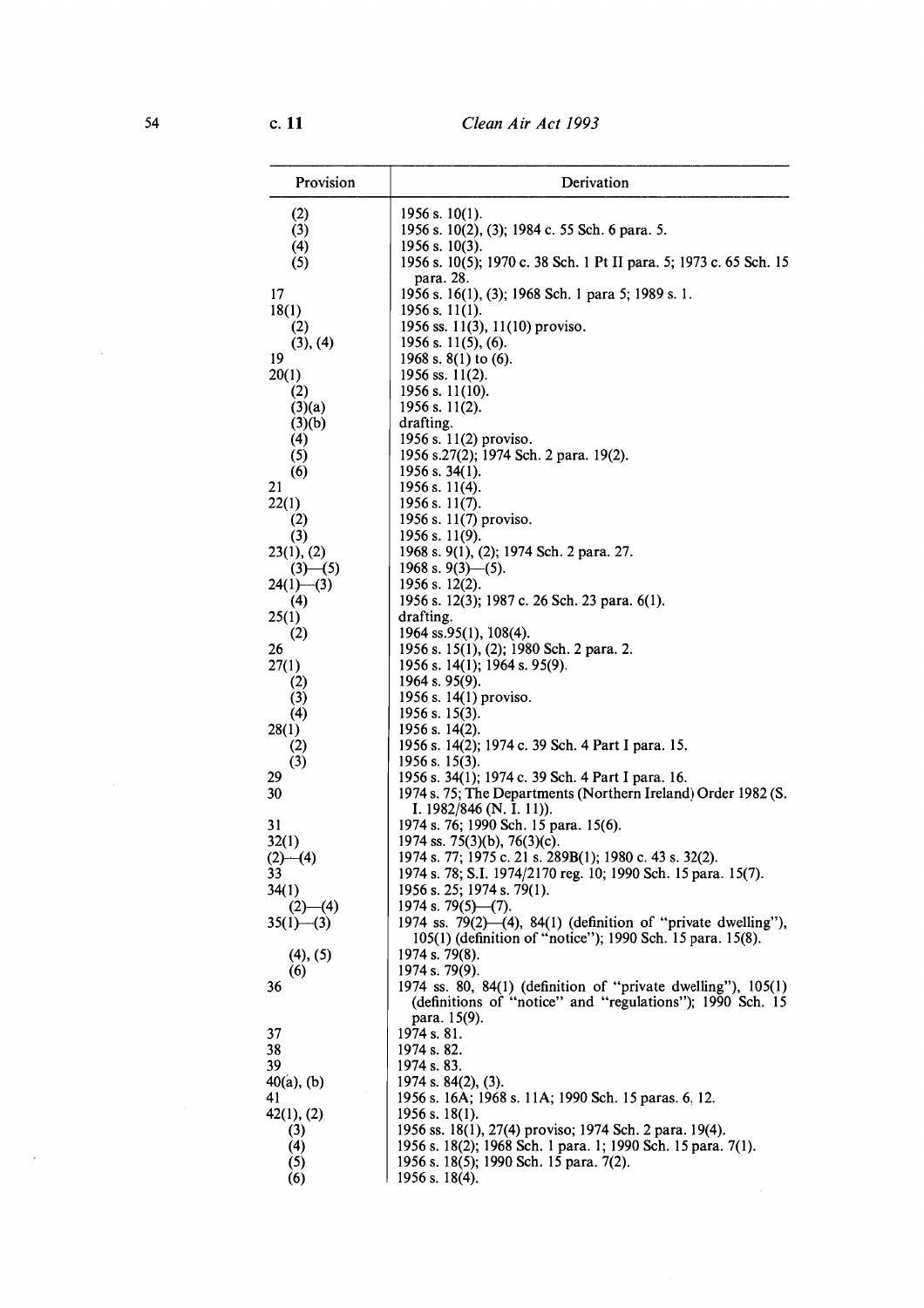| Provision             | Derivation                                                                                    |
|-----------------------|-----------------------------------------------------------------------------------------------|
| 43(1), (2)            | 1956 s. 19(1).                                                                                |
| (3)                   | 1956 s. $19(2)$ .                                                                             |
| (4)                   | 1956 s. 27(4); 1974 Sch. 2 para. 19(3).                                                       |
| (5)                   | 1956 s. 19(3); 1968 Sch. 1 para. 1.                                                           |
| 44(1), (2)            | 1956 s.20(1); $27(1)$                                                                         |
| (3)                   | 1956 s. $20(2)$ .                                                                             |
| (4), (5)              | 1956 s. 20(3).                                                                                |
| (6)                   | 1956 s. 20(4); 1968 Sch. 1 para. 1.                                                           |
| 45(1)                 | 1956 s. 21(1); 1968 Sch. 1 para. 6.; 1990 Sch. 15 para. 7(3).                                 |
| (2)<br>46             | 1956 s. $21(2)$ .<br>1956 s. 22; Defence (Transfer of Functions) (No.1) Order 1964            |
|                       | (S.I. 1964/488) Sch. 1 Part I; 1968 Sch. 1, para. 1.                                          |
| 47                    | 1968 ss. 7, 7A; 1990 s. 85.                                                                   |
| 48                    | 1974 s. 102(1).                                                                               |
| 49                    | 1956 ss. 26, 27(3); 1968 Sch. 1 para. 1; 1974 s. 94, Sch. 2 para.                             |
|                       | $19(3)$ ; R3.                                                                                 |
| 50(1)                 | 1956 s. 27(4); 1974 Sch. 2 para. 19(4).                                                       |
| (2)                   | 1956 s. 27(4) proviso; 1974, Sch.2, para.19(4).                                               |
| (3)                   | 1936 s. 297; 1956 s. 31, Sch. 3 para. 2.                                                      |
| 51(1), (2)            | 1956 s. 30(1); 1968 Sch. 1 para. 9; 1974 Sch.3 para. 16(1).                                   |
| (3)                   | 1956 s.30(2); 1968, Sch.1, para.9; 1974, Sch.3, para.16(2).                                   |
| 52<br>53              | 1974 s. 87(1); R4.<br>1974 s. 87(2); R4.                                                      |
| 54                    | 1956 s. 28; 1968 Sch. 1 para. 1.                                                              |
| 55(1)                 | 1956 s. 29(1); 1961 Sch. 1 Part III; 1968 Sch. 1 para. 1; R5.                                 |
| (2)                   | 1956 s. 29(2); 1968 Sch. 1 para. 8.                                                           |
| (3)                   | 1956 s. 29(3); 1968 Sch. 1 para. 1.                                                           |
| 56                    | 1897 s. 18; 1936 s. 287; 1956 s. 31(1), Sch. 3 para. 1, Part III; 1974                        |
|                       | s. 91; R6.                                                                                    |
| 57                    | 1897 s. 18; 1936 ss. 287(3), 288; 1956 s. 31(1); 1974 s. 92; R6.                              |
| 58                    | 1974 s. 93.                                                                                   |
| 59                    | 1936 s. 318; 1956 s. 31(1); 1974 s. 96; R7.                                                   |
| 60                    | 1936 ss. 322, 324, 325; 1956 s. 31(1); 1968 s. 8(7); 1974 s. 97; R8.                          |
| 61<br>62(1)           | 1956 s. 31(1), (3), (4), (6); 1968 Sch. 1 para. 1; R9.<br>1956 s. 31(1); 1968 Sch. 1 para. 1. |
| (2)                   | 1956 s. 31(7), Sch. 3 Part III; 1968 Sch. 1 para. 1; 1987 c. 26 Sch.                          |
|                       | 23 para. 6(2), (3).                                                                           |
| 63(1)                 | 1956 s. 33(1); 1968 s. 12(1); R10.                                                            |
| (2)                   | 1956 s. 33(1); 1968 s. 12(2).                                                                 |
| (3)                   | 1956 s. $33(1)$ .                                                                             |
| 64(1)                 | 1936 s. 343(1); 1956 ss. 31(1), 34(1); 1961 Sch. 1 Part III; 1968 s.                          |
|                       | 13(1), Sch. 1 para. 10; 1972 c. 70 s. 180(1), (3)(f); 1973 c. 65                              |
|                       | Sch. 27 Part II para. 128; 1974 s. 84(1); S.I. 1992/36 regs. 2(2),                            |
| (2)                   | $3(2)$ ; R <sub>11</sub> .<br>1956 s. $34(3)$ .                                               |
| (3)                   | 1968 s. $13(2)$ .                                                                             |
| (4)                   | 1956 s. 34(4); 1974 ss. 30(1), 84(1), R12.                                                    |
| (5)                   | 1956 s. $34(6)$ .                                                                             |
| (6)                   | 1956 s. 34(7); 1968 Sch. 1 para. 12.                                                          |
| 65                    | 1974 s. 107.                                                                                  |
| 66                    | 1956 s. 17.                                                                                   |
| 67                    |                                                                                               |
| 68(1), (2)            |                                                                                               |
| (3)                   | 1956 s. 36; 1968 s. 15(6).                                                                    |
| Sch. 1                | 1956 Sch. 1; 1980 Sch. 2, para. 5.                                                            |
| Sch. 2                |                                                                                               |
| para. $l(l)$ -<br>(4) | 1956 s. 12(1); 1980 Sch. 2, para. 2.                                                          |
| (5), (6)              | 1964 ss. 95(4)(a), 108(4).                                                                    |
| para. 2               | 1964 s. 95(2).                                                                                |
| para. 3(1), (2)       | 1964 s. 95(2); 1968 s. 10(5).                                                                 |

 $\hat{A}$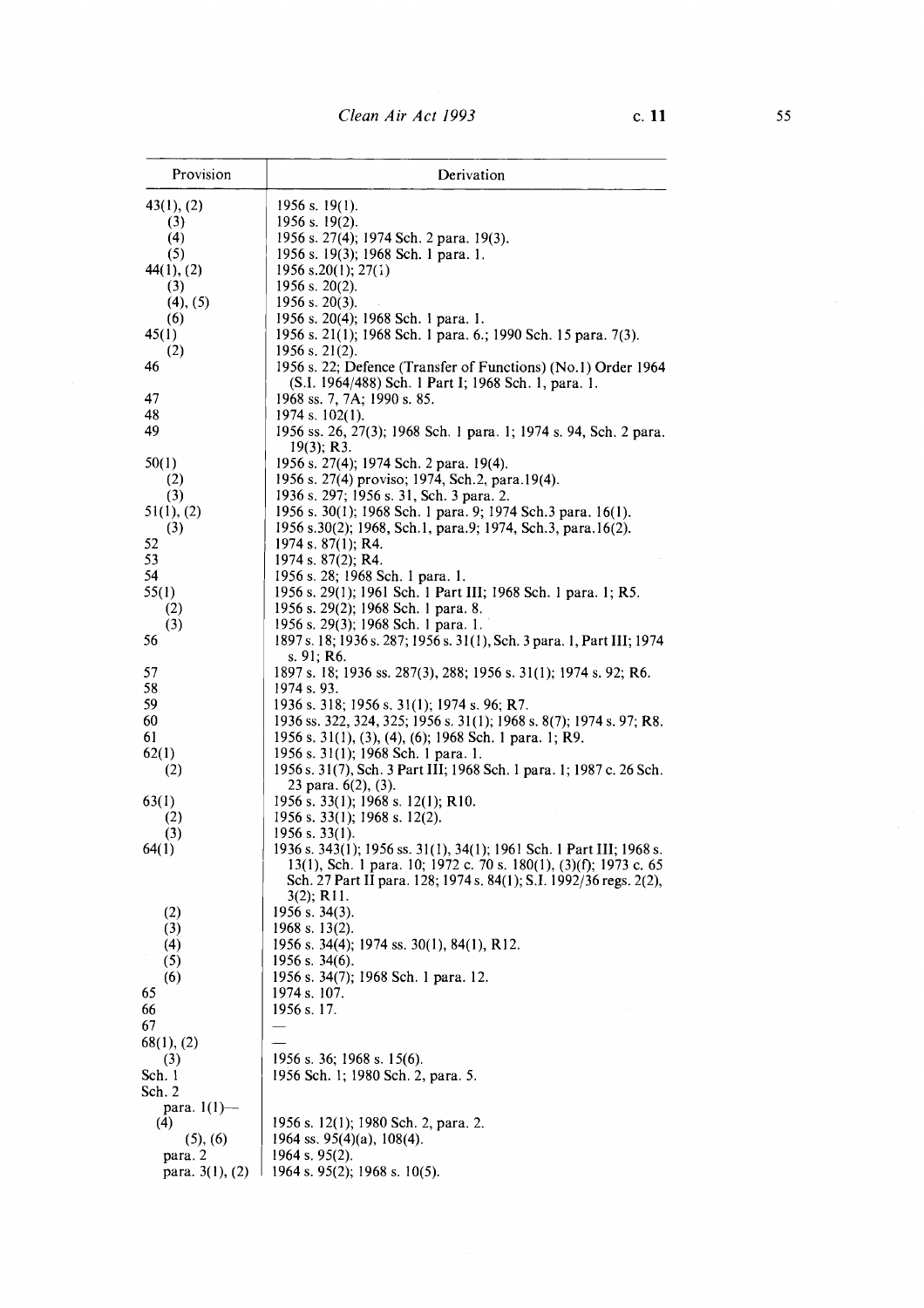| Provision          | Derivation                                                                                                                                                               |
|--------------------|--------------------------------------------------------------------------------------------------------------------------------------------------------------------------|
| (3)                | 1964 s. 95(3), $(10)(b)$ .                                                                                                                                               |
| (4)                | 1964 s. $95(4)(b)$ .                                                                                                                                                     |
| (5)                | 1964 s. 95(2), (3).                                                                                                                                                      |
| para. 4(1)         | $1956$ s.13(1).                                                                                                                                                          |
| (2)                | 1956 s. 13(2); 1964 s. 95(7), (8).                                                                                                                                       |
| (3)                | 1964 s. 95(7).                                                                                                                                                           |
| Sch. 3 Part I      |                                                                                                                                                                          |
| para. 1            | 1968 s. 11(6), $(7)$ .                                                                                                                                                   |
| paras. $2, 3$      | 1968 s. $11(1)$ , (3).                                                                                                                                                   |
| para. 4            | 1968 s. $11(3)$ .                                                                                                                                                        |
| para. 5            | 1968 s. $11(4)$ .                                                                                                                                                        |
| para. 6            | 1956 s. 29(1), proviso para. (a).                                                                                                                                        |
| Part II            |                                                                                                                                                                          |
| para. 7            | 1974 s. 76(4)(a).                                                                                                                                                        |
| para. 8            | 1974 s. 78(1).                                                                                                                                                           |
| para. 9            | 1974 s. 79(4).                                                                                                                                                           |
| para. 10           | $1974$ s. $80(3)$ .                                                                                                                                                      |
| para. 11           | 1974 s. $84(1)$ .                                                                                                                                                        |
| Sch. 4             |                                                                                                                                                                          |
| Sch. 5 Part I      |                                                                                                                                                                          |
| paras. 1-5         |                                                                                                                                                                          |
| Part II para. 6(1) | 1968 s. 3(4); Clean Air Act 1968 (Commencement No. 2) Order<br>1969 (S.I. 1969/995); Clean Air Act 1968 (Commencement<br>No. 2)(Scotland) Order 1969 (S.I. 1969/1006).   |
| (2), (3)           | 1956 s. 6(2); Clean Air Act 1956 (Appointed Day) Order 1958<br>(S.I. 1958/167); Clean Air Act 1956 (Appointed Day No. 2)<br>(Scotland) Order 1958 (S.I. 1958/1931).      |
| para. 7            | 1968 s. 6(10); Clean Air Act 1968 (Commencement No. 1) Order<br>1968 (S.I. 1968/1922); Clean Air Act 1968 (Commencement<br>No. 1)(Scotland) Order 1968 (S.I. 1968/1941). |
| paras. $8, 9$      | 1980 Sch. 2 paras. 2(b) and 5(b).                                                                                                                                        |
| para. 10           | 1956 s. $18(3)$ .                                                                                                                                                        |
| Part III           | 1956 Sch. 1 as originally enacted; 1968 s. 10(1), (2), (4).                                                                                                              |
| Sch. 6             |                                                                                                                                                                          |

 $\sim$ 

© Crown copyright 1993

PRINTED IN THE UNITED KINGDOM BY PAUL FREEMAN Controller and Chief Executive of Her Majesty's Stationery Office and Queen's Printer of Acts of Parliament

 $\bar{\mathcal{A}}$